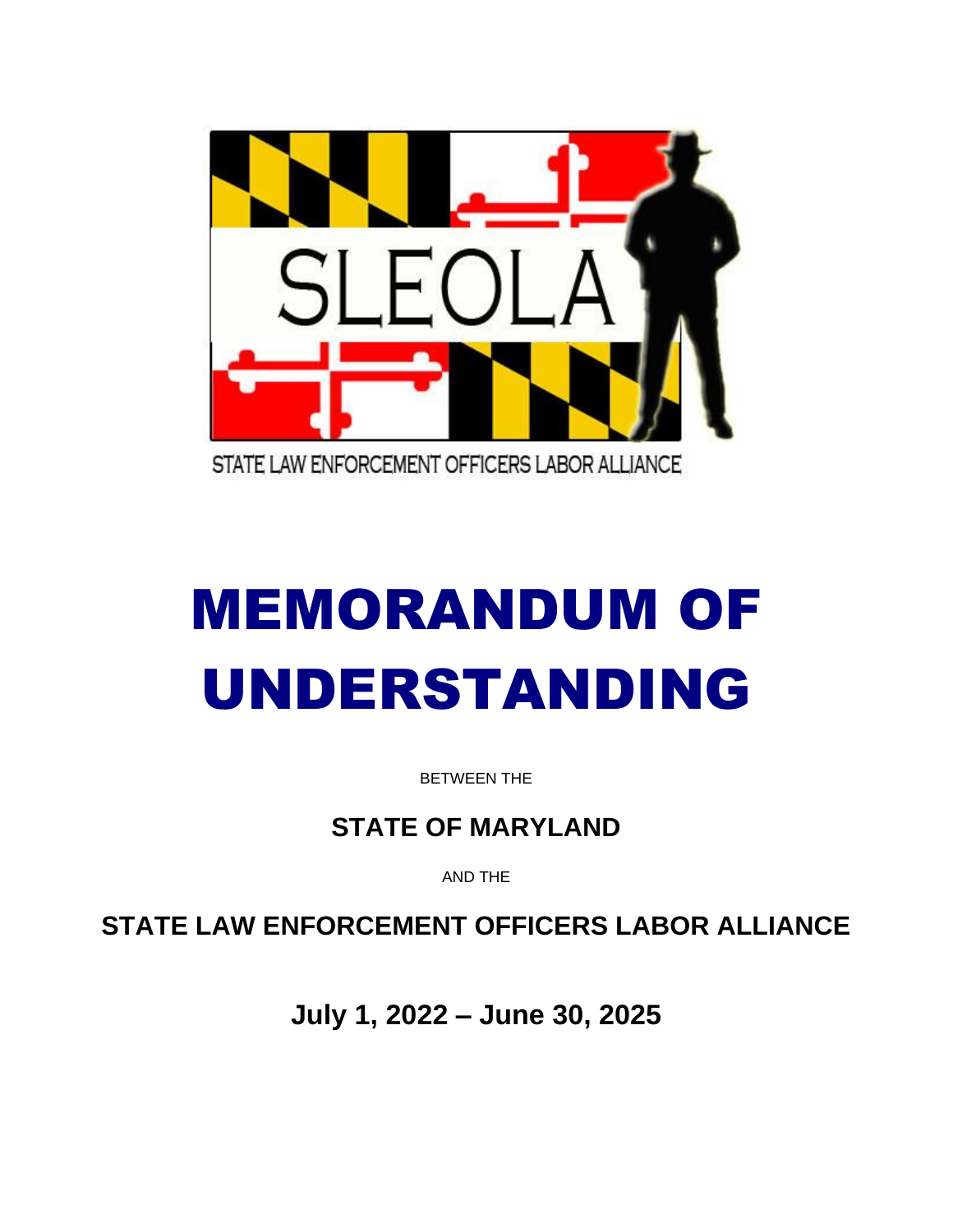# **Table of Contents**

| <b>Article &amp; Title</b> |                                                                    | Page                    |
|----------------------------|--------------------------------------------------------------------|-------------------------|
| Preamble                   |                                                                    | 3                       |
| Article I                  | Recognition                                                        | 3                       |
| Article II                 | Non-Discrimination                                                 | $\overline{\mathbf{4}}$ |
| Article III                | <b>Management Rights</b>                                           | 4                       |
| Article IV                 | <b>Union Rights</b>                                                | $\overline{\mathbf{4}}$ |
| Article V                  | Labor / Management Committees                                      | $\, 8$                  |
| <b>Article VI</b>          | Salary, Compensation & Pay Plans                                   | $\, 8$                  |
| <b>Article VII</b>         | <b>Insurance &amp; Benefits</b>                                    | 13                      |
| <b>Article VIII</b>        | <b>Dispute Resolution Procedure</b>                                | 13                      |
| Article IX                 | Leave With Pay                                                     | 15                      |
| Article X                  | Leave Without Pay                                                  | 17                      |
| <b>Article XI</b>          | Holidays                                                           | 18                      |
| <b>Article XII</b>         | Safety                                                             | 18                      |
| Article XIII               | <b>Reduction In Force</b>                                          | 19                      |
| Article XIV                | Miscellaneous                                                      | 19                      |
| <b>Article XV</b>          | <b>Work Stoppages</b>                                              | 19                      |
| <b>Article XVI</b>         | Personnel File                                                     | 19                      |
| Article XVII               | <b>Mid-Contract Negotiations</b>                                   | 20                      |
| Article XVIII              | Provisions Applicable to Particular Agencies                       |                         |
|                            | Section 1. Maryland State Police                                   | 21                      |
|                            | Section 2. Natural Resources Police                                | 24                      |
|                            | Section 3. Maryland Capitol Police                                 | 25                      |
|                            | Section 4. Office of the State Fire Marshal                        | 26                      |
|                            | Section 5. Department of Health Police                             | 28                      |
|                            | Section 6. Department of Labor, Licensing & Regulation Police      | 28                      |
|                            | Section 7. Motor Vehicle Administration Police                     | 29                      |
|                            | Section 8. Department of Public Safety and Corrections IIU and WAU | 29                      |
|                            | Section 9. Office of the Comptroller/Field Enforcement Agents      | 29                      |
| <b>Article XIX</b>         | <b>Savings Clause</b>                                              | 29                      |
| <b>Article XX</b>          | Publication of Agreement                                           | 29                      |
| <b>Article XXI</b>         | Duration                                                           | 29                      |

| <b>Appendices</b> |                                                               |    |
|-------------------|---------------------------------------------------------------|----|
| Appendix A-1.     | Grievance Procedure for Sworn Maryland State Police Employees | 31 |
| Appendix A-2.     | <b>SLEOLA Interest Arbitration</b>                            | 36 |
| Appendix A-3.     | MSP / NRP Salary Schedule Effective July 1, 2019              | 39 |
| Appendix A-4.     | MSP Aviation Salary Schedule Effective July 1, 2019           | 40 |
| Appendix A-5.     | State Law Enforcement Salary Schedule Effective July 1, 2019  | 41 |
| Appendix A-6.     | Park Ranger Salary Schedule Effective July 1, 2019            | 43 |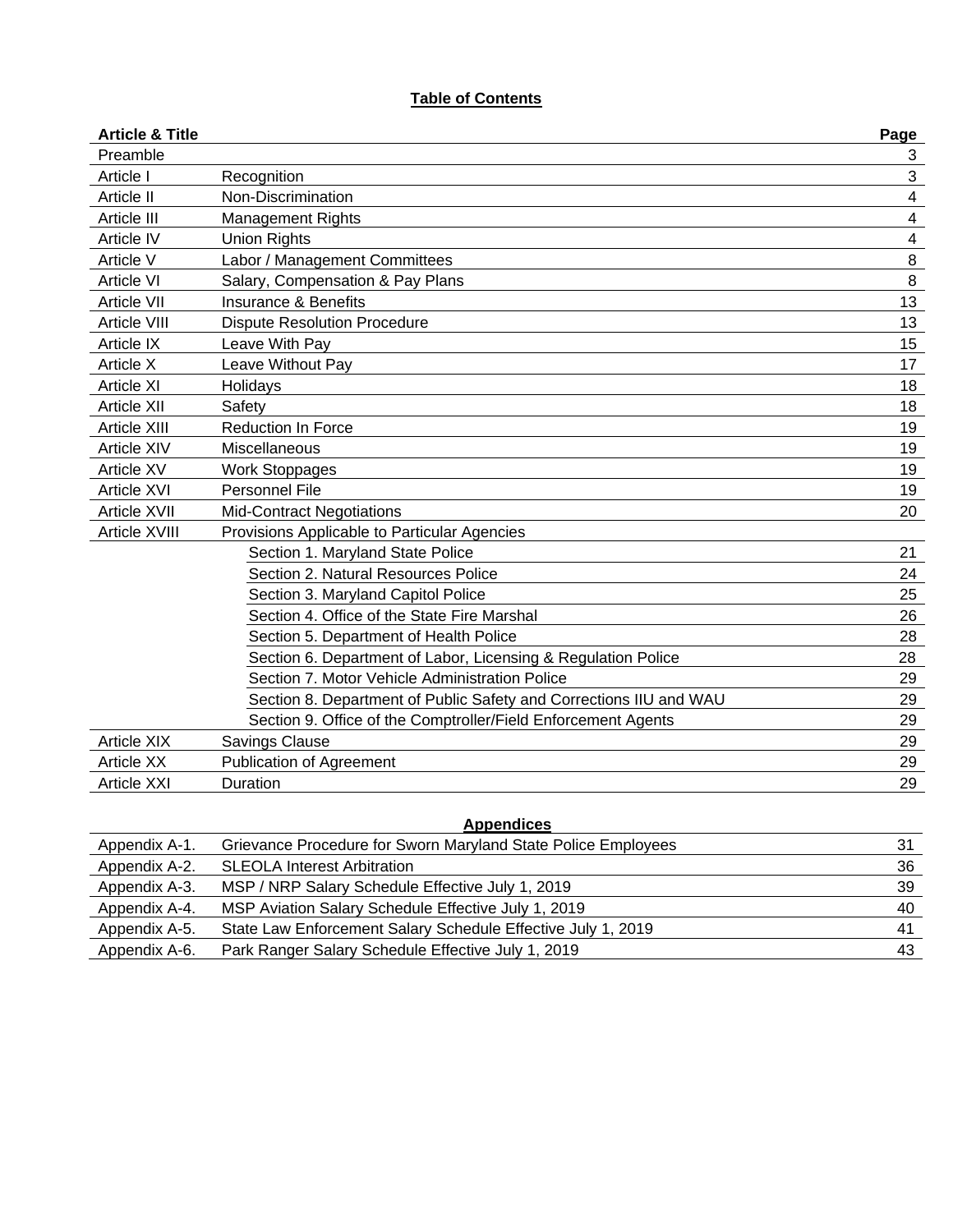## **PREAMBLE**

This Memorandum of Understanding ("MOU") is entered into by the State of Maryland ("Employer") and the State Law Enforcement Officers Labor Alliance ("Union"), and has as its purpose the promotion of harmonious relations between the Employer and the Union; the establishment of an equitable and peaceful procedure for the resolution of differences without disruption in the workplace; and includes the agreement of the parties on the standards of wages, hours and other terms and conditions of employment for the Bargaining Unit employees covered hereunder. The Employer recognizes the commitment of the Union and employees to organizational efficiency and high quality services and will actively encourage the sharing of concerns regarding management practices, policies and procedures. This MOU, including any appendices hereto, applies to all departments / agencies of the State whose employees are in the Bargaining Unit covered by this MOU, except as to those provisions of this MOU that are expressly limited to a particular department / agency.

It is understood that agreements on issues requiring approval by the General Assembly of Maryland are tentative pending approval of the General Assembly of Maryland. The provisions of this MOU shall in no way diminish or infringe any rights, responsibilities, power or duties conferred by the Constitution of the State of Maryland and the Annotated Code of Maryland*,* including Title 3, State Personnel and Pension Article (the State Employee Collective Bargaining Law), as amended, and all laws are hereby incorporated in this MOU as if fully set forth herein and, except as provided in Article III, in the event of a conflict between this MOU and the law, the law shall prevail.

# **ARTICLE I – RECOGNITION**

#### **Section 1. Exclusive Representation**

Pursuant to the Collective Bargaining Law (Title 3, State Personnel and Pensions Article), the Employer recognizes the Union as the sole and exclusive representative in all matters establishing and pertaining to wages, hours and other terms and conditions of employment for all employees in Bargaining Unit I. The Employer will not negotiate with any other union or employee organization on matters pertaining to wages, hours and other terms and conditions of employment for all employees in the Bargaining Unit. The employer will not allow nonexclusive representatives or other employee organizations to address new employees at orientation meetings.

## **Section 2. Integrity of the Bargaining Unit**

In the event the Employer proposes to use non-bargaining unit individuals to displace continuing bargaining unit positions, it will provide the Union with notice at the earliest opportunity, but normally at least 75 days in advance. Commanders will not be assigned bargaining unit work for the purpose of limiting overtime opportunities for bargaining unit employees except when fiscal or operational exigencies necessitate.

# **Section 3. Inclusion / Exclusion of Existing and New Classifications**

If it is believed that the bargaining unit status of a classification has changed, the Employer or the Union, whichever is proposing the change, shall notify the other. Following such notice, the parties shall meet and attempt to resolve any disagreements about the issue. The Employer will promptly notify the Union of all decisions to establish new classifications. If a new classification is a successor title to a classification covered by this MOU with no substantial change in duties, it shall become part of this bargaining unit. Where the Union believes a new classification contains a significant part of the work done by any classification in this bargaining unit or shares a community of interest with classifications in this bargaining unit, the Union may notify the Employer, within 30 days of receiving notice of the new classification, that it believes the classification should be in this bargaining unit. The parties will then meet to review the classification specifications and attempt to resolve the issue.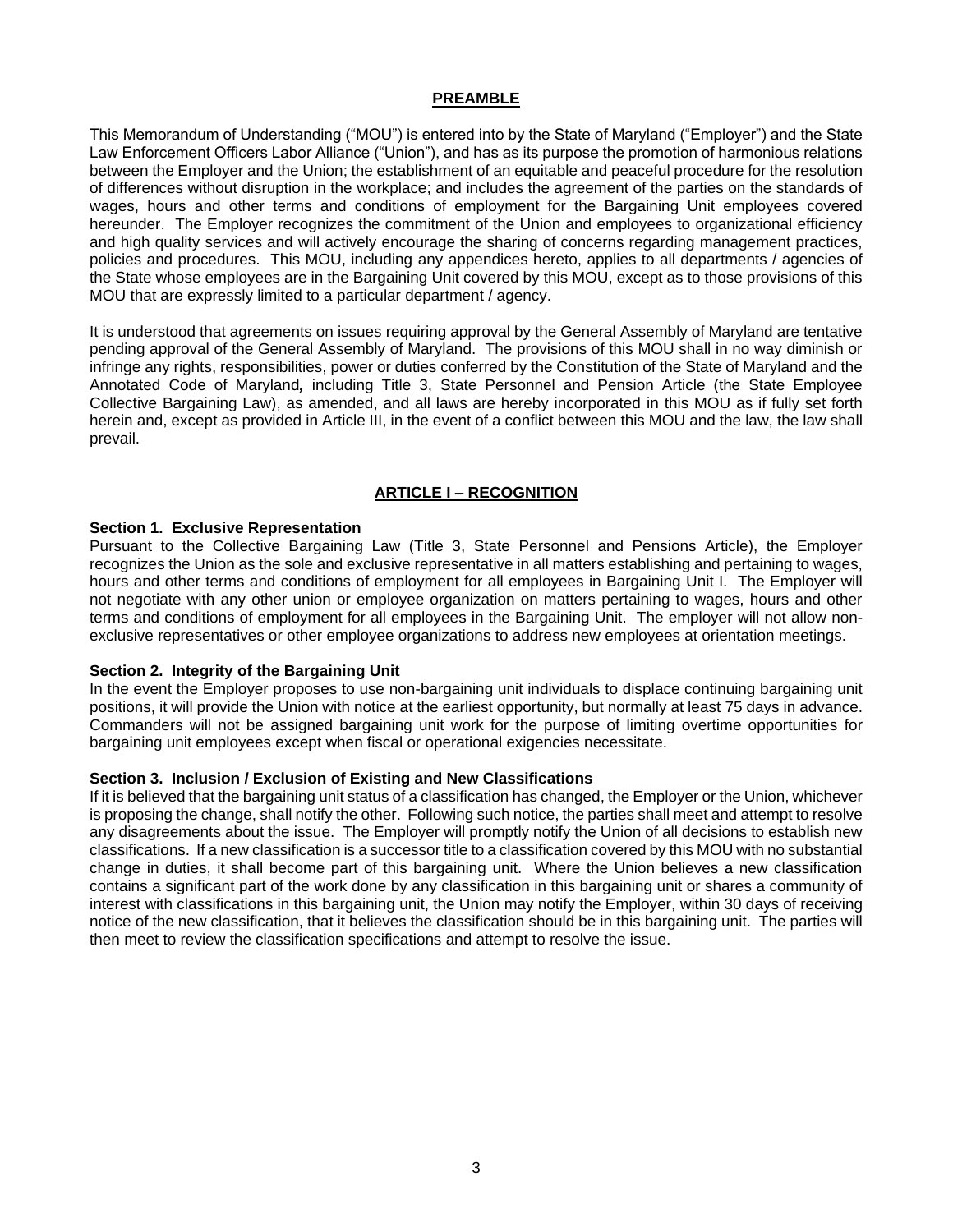# **ARTICLE II – NON-DISCRIMINATION**

#### **Section 1. Prohibition Against Discrimination**

It is the policy of the State to prohibit discrimination in employment against any employee or applicant for employment because of race, age, color, religion, creed, sex, sexual orientation, political affiliation, country of national origin, ancestry, genetic information, gender identity or expression, mental or physical disability, marital status, or labor organization affiliations, and to promote and implement a positive and continuing program of equal employment opportunity.

It is the policy of the Union that it shall not discriminate against any employee or cause or attempt to cause the State to discriminate against any employee because of race, age, color, religion, creed, sex, sexual orientation, political affiliation, country of national origin, ancestry, genetic information, gender identity or expression, mental or physical disability, marital status or labor organization affiliation.

#### **Section 2. Union Activity**

Each employee shall have the right to join and while off work or on official release time, assist the Union freely, without fear of penalty or reprisal, and the Employer shall assure that each employee shall be protected in the exercise of such right.

#### **Section 3. Equal Employment / Affirmative Action / Americans with Disabilities Act**

The parties agree to comply with applicable Federal and Maryland Equal Employment laws, Affirmative Action laws and the Americans with Disabilities Act.

#### **Section 4. Representation**

The Union recognizes its responsibility as the exclusive bargaining representative for this unit and agrees to fairly represent all employees in the bargaining unit.

## **ARTICLE III – MANAGEMENT RIGHTS**

The Employer retains the sole and exclusive authority for the management of its operations and, except as expressly limited by a specific provision of this MOU, may exercise all rights, powers, duties, authority and responsibilities conferred upon and invested to it by all laws including, but not limited to, Title 3, State Personnel and Pensions Article.

Except as provided above, it is agreed by the parties that any section of this MOU that conflicts with current law, in particular Title 3, State Personnel and Pensions Article and Title 2, Public Safety as it applies to the Maryland State Police, can be changed by management after negotiations with the Union to the extent required by Article XVII (Mid-Contract Negotiations).

It is understood and agreed by the parties that the Employer possesses all other power, duty and right to operate and manage its departments, agencies and programs and carry out constitutional, statutory and administrative policy mandates and goals.

## **ARTICLE IV – UNION RIGHTS**

#### **Section 1. Access**

The Employer agrees that local representatives, officers and Union staff representatives shall have reasonable access to the premises of the Employer with prior notice and approval by the Employer for the reason of administration of this MOU. The Union agrees to notify the Employer at least five days in advance of a nonemergency, mass meeting. In emergency situations, the Union may call a meeting during work hours to prevent, resolve or clarify a problem with prior reasonable notice to and approval by the Employer. In addition, upon reasonable notice to and approval by the Employer and consistent with security and public service requirements, Union representatives shall have access to the Employer's premises for the purpose of membership recruitment. Approval for access described in this section shall not be unreasonably denied.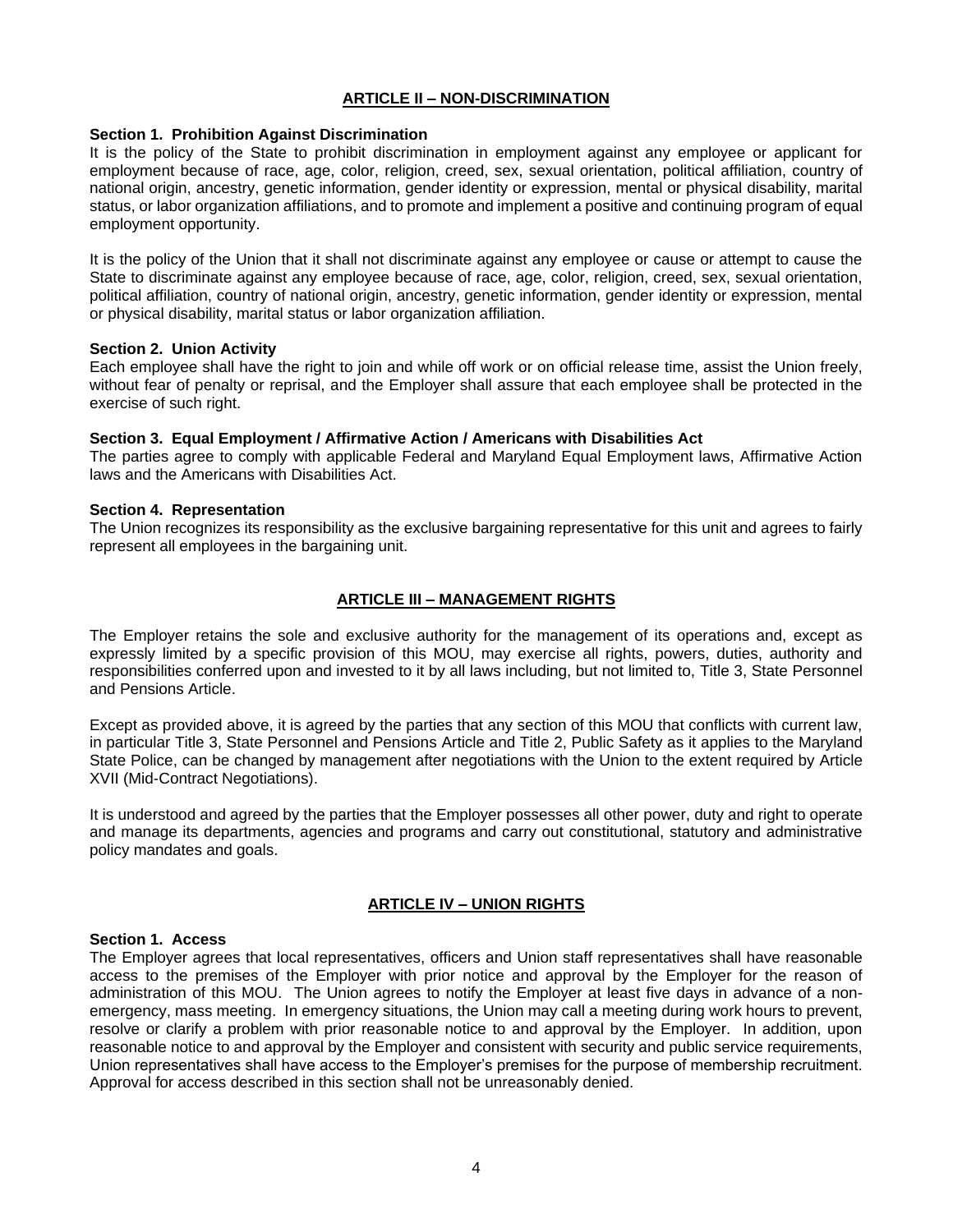# **Section 2. Stewards**

The Employer will recognize stewards designated by the Union who will be responsible for investigating and processing grievances and participating in any hearings or conferences related to the grievance. A grievance will have no more than one steward investigating or processing the grievance, or in attendance at grievance hearings. Each installation (a work location; commonly a barrack, division, section or unit) shall have one steward designated by the union, except that for Maryland State Police (MSP) Field Operations Bureau, Maryland Capitol Police (MCP) and Department of Labor, Licensing & Regulation (DLLR) installations, an alternate shop steward may be designated. It is understood that shop stewards assigned to the same installation will not be absent from duty concurrently as a result of his / her responsibilities as a steward. For bureaus or divisions where an installation is not clearly defined (e.g., a task force) and the union believes it is reasonable and necessary to have a steward designated at the operation, the matter will be referred to the Labor Management Committee (LMC) for resolution. In the event the LMC is unable to agree, the issue will be submitted to the State's Chief Negotiator and the President of the Union for final action*.* 

The Union will notify the Employer in writing of the names of the designated stewards prior to them assuming any duties. Designated stewards shall be allowed a reasonable amount of duty time without charge to pay or leave to handle grievances. To the extent necessary to participate in grievance hearings, the Employer shall take reasonable steps to adjust a designated steward's shift so that such participation is on official duty time. Release from duty and shift adjustments will not be unreasonably denied and will be consistent with the operational needs of the Employer.

# **Section 3. Time Off With Pay During Working Hours**

The Employer shall grant time off with pay, consistent with the operational needs of the Employer, including reasonable travel time when necessary, during work hours, the total of which on a daily basis will not exceed the employee's normally scheduled workday, to attend grievance meetings, labor / management meetings, negotiating sessions regarding supplementation or amendment of this MOU during its term or the negotiation of a successor MOU, committee meetings and activities if such meetings or activities have been jointly established by the parties, or meetings called or agreed to by the Employer, if such employees are entitled and required to attend the meetings by virtue of being Union representatives time off with pay will not be unreasonably withheld. The Union will normally provide the Employer with the names of its representatives who need release time not less than five days prior to the date of the meeting.

Union representatives shall be allowed work time to complete assignments that have been assigned by the LMC. The Employer shall determine when the time can be taken.

The practices described in §12-405 of the State Personnel and Pensions Article shall apply to grievants, witnesses and Union representatives.

## **Section 4. Release Time Account For Union Activities**

On July 1 of each year, the Employer shall credit the Union's release time account with one day for every 15 bargaining unit members. Union representatives will be allowed time off with pay charged against the account consistent with the operational needs of the Employer for Union business such as state or area-wide committee meetings or state or international conventions, preparation time for negotiations or LMC meetings, and union sponsored labor relations training, and any other SLEOLA business deemed necessary by the President, provided such representative provides reasonable notice to his / her supervisor of such absence. Reasonable notice for Union sponsored meetings and conventions (listed above) is at least 15 days and the Employer shall respond within 15 days of receiving the representative's notice. Such time off will not be detrimental in any way to the employee's record and will be specifically taken into account when applying performance standards relating to quantity and timeliness of work. Time may be used in one hour increments. Time off with pay will not be unreasonably withheld.

SLEOLA shall receive a quarterly itemized tracking sheet from the Department of Budget and Management's Office of Personnel Services and Benefits that shows the amount of release time used and balance of time in the Union Release Time Account.

In addition to the release time described above, the Union is entitled to release time for nine bargaining unit members for all negotiation sessions and as is necessary to participate in internal union caucuses that are approved by the State during the pendency of negotiations. Such caucuses may be held on days when bilateral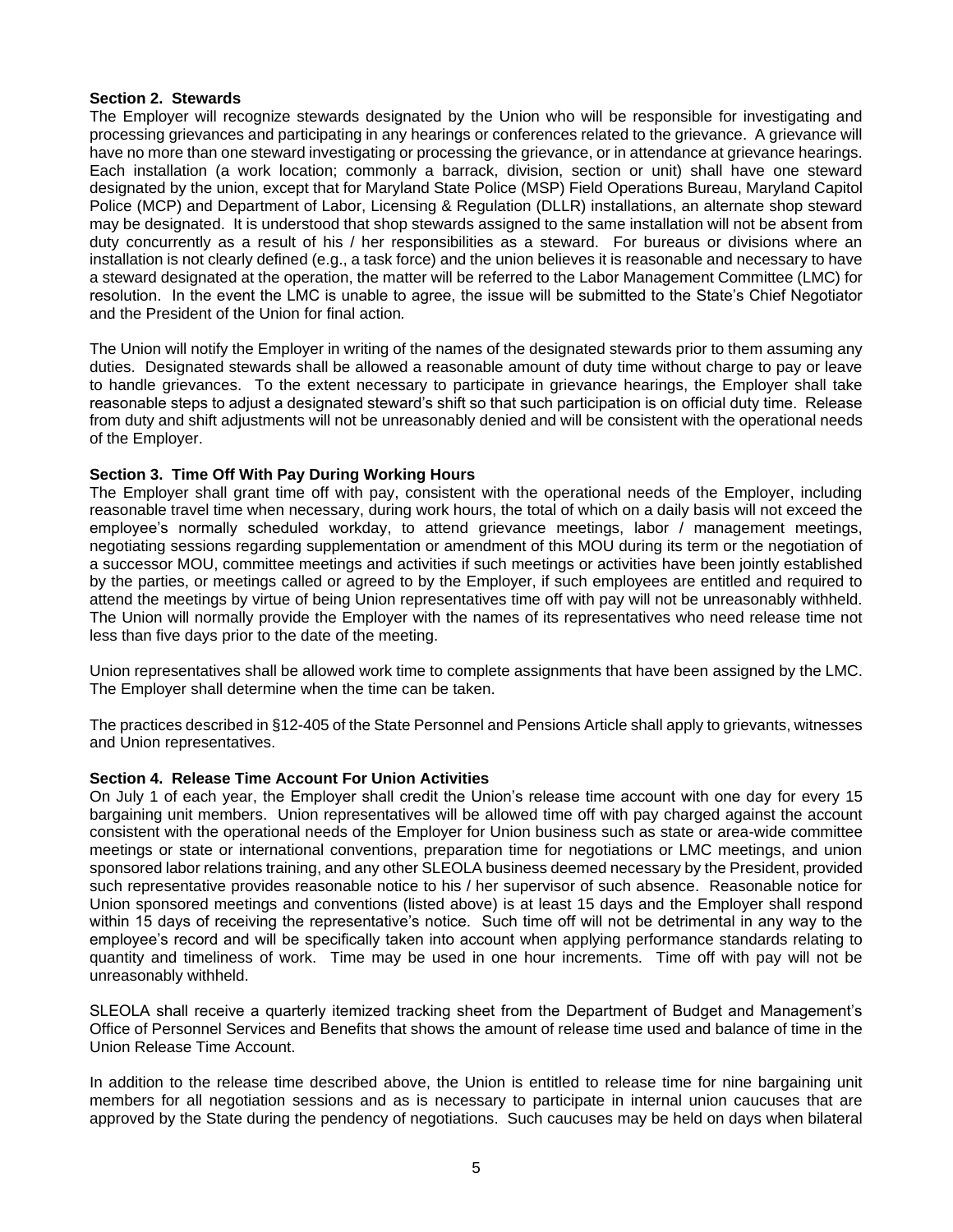negotiations are not scheduled. It is understood that such release time may on occasion need to be rescheduled because of emergency circumstances. Release time for negotiations will be allowed consistent with the operational needs of the Employer and will not be unreasonably denied.

# **Section 5. Meeting Space**

Union representatives may request the use of state property to hold union meetings. Upon prior notification, the Employer will provide meeting space where feasible. Such meetings will not interrupt state work.

# **Section 6. Routine Office Supplies**

Union representatives are authorized to make reasonable use of copiers and fax machines pursuant to Departmental policy, provided that such use does not interfere with departmental operations and is used for legitimate business purposes. If such equipment is not used consistent with these requirements, the Employer may revoke such privileges after notifying SLEOLA of its intent to revoke such privileges and identifying in writing for SLEOLA, the specific usage(s) which is the basis for the revocation of such privileges. The Employer reserves the right to charge a reasonable fee per copy. Union representatives and appropriate fraternal organizations may continue to use the MILES / METERS system to announce meetings consistent with existing policies and procedures.

# **Section 7. Bulletin Boards**

The Employer shall provide lockable bulletin boards at each work location in areas mutually agreed to on a local basis, for the exclusive use of the Union. The Union shall be responsible for all items posted on the bulletin board. Each item posted shall be dated and initialed by the Union official approving the posting. The Union shall ensure that items are not illegal, defamatory, political, or partisan and that no item is detrimental to the safety and security of the institution. At the time of posting, the Union shall provide a copy of all items to the Employer.

# **Section 8. Mail Service and Computer Mail**

The Union shall be permitted to use internal state mail systems**,** including computer / electronic mail / fax, for membership and bargaining unit mailings. The use of computer/electronic mail / fax is subject to the same rules of use as described in Section 6. Alternate means of electronic distribution of information (such as the MSP Data Management System or any successor systems) shall be permitted upon reasonable notice to the Employer. Confidentiality shall be maintained subject to the Employer's security needs. Union mass mailings by internal state mail will be limited to six times per calendar year. Such mass mailings may be individually addressed or distributed by work assignment or facility location. The Union shall give the Employer reasonable notice in advance of mass mailings. The Union and the Employer shall develop a system for these mailings.

## **Section 9. Distribution of Union Information**

At non-secure facilities, the Union shall be permitted to place and distribute materials at mutually agreed upon locations frequented by employees, before and after work, and during breaks and meal periods.

At secure facilities, the Union shall be permitted to place informational materials for employees at the worksite. The placement shall be limited to the area designated as the police officer's room commonly used to distribute inter-office mail. The information shall be placed in the area designated by the Employer and may have a sign of identification. This placement must be done by a police officer designated by the Union who holds the appropriate security credentials. Distribution of materials will be done in a non-secure area during non-work hours.

# **Section 10. New Employee Orientation**

The Employer will provide the Union with an opportunity to address each new recruit class. Where an agency is too small to have a recruit class, the Employer will notify the Union of any formal orientation meetings. The Union will be advised of the time and location of orientation meetings as soon as such meetings are scheduled. In the event a formal orientation meeting is not given, the Employer shall allow the Union representative and the employee(s) to meet during duty hours at a mutually agreed to later time for 20 minutes. At the conclusion of all formal orientations, the Union will be permitted to give a 20 minute presentation, which may include an enrollment in supplemental union benefits.

## **Section 11. Agreement Orientation**

The parties recognize that it is important for employees covered by this Agreement to understand all of its terms and conditions as well as the contract administration matters that may occur during its duration. Accordingly, the Union shall provide an annual orientation on the Agreement to all current employees at all agencies and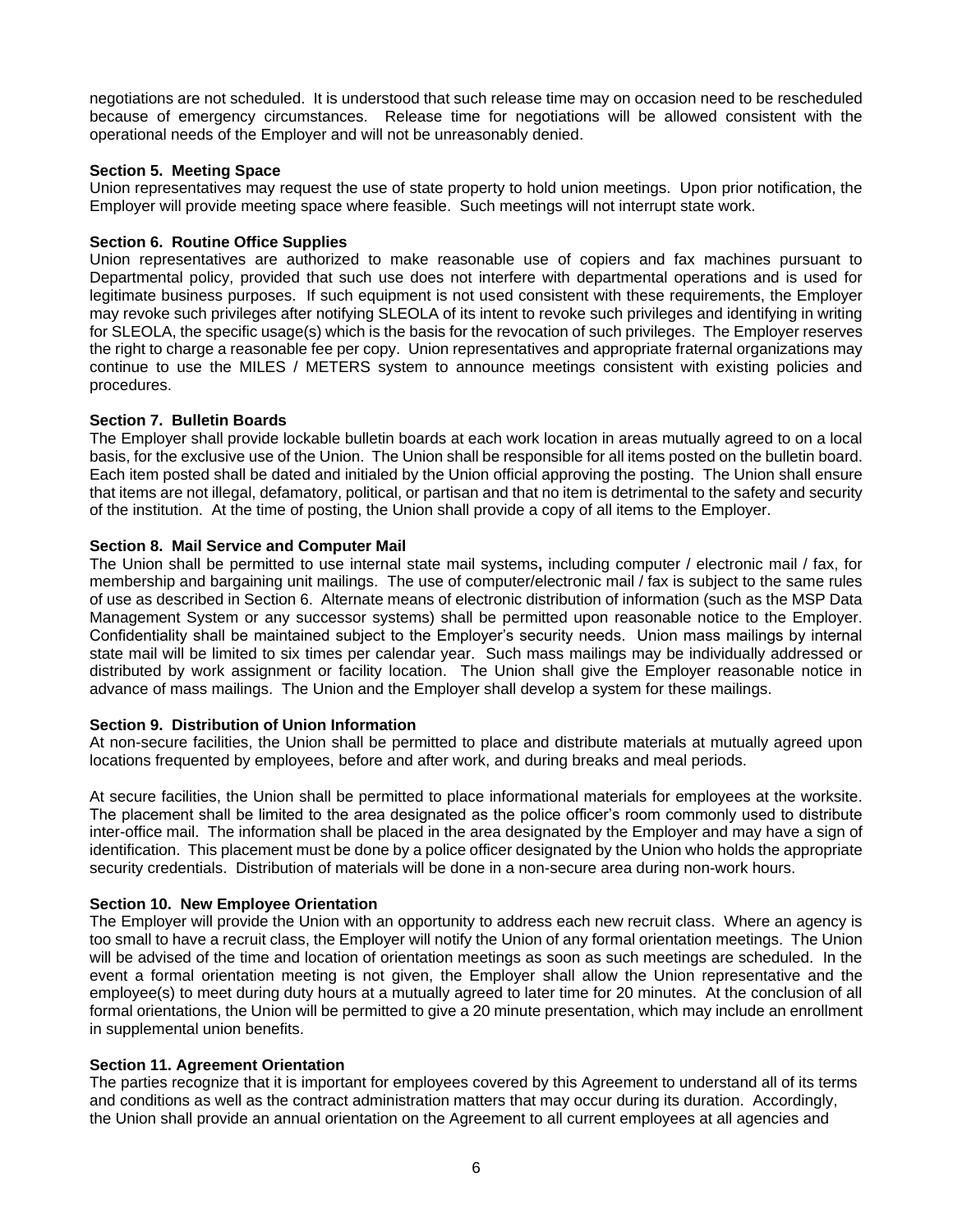during the annual in-service training provided by each agency. This orientation shall be conducted during the lunch break. Employee attendance is voluntary.

# **Section 12. Information Provided to the Union**

The Department of Budget and Management shall provide to the Union a list of information, to include: new hires, separations, promotions, transfers and reclassifications (including name, agency code, position numbers involved, classifications, grades, effective dates) for all bargaining unit employees. New hire employee information will be provided at the beginning of each month and will include actions processed during the preceding month. Other personnel actions listed above will be provided to the Union on a quarterly basis. The above information shall be provided in an electronic format convenient to the Employer.

In accordance with SPP §3-208, the Employer shall provide, upon the written request of the Union, and within 30 days of a new employee's hire date, for each employee in the bargaining unit represented by the Union:

- a. Name;
- b. Position classification;
- c. Bargaining unit;
- d. Home and work site addresses where the employee receives interoffice or US Mail
- e. Home and work site telephone numbers
- f. Work e-mail address; and
- h. Position identification number.

The Union may present a written request for employee information once every 120 days. The Union shall abide by the restriction concerning the use of information as provided for in SPP §3-208 )(f).

Upon request by the Union, the Employer will provide, within a reasonable amount of time, any other information and documents that the Union is entitled to as the exclusive representative of bargaining unit employees.

Nothing herein shall be construed to restrict the Union's right to request and receive information in accordance with applicable public information acts.

## **Section 13. Release From Duty Issues**

The parties recognize their respective obligations to appropriately administer the MOU in an efficient manner in the context of effective and efficient government operations. To this end, the Employer and the Union shall each designate a person to discuss and resolve issues associated with release from duty or time off with pay. The Employer may require requests for release time from duty or time off with pay to be in writing*.* When the Employer denies time off based on operational needs in accordance with this MOU, it shall, upon written request of the Union, provide the reasons in writing and shall advise the representative when he / she can obtain the time off.

## **Section 14. Exclusivity**

No organization other than the exclusive representative shall have access to worksites or otherwise be provided with access to facilities and services of the employer unless they are doing business with the State or except as required by State or federal law.

## **Section 15. Manuals**

The Employer will provide the Union with one copy of each agency's Administrative and Operational Manuals, and will provide, in a timely fashion, copies of any changes to said documents. If these Manuals are available via an electronic system (e.g., PowerDMS), the Employer will provide the Union with access to the system. The Employer will also provide the Union with an initial issue of the State Personnel and Pension Article of the Annotated Code of Maryland. The Union will be charged for copies of subsequent revisions. Specific unit standard operating procedure manuals will be released as agreed at agency LMC meetings.

## **Section 16. Check-Off of Dues**

Upon the presentation by SLEOLA of a list of the individual employees covered by this MOU for each of whom SLEOLA certifies to have on file a written authorization for dues deduction executed by the employee, SLEOLA shall be entitled to have such employees' membership dues deducted from their pay checks on a bi-weekly basis and remitted to SLEOLA on a bi-weekly basis.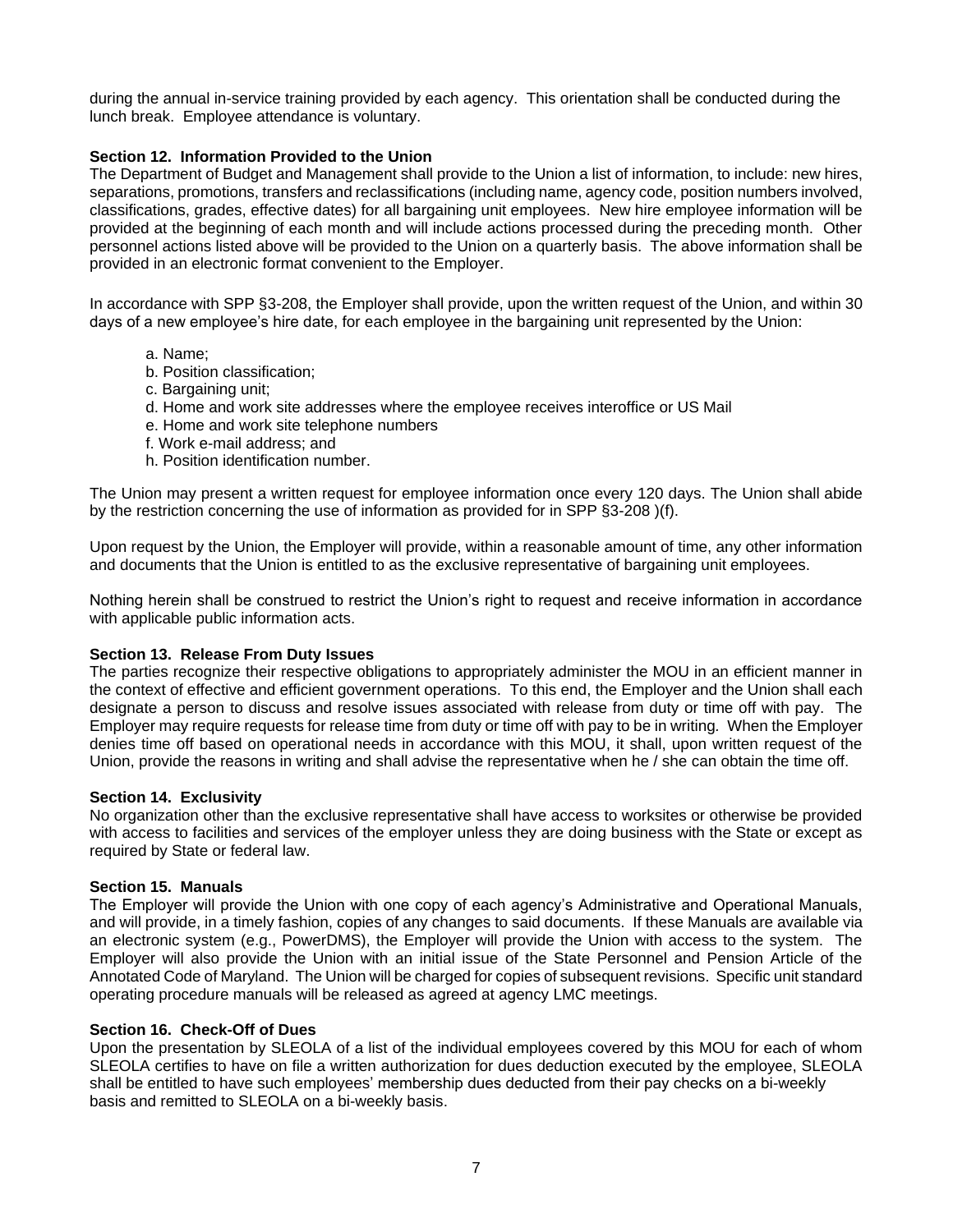# **Section 17. Service Fee Indemnification**

Service fees may not be collected from bargaining unit members. To the extent that any bargaining unit member seeks reimbursement of service fees that may have been collected prior to June 27, 2018, SLEOLA shall indemnify and save the State harmless and shall defend the State, at the direction of or in cooperation with the Attorney General of Maryland, of any and all claims, grievances, demands, actions, suits, costs, expenses, or other forms of liability or damages, including attorney's fees and costs, that arise out of or by reason of any action taken or not taken by the State, its officers, agents, employees or representatives for the purpose of complying with any of the provisions of this section; or that arise out of or by reason of the State's reliance on any notice, letter, or authorization forwarded to the State by SLEOLA pursuant to the collection of service fees. .

# **ARTICLE V – LABOR / MANAGEMENT COMMITTEES**

## **Section 1. Labor / Management Committee**

The parties recognize that the holding of periodic meetings for the exchange of views and information contributes to the effectiveness of the labor / management relationship. Therefore, the parties shall establish a Labor / Management Committee (LMC) in each agency covered by this MOU, in accordance with the provisions in this Article and as elsewhere described in this MOU, for the purpose of addressing matters of concern in the areas of personnel policies, practices, conditions of employment, and other matters affecting employees. Each LMC will be co-chaired by one member from labor and one member from management.

# **Section 2. State Labor / Management Committee**

SLEOLA shall participate on any State LMC and will have one member appointed to such State LMC.

# **Section 3. Training**

The State LMC will develop a training program for all LMC's. The training program may be in conjunction with the Federal Mediation and Conciliation Service or the LMC's may supplement such training by mutual agreement at no cost to the Employer.

# **ARTICLE VI – SALARY, COMPENSATION & PAY PLANS**

## **Section 1. Salary Plans & Bonus**

All salary plans for bargaining unit members will consist of a base salary and 18 additional steps, which will be designated 1 through 18.

# **Section 1A. Cost of Living Adjustment (COLA)**

- a) Effective no later than July 1, 2022, a general cost of living adjustment wage increase (COLA) consisting of 7% will be added to each grade and step of the pay plan(s) affecting bargaining unit employees.
- b) Effective no later than July 1, 2023, a general cost of living adjustment wage increase (COLA) consisting of 5% will be added to each grade and step of the pay plan(s) affecting bargaining unit employees.
- c) Effective no later than July 1, 2024, a general cost of living adjustment wage increase (COLA) consisting of 5% will be added to each grade and step of the pay plan(s) affecting bargaining unit employees.
- d) Bargaining unit employees are not eligible for any other COLA, increase or increment (i.e., within grade increase) agreed upon or granted to other State employees during the term of this MOU.

## **Section 2. MSP / NRP Salary Schedules**

MSP Troopers and NRP Officers shall be covered by the Salary Schedules attached to this MOU as Appendix A-3.

The State Police Aviation Command Salary Schedule is attached to this MOU as Appendix A-4.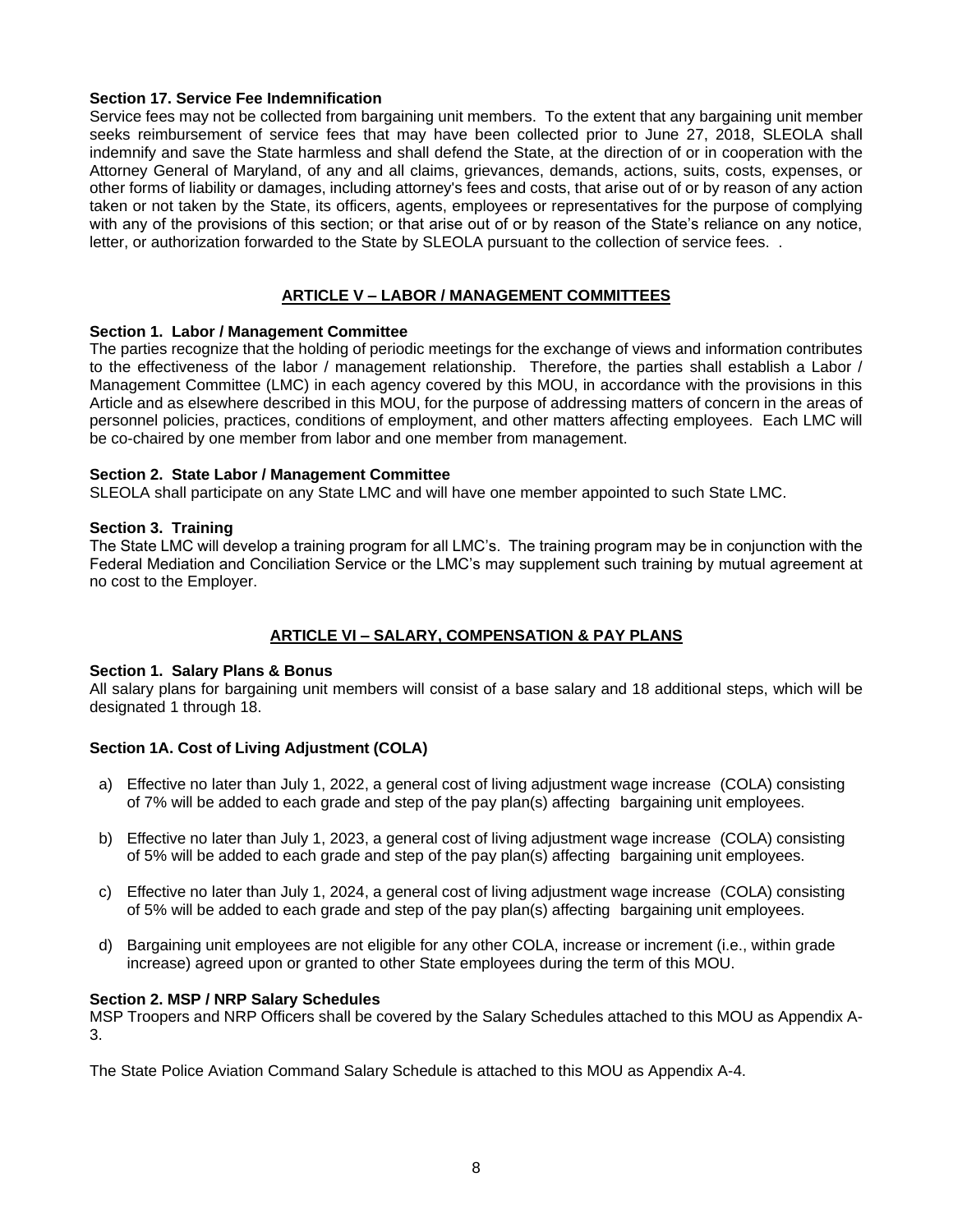# **Section 3. Police Officer Salary Schedules**

All other Police Officers represented by SLEOLA shall be covered by the Salary Schedule attached to this MOU as Appendix A-5.

# **Section 4. Within Grade Step Increases**

All employees who are otherwise eligible shall receive within grade step increases effective July 1, 2022, or January 1, 2023, based on the employee's Entry on Duty Date.

All employees who are otherwise eligible shall receive within grade step increases effective July 1, 2023, or January 1, 2024, based on the employee's Entry on Duty Date.

All employees who are otherwise eligible shall receive within grade step increases effective July 1, 2024, or January 1, 2025, based on the employee's Entry on Duty Date.

Employees who have an entry-on-duty date of January 1 through June 30 receive the step increases specified above on January 1, while employees who have entry-on-duty date of July 1 through December 31 receive the step increases on July 1.

## **Section 5. Shift Differential**

All bargaining unit employees shall receive two dollars (\$2.00) per hour shift differential for qualifying shifts

All hours worked from 2:00 p.m. to 7:00 a.m. qualify for shift differential, except that shift differential shall not be paid for work performed during hours that are designated as a scheduled day shift. A "day shift" is defined as a shift that starts on or after 4 a.m. and prior to noon.

# **Section 6. Clothing Allowance**

All bargaining unit employees shall receive \$1,500 per fiscal year for clothing allowance. The clothing allowance shall be payable in installments at the rate of one-half of the total amount in the first full pay period in July and one-half of the total amount in the first full pay period in January. The current payment schedule used for NRP shall be maintained**.**

## **Section 7. Differential for Field Training Officers**

Bargaining unit members who are requested to serve as Field Training Officers (FTO) by a supervisor shall receive an additional \$2 per hour pay differential for hours worked in an FTO capacity.

## **Section 8. State Police Classifications and Pay Grades**

The base salary for a Trooper Candidate is \$51,000 until graduation from the State Police Academy.

A Trooper Candidate is defined as an employee of the Maryland State Police who has been hired to be a Maryland State Trooper from the day he/she enters the Maryland State Police Academy until the day before he/she graduates from the Maryland State Police Academy.

A Trooper is defined as a sworn member of the Maryland State Police from the time he/she has graduated from the Maryland State Police Academy until the time that he/she is promoted to the rank of Trooper First Class.

A Trooper First Class is defined as a sworn member of the Maryland State Police who has completed three years of employment with the Maryland State Police and has been promoted to this rank by the Superintendent.

A Senior Trooper is defined as a sworn member of the Maryland State Police who has completed 10 years of employment with the Maryland State Police and has been promoted to this rank by the Superintendent.

A Master Trooper is defined as a sworn member of the Maryland State Police who has completed 15 years of employment with the Maryland State Police, has satisfied the established requirements for this rank and has been promoted to this rank by the Superintendent.

| Prior to July 1, 2014    |       | As of July 1, 2014       |       |
|--------------------------|-------|--------------------------|-------|
| <b>Class</b>             | Grade | <b>Class</b>             | Grade |
| <b>Trooper Candidate</b> | 1050  | <b>Trooper Candidate</b> | 1050  |
| Trooper                  | 1051  | <b>rooper</b>            | 1051  |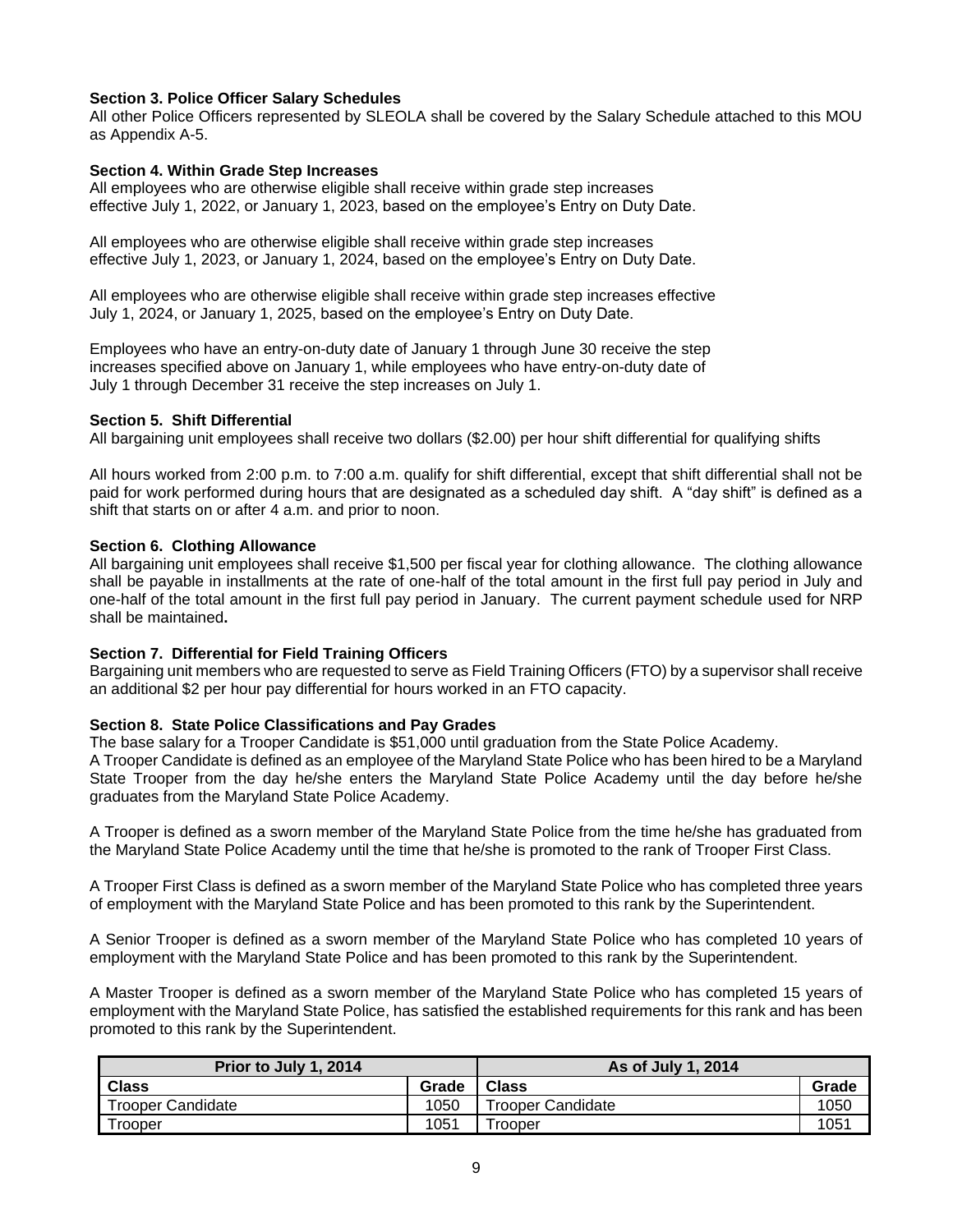| <b>Trooper First Class</b>          | 1052 | <b>Trooper First Class</b>          | 1052 |
|-------------------------------------|------|-------------------------------------|------|
| Senior Trooper                      | 1053 | Senior Trooper                      | 1053 |
| Corporal                            | 1054 | <b>Master Trooper</b>               | 1054 |
| Sergeant                            | 1055 | Corporal                            | 1055 |
| First Sergeant / Detective Sergeant | 1056 | Sergeant                            | 1056 |
| Lieutenant                          | 1057 | First Sergeant / Detective Sergeant | 1057 |
| Captain                             | 1058 | Lieutenant                          | 1058 |
| Major                               | 1059 | Captain                             | 1059 |
| <b>Lieutenant Colonel</b>           | 1060 | Major                               | 1060 |
|                                     |      | <b>Lieutenant Colonel</b>           | 1061 |

## **Section 9. Natural Resources Police Classifications and Pay Grades**

The base salary for an Officer Candidate is \$51,000 until graduation from the Natural Resources Police Academy.

An Officer Candidate is an employee of the Maryland Natural Resources Police who has been hired to be a Natural Resources Police Officer from the day he/she enters the Natural Resources Police Academy until the day before he/she graduates from the Natural Resources Police Academy.

An Officer is defined as a sworn member of the Natural Resources Police from the time he/she has graduated from the Natural Resources Police Academy until the time that he/she is promoted to the rank of Officer First Class.

An Officer First Class is defined as a sworn member of the Natural Resources Police who has completed one year of employment as a commissioned natural resources law enforcement officer with the Natural Resources Police and has been promoted to this rank by the Colonel or Superintendent. The years of employment experience shall include any time that the member was employed as a LEO Park Ranger.

A Senior Officer is a sworn member of the Natural Resources Police who has completed 10 years of employment as a commissioned natural resources law enforcement officer with the Natural Resources Police and has been promoted to this rank by the Colonel or Superintendent. The years of employment experience shall include any time that the member was employed as a LEO Park Ranger.

A Master Officer is defined as a sworn member of the Natural Resources Police who has completed 15 years of employment as a commissioned natural resources law enforcement officer with the Natural Resources Police, has satisfied the established requirements for this rank and has been promoted to this rank by the Colonel or Superintendent. The years of employment experience shall include any time that the member was employed as a LEO Park Ranger.

| As of July 1, 2014         |       |  |
|----------------------------|-------|--|
| <b>Class</b>               | Grade |  |
| <b>Officer Candidate</b>   | 1080  |  |
| Officer                    | 1081  |  |
| <b>Officer First Class</b> | 1082  |  |
| Senior Officer             | 1083  |  |
| <b>Master Officer</b>      | 1084  |  |
| Corporal                   | 1085  |  |
| Sergeant                   | 1086  |  |
| Lieutenant                 | 1087  |  |
| Captain                    | 1088  |  |
| Major                      | 1089  |  |
| Chief                      | 0090  |  |
| Superintendent             | 0091  |  |

## **Section 10. Bilingual Pay**

Where the Employer currently pays bilingual pay or bonuses, it shall continue to do so. The Employer retains discretion to initiate bilingual pay or bonuses. The minimum bilingual bonus or hourly equivalent is \$25 per pay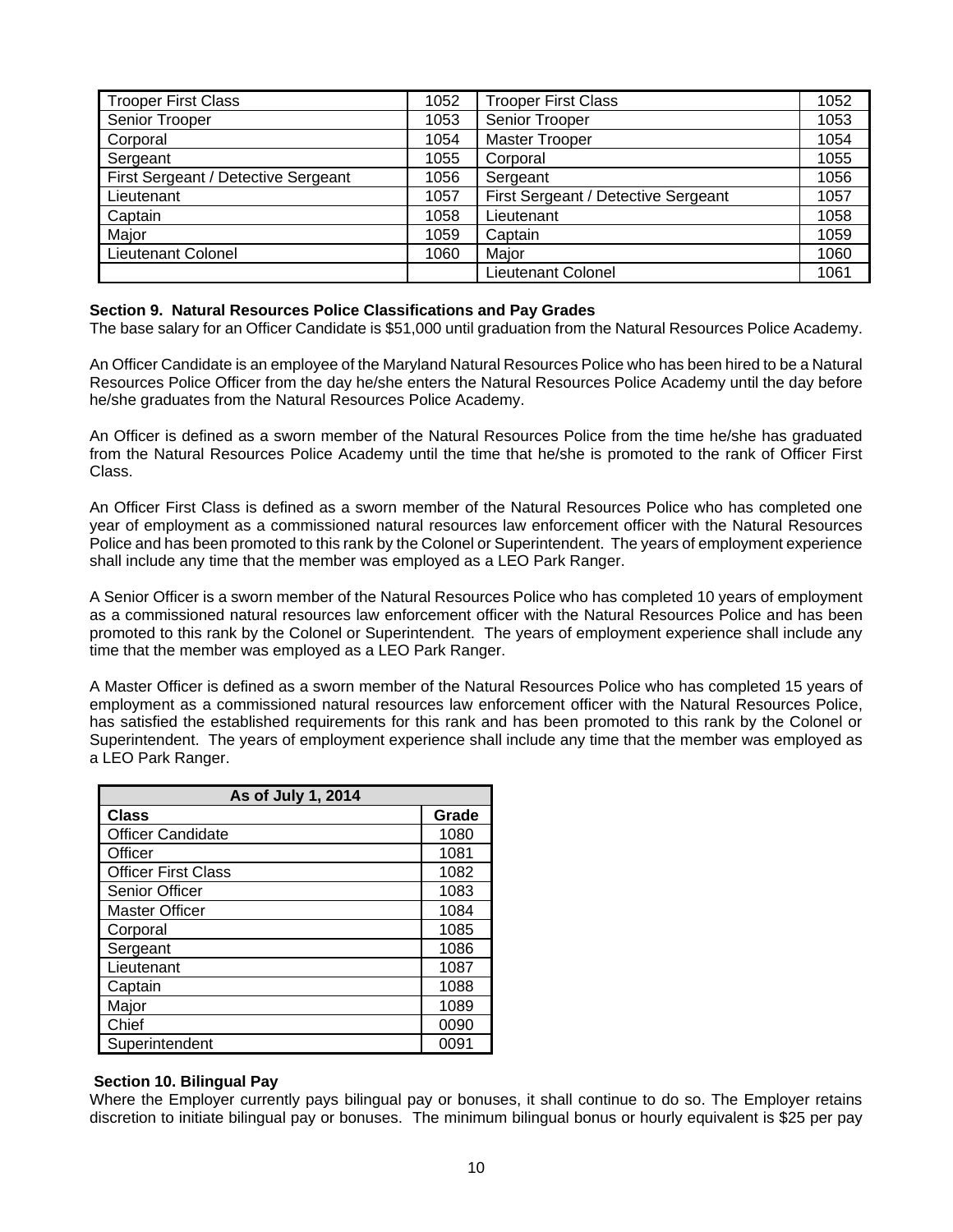period. The Employer may not require an employee to use bilingual skills without paying the appropriate bonus or pay.

# **Section 11. Pension**

The State will maintain in effect the current provisions of the State Police Retirement System and the Law Enforcement Officers' Pension System (LEOPS).

# **Section 12. State Police Aviation Command Sworn Personnel - Flight Pay**

- 1. All MSP Aviation Command Flight Paramedics in Flight Crew Status will receive \$5,500 additional compensation in the form of flight pay.
- 2. All MSP Aviation Command Rescue Technicians (who are licensed as Advanced Life Support Providers) in Flight Crew Status will receive \$2,500 additional compensation in the form of flight pay.
- 3. All MSP Aviation Command Trauma Technicians (who are certified as basic Emergency Medical Technicians or the equivalent) in Flight Crew Status will receive \$1,500 additional compensation in the form of flight pay.
- 4. All MSP Aviation Command Sworn Pilots in Flight Crew Status will receive \$5,500 additional compensation in the form of flight pay.

The requirements to be in "Flight Crew Status" and the definitions of "Aviation Command Flight Paramedic," "Aviation Command Rescue Technician," and "Aviation Command Trauma Technician" will be determined by local Special Order. This provision is contingent upon approval of the State Emergency Medical Services Board.

Flight pay will be included as "base salary" for the purpose of calculating the employee's overtime rate and pension contributions. The formula to determine a qualified employee's overtime rate is as follows: overtime rate = (weekly salary + weekly flight pay) / (40 hours) X 1.5. Any qualified flight paramedic, rescue technician, trauma technician or pilot who is voluntarily transferred or promoted from the Aviation Command or who is administratively transferred out of the Aviation Command will no longer receive flight pay. Those members who are transferred to the Special Operations Division as Tactical Paramedics will continue to receive flight pay as long as they maintain flight crew status.

## **Section 13. Interest Arbitration**

The parties agree to the interest arbitration procedures attached to this MOU as Appendix A-2.

## **Section 14. Errors in Pay**

When an employee is underpaid as a result of an Employer error, the Employer shall provide the employee with an advance check to offset the underpayment.

When an employee is overpaid as a result of an Employer error, the employee shall be responsible for reimbursing the Employer for the overpayment. If the overpayment exceeds \$100, the employee shall be given the opportunity to make arrangements for a repayment plan. The Employer shall attempt to structure the repayment plan in a manner that does not place a financial hardship on the employee. If the employee fails to repay the overpayment or follow a repayment plan, the State may take appropriate measures to collect the funds owed.

## **Section 15. Work Schedules**

For purposes of this Agreement, "work schedules" are defined as an employee's assigned work hours and days of the week. Except for NRP Officers, where work schedules vary, they will be deemed to be "set" at least 28 calendar days in advance unless the current practice is for a longer posting period, in which case the longer posting period will be maintained. Except for NRP Officers, regular leave days will be deemed to be "preapproved" leave when taken in connection with other approved paid leave or when such regular leave days were specifically requested by the employee to be "locked in" as days off. No additional compensation will be paid to an employee whose schedule is changed within the 28 day period unless another section of the MOU applies.

# **Section 16. Fitness Bonus**

All bargaining unit members will be eligible for an annual \$1000 fitness bonus. The payment of this bonus will be contingent upon the employee passing an annual fitness test. Participation in the annual fitness program is voluntary, except as provided elsewhere in this MOU. The components of the annual fitness program will be determined by each employer and employees of each represented agency via their respective Labor Management Committee. There shall be no discipline or sanctions connected with this program. The fitness bonus shall be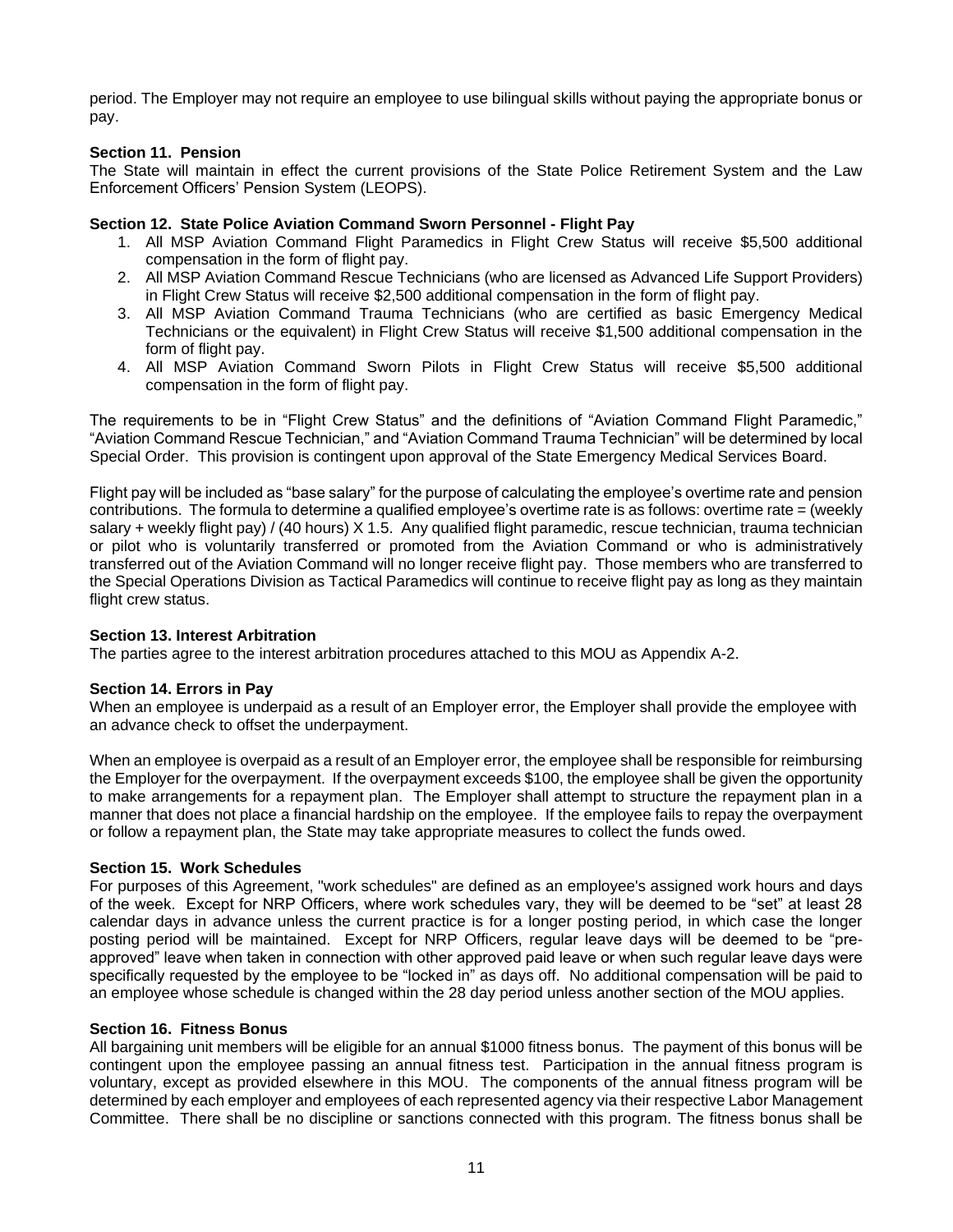payable in installments at the rate of one-half of the total amount in the first full pay period in April and the first full pay period in October.

# **Section 17. Compensation for Formal Education**

All bargaining unit members will be eligible for additional compensation based on their level of formal education. The payment of this additional compensation will be contingent upon the employee having an official transcript from an accredited college or university to the employer. An accredited college or university is one that is found in the US Department of Education Database of Accredited Postsecondary Institutions and Programs. The transcript must indicate that a degree was awarded. The additional annual compensation will be as follows:

| <b>Associate's Degree</b> | \$125 |
|---------------------------|-------|
| <b>Bachelor's Degree</b>  | \$250 |
| <b>Master's Degree</b>    | \$375 |
| <b>Doctorate</b>          | \$500 |

Employees who have earned more than one degree may only receive compensation for one degree. This additional compensation will be payable in the first full pay period of December.

# **Section 18. Student Loan Repayment Plan (Closed Program – No New Enrollees Permitted)**

The parties have agreed to the following broad framework for a Student Loan Repayment Plan, recognizing that the State will need to make changes to these provisions as it begins to implement and administer the Plan. Specific eligibility criteria will be agreed to by the parties and included in the service commitment and loan repayment agreement.

Student loan debt of the employee or the employee's child under the age of twenty five (25) may be repaid, subject to the terms and conditions of a service commitment and loan repayment agreement, in an amount not to exceed \$20,000 for a 10 year service commitment to the State by the employee. If two eligible employees are the parents of a child under the age of twenty five (25), each employee may apply SLRP repayments towards the child's student loan debt in an amount not to exceed \$20,000 per employee. An employee's spouse or nonchild dependent(s) are not eligible to participate in the SLRP. Employees in the "DROP" are eligible to participate in the SLRP to the extent permitted by the length of service restrictions of the DROP program. All classifications of employees in Bargaining Unit I are eligible to enroll in the repayment plan for the period of July 1, 2019 – June 30, 2020.

After signing the 10 year service commitment and loan repayment agreement, employees are eligible for a maximum of \$20,000 in loan repayments at the intervals specified below, up to a maximum of \$20,000.

SLRP Repayment Schedule

After year one: up to \$2,000

After year three: up to \$2,000

After year five: up to \$4,000

After year seven: up to \$6,000

After year ten: up to \$6,000

Upon the completion of each repayment interval noted above and before any repayment is made, participating employees must: 1) present evidence of loan payments made within the repayment interval; and 2) provide a notarized certification attesting that the loan payments were the student loan debt of the employee or the employee's child.

In the event that an employee leaves State service or becomes ineligible to continue participation in the SLRP, the State will not recapture prior SLRP payments made to the employee. The State will make SLRP payments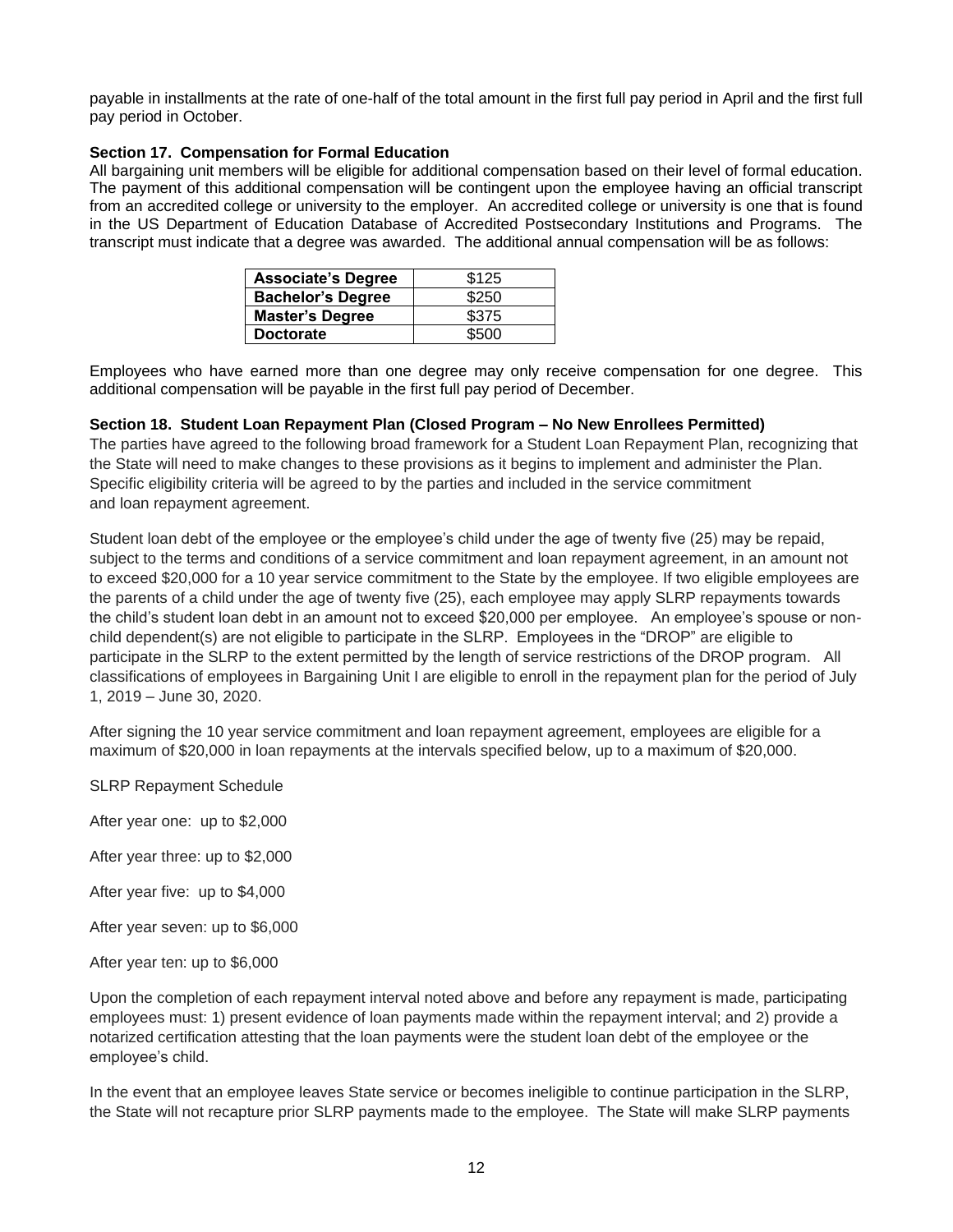only upon full completion of a repayment interval, there will be no prorated payments for partial completion of a repayment interval.

State loan repayments shall not exceed a participating employee's loan payments made during the repayment interval. Only State service occurring on or after January 1, 2019 is eligible to count towards the years of service requirement under this loan repayment program.

For employees transferring to another State agency, it is the responsibility of the employee to consult with the new agency to determine whether the new agency will agree to continue the loan repayment plan. However, employees who transfer or otherwise move to a new position within Bargaining Unit I remain eligible for the SLRP.

To the extent possible, the State shall ensure that the reimbursement for the loan is made in a form that is not subject to taxes.

# **ARTICLE VII – INSURANCE AND BENEFITS**

# **Section 1. Medical Plans**

The Employer agrees to maintain the current medical plan (including vision) and prescription drug benefits in effect as of July 1, 2011 for the active employees in Bargaining Unit I. The Employer shall contribute 75% of the premium charge for PPO plans, 78% of the premium for the POS plans, 80% of the premium for the EPO plans, 80% of the premium for the prescription drug plan and 50% of the premium for the dental plans.

# **Section 2. Expanded Dependent Coverage**

Effective July 1, 2008, the State shall offer dependent health benefits up to the age of 25, provided that the child dependent is either:

- A. The natural child, stepchild, adopted child or grandchild of the insured;
- B. A child placed with the insured for legal adoption:
- C. A child who is entitled to dependent coverage under IN §15-403.1; or
- D. A dependent within the terms or COMAR 17.04.13.03B(11) but for the age limitation.

## **Section 3. Term Life Insurance**

The Employer will maintain and make available to full-time and part-time employees, the current term life insurance plan as set forth in the document "Summary of Health Benefits, Maryland State Employees."

## **Section 4. Health Insurance Portability and Accountability Act of 1996**

The Employer shall not elect to be excluded from subparts 1 and 2 of the Health Insurance Portability and Accountability Act of 1996.

## **Section 5. Transit Subsidy Program**

The Employer agrees to provide a free transit program for employees covered under this MOU. This program will include all Baltimore / Metro buses, Light Rail, Subway and Commuter Bus Lines No. 120, 150, 160 and 210 and all other systems and lines included in the current program.

# **ARTICLE VIII – DISPUTE RESOLUTION PROCEDURE**

Subject to any limitations of existing law, disputes concerning the interpretation or application of this MOU (including appendices hereto) involving the Maryland State Police will be resolved pursuant to the procedures set forth in Appendix 1 of this MOU.

Subject to any limitations of existing law, disputes concerning the interpretation or application of this MOU (including appendices hereto) involving employees of any other State departments / agencies covered by this MOU will be resolved pursuant to the following dispute resolution procedure:

## **Section 1.**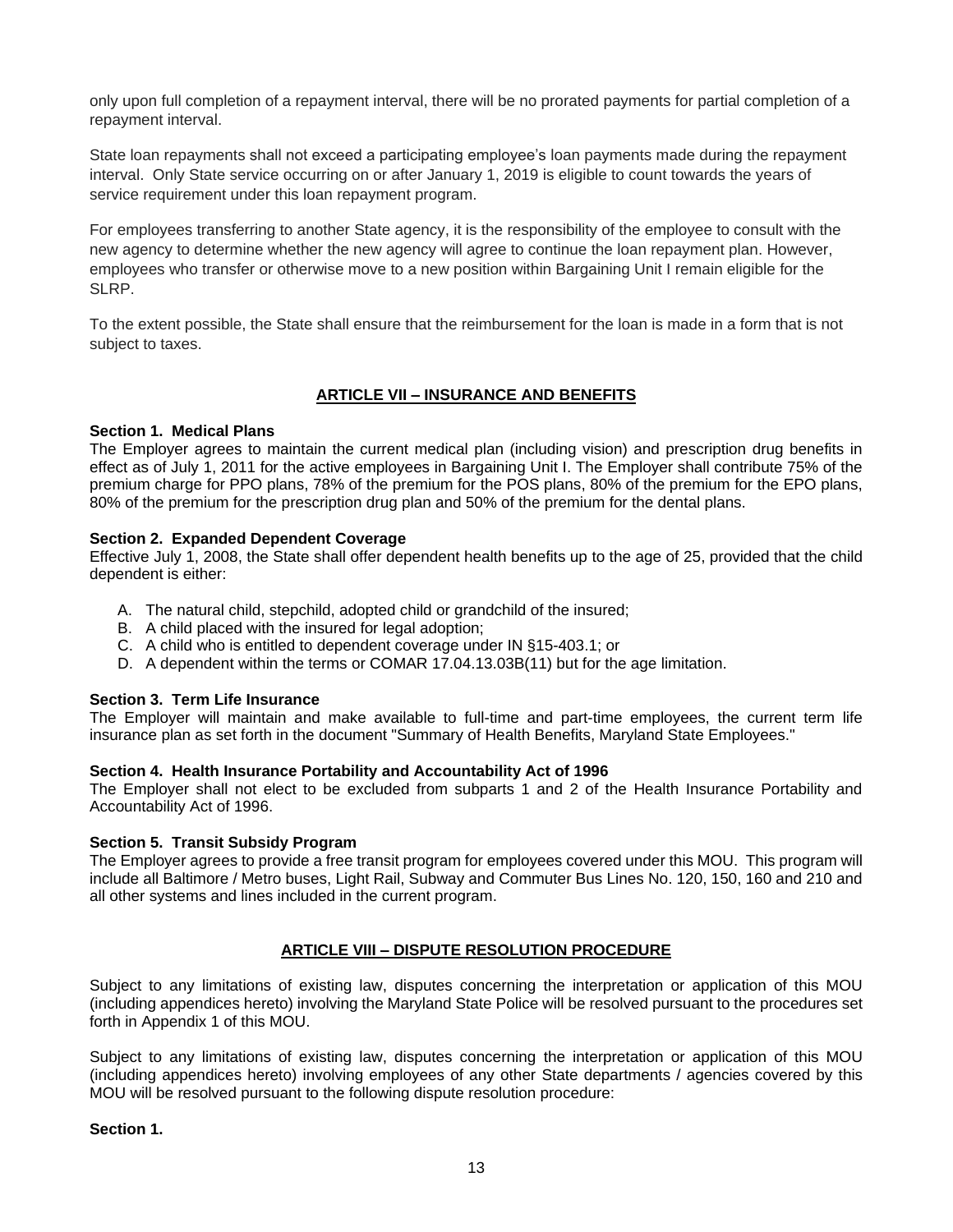Subject to any limitations of existing law, a complaint is defined as a dispute concerning the application or interpretation of the terms of this MOU. The provisions of this procedure shall be the only procedure for complaints concerning interpretation or application of the MOU. Disciplinary appeals or grievances otherwise appealable through procedures established by law or regulation are not subject to this procedure.

# **Section 2. Procedure**

Complaints regarding the MOU shall be presented and adjusted in the following manner:

# **Step One**

Within 15 days after the event giving rise to the complaint or within 15 days following the time when the employee should reasonably have known of its occurrence, the employee aggrieved and/or the Union representative shall discuss the dispute with the employee's immediate supervisor. The Supervisor shall attempt to adjust the matter and respond orally to the employee and/or the Union representative within three days.

# **Step Two**

If the dispute has not been settled at step one, a written complaint may be filed and presented to the employee's appointing authority and/or designee within seven days after receiving the step one response. A Union representative must sign the complaint. The appointing authority or designee shall meet with the employee and the employee's Union representative and render a decision in writing no later than 20 days after receiving the complaint.

# **Step Three**

If the complaint has not been settled at step two, a written complaint may be filed with the Head of the Principal Unit within seven days after receipt of the answer at step two. The Head of the Principal Unit or designated representative shall meet with the employee and the Union representative and render a written decision within 20 days after receiving the written appeal. When the appointing authority is also the Head of the Principal unit, this step shall be skipped and the step two decision shall be appealed directly to step four.

## **Step Four**

If the dispute has not been settled at Step Three, SLEOLA's President, or designee, may file a written complaint with the Secretary of the Department of Budget and Management, or designee, within thirty (30) days of the Step Three response. If the Secretary, or designee, does not concur with the decision rendered at Step Three of the procedure, the Secretary, or designee, shall render a decision that is binding on the unit. If the Secretary, or designee, concurs with the Third Step decision, the Secretary, or designee, may refer the matter to fact-finding within 30 days. The Union can appeal to fact-finding the decision of the Secretary, or designee, within 30 days of the Secretary's, or designee's, decision.

When fact-finding is invoked, the Union and the Employer shall jointly request a list of seven neutral fact finders from the Federal Mediation and Conciliation Service (FMCS). The parties will meet within 15 days of receipt of the FMCS list to seek agreement on one of the listed fact-finders. This meeting may take place on the telephone. If the parties cannot agree on a fact-finder, the Employer and the Union will alternately strike one name from the list until a single name remains. A flip of the coin shall determine who shall strike the first name.

The fact-finder shall resolve all questions related to the procedure. Upon mutual agreement of the parties, threshold issues may be resolved prior to the parties proceeding with the substantive issues involved in the case. The cost of the fact-finder shall be shared equally by the parties.

## **Appeal of Fact-finder's Decision**

If the Employer or the Union disagrees with the fact-finder's decision, an appeal may be filed with the State Labor Relations Board within 30 days of receipt of the decision in accordance with the Board's regulations. Only the Union's President or the Governor's designated collective bargaining representative may appeal a fact-finder's decision.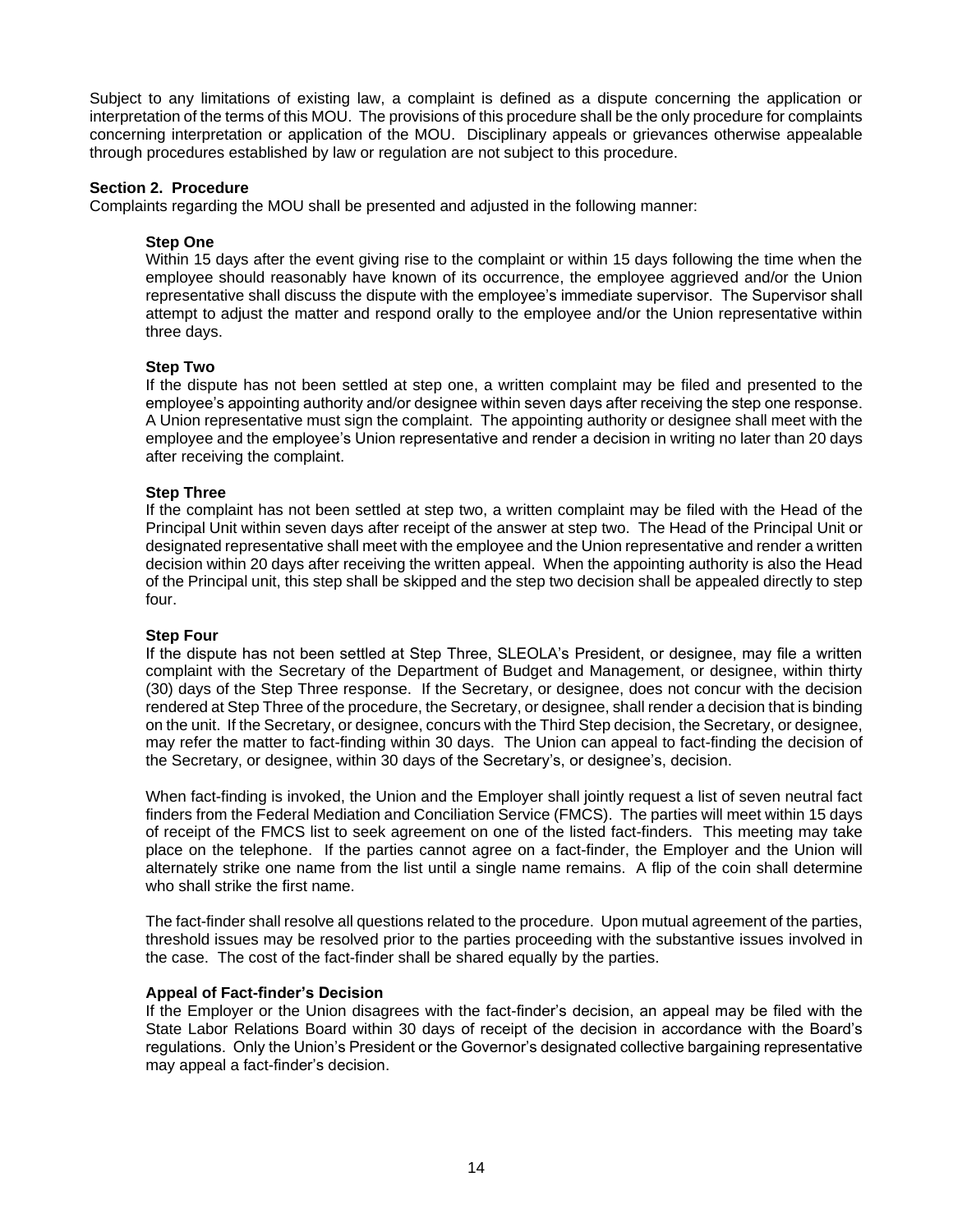# **Section 3. General Provisions**

A. As used in this Article, "days" means calendar days. If the last day a response or action is due falls on a Saturday, Sunday, or State holiday, the deadline shall be extended to the next non-holiday weekday. All deadlines in this Article may be extended by mutual agreement. Time limits for the processing of complaints are intended to expedite dispute resolution and, if not extended, must be strictly observed. If the matter in dispute is not resolved within the time period provided for in any step, the next step may then be invoked. If the employee or Union fails to pursue any step within the time limits provided, he/she shall have no further right to continue to seek resolution of that dispute.

Failure by management to provide a response in the time required shall be deemed a denial of the complaint. A failure to appeal such denial within 10 calendar days of the date a response was due shall constitute a withdrawal of the complaint except that the Union shall have 30 days from the date the response was due to invoke step four. The Employer shall ensure that its supervisors and representatives do not repeatedly fail to respond to complaints in a timely manner and shall also ensure that its designees are authorized to settle matters subject to the complaint.

- B. If a dispute arises from the action of an authority higher than the immediate supervisor, such dispute may be initiated at the appropriate step of this procedure.
- C. Each agency shall provide the Union with a list (including telephone number, fax number and mailing address) of its appointing authorities and Heads of Principal units (or designees).
- D. Only designated Union representatives may represent employees or file appeals under this procedure. For purposes of this Article, stewards, Union staff and Union officers shall be considered designated Union representatives. The Union will provide a list of the names of the aforementioned (to include telephone numbers, fax numbers and mailing addresses) to the Executive Director of the Office of Personnel Services and Benefits. An employee's complaint must be signed by a Union representative of SLEOLA.
- E. Stewards and Union representatives referred to in this procedure shall be granted reasonable time off with pay to process complaints pursuant to this Article during working hours. Meetings scheduled pursuant to this Article shall be scheduled at a mutually agreeable time during the regular working hours of the Union representative and Employer representative, if possible, but such meetings may be waived by mutual agreement. If the Union and Employer representative do not work on an overlapping schedule, the meeting shall be scheduled during regular day shift hours and, upon request of the Union representative, his/her schedule shall be adjusted if it is consistent with operational needs of the agency. There shall be no overtime or compensatory time earned for the processing of a complaint or attendance at a meeting under this Article.
- F. A written complaint shall state the issues including a citation to the relevant portion of the MOU allegedly being violated.
- G. Each party shall make every effort to resolve a dispute at the lowest level possible.

# **ARTICLE IX – LEAVE WITH PAY**

## **Section 1. Personal Leave**

Employees shall be entitled to 48 hours of personal leave each calendar year. For the calendar year in which new employees begin employment, the number of personal leave days will be prorated according to applicable law*.* 

# **Section 2. Annual Leave**

Employees shall earn annual leave in accordance with the following schedule:

| <b>Years of Service</b> | <b>Days Earned Per Year</b> |
|-------------------------|-----------------------------|
| Less than 5             | Up to $10$                  |
| $5 - 10$                | Up to $15$                  |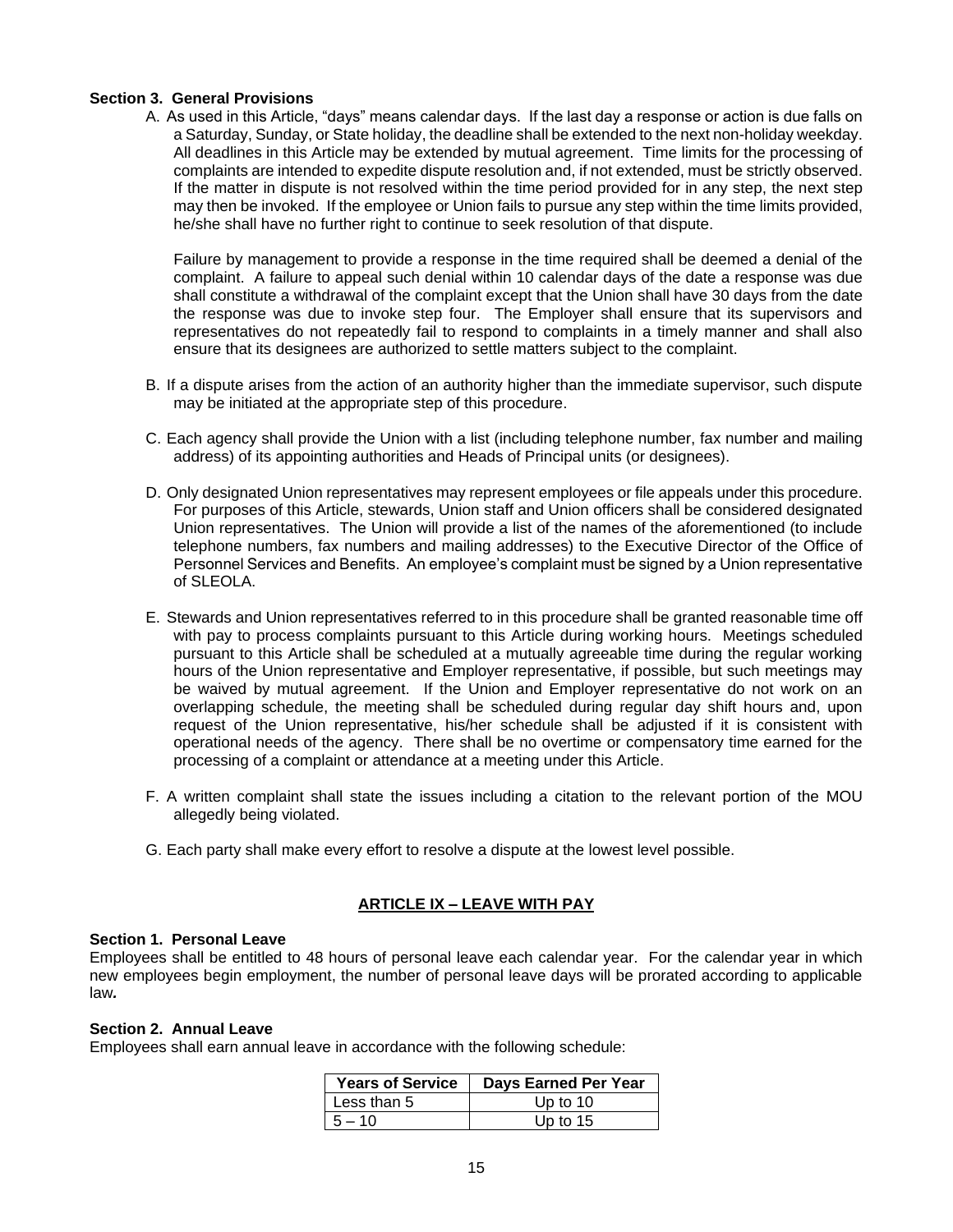| $11 - 19$    | Up to $20$ |
|--------------|------------|
| l 20 or more | Up to $25$ |

# **Section 3. Accumulated Annual Leave**

Any days of annual leave not used at the end of a year may be carried forward into the next year. Employees may accumulate unused annual leave and may carry over from one year to the next up to 600 hours in accordance with the State Personnel & Pensions Article §9 -304.

If an employee is denied the opportunity in a calendar year to use annual leave in excess of 600 hours, the head of the employee's principal unit may allow the employee compensation, at the employee's regular rate of pay, for those excess leave days.

The head of a principal unit may approve a request for compensation only if:

- A. The appointing authority documents the unusual administrative reasons for having denied the employee the use of annual leave; and
- B. Funds are available for that purpose.

# **Section 4. Payment Upon Separation**

An employee or an employee's estate, will be paid for:

- A. The number of days of annual leave, not exceeding 400 hours that were accrued at the end of the previous calendar year and that remain unused; and
- B. The number of days of annual leave that accrued during the calendar year in which the employee's State employment terminates and that remain unused upon termination of state service at the time that the employee receives his / her pay check for the final period of work or the next pay period.

## **Section 5. Sick Leave**

Employees shall earn 120 hours of sick leave each year. Employees shall earn 1.5 hours of sick leave for every 26 hours worked in non-overtime status. For this purpose, all paid leave will be considered work time. There is no limit on the number of days of sick leave an employee can accrue.

## **Section 6. Accrued Sick Leave**

Accrued sick leave shall be used as a service credit toward the employee's retirement benefit in accordance with current statute and regulations. Employees may not use accumulated sick leave to qualify for retirement or to become vested in the retirement system.

## **Section 7. Jury Duty Leave**

An employee who is on jury duty is entitled to leave with pay when the employee's jury service occurs on the employee's scheduled workday. Employees who are scheduled on other than a day shift shall be reassigned to a day shift. If, after reporting for jury duty, the employee is dismissed for the day, the employee shall return to work if time permits. An employee who is selected for jury service shall notify the Employer as soon as practical.

## **Section 8. Bereavement Leave**

A maximum of five working days may be charged to sick leave in the event of the death of one of the following members of the immediate family: spouse, children, foster-children, step-children, parents, step-parents, fosterparents of employee or spouse or others who took the place of parents, legal guardians of employee or spouse, brothers and sisters of employee or spouse, grandparents and grandchildren of employee or spouse, other relatives living as a member of the employee's household.

A maximum of one working day may be charged to sick leave in the event of the death of one of the following relatives: aunts and uncles of employee or spouse, nephews and nieces of employee or spouse, brothers-in-law and sisters-in-law of employee's spouse and sons-in-law and daughters-in-law.

The employee may elect to receive up to three days of bereavement leave in lieu of three of the five sick days upon the death of the following family members: spouse, children, foster-children, step-children, parents, stepparents, foster-parents, brothers or sisters, or grandparents and grandchildren of the employee.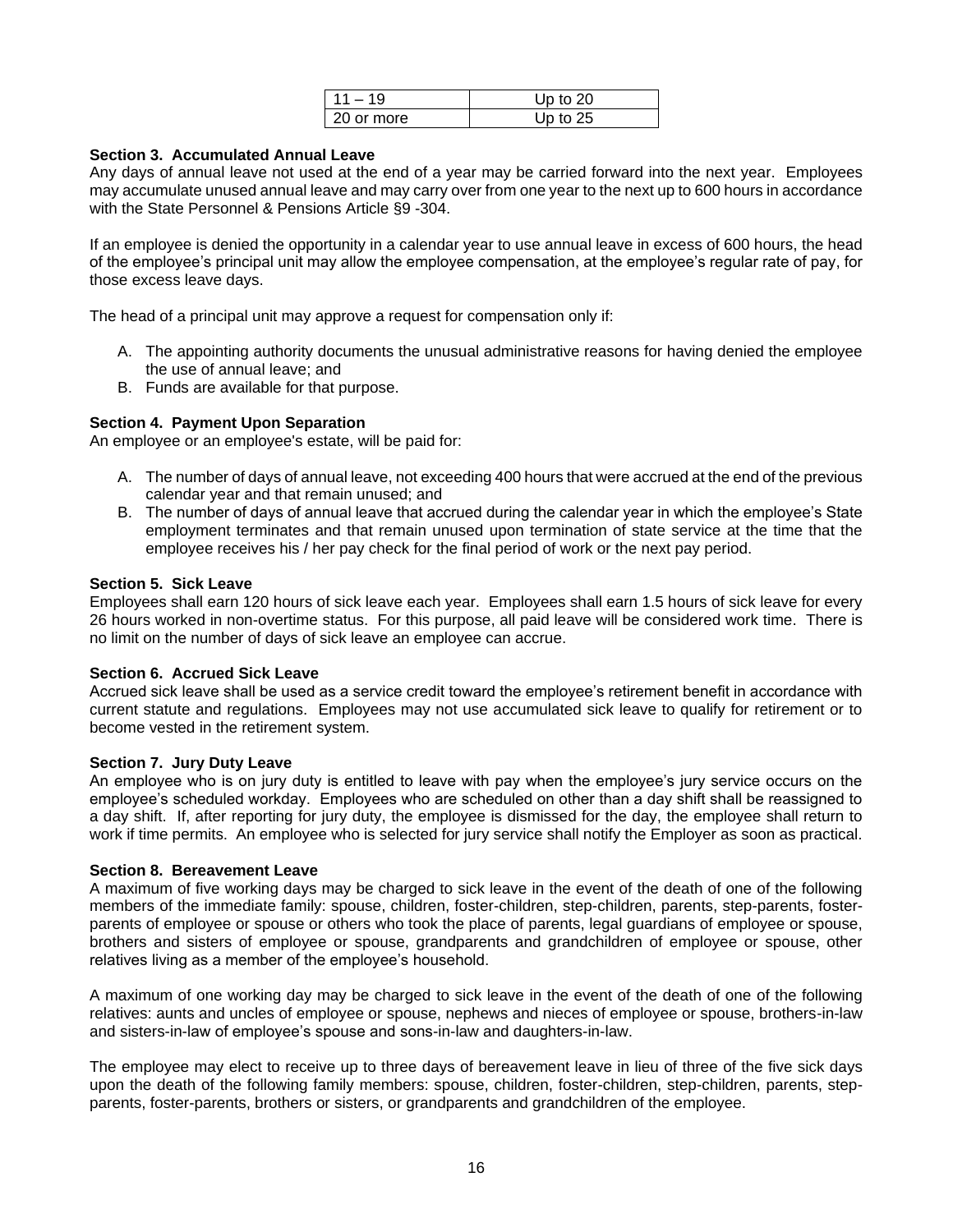If additional time is required by the employee, the Employer shall make reasonable efforts to arrange the work that the employee may take other accrued leave for this purpose.

# **Section 9. Military Leave**

Any employee who is a member of a reserve component of the Armed Services or in the organized militia shall be permitted military leave with pay for up to 15 working days per year for training or active duty. In addition, any employee who is a member of a reserve component of the Armed Services and is ordered to active duty for more than 15 days shall receive paid leave in accordance with State Personnel and Pensions Article §9-1107. Also, any employee who is a member of the organized militia and is ordered to active duty for more than 15 working days shall receive paid leave in accordance with Public Safety Article §13-707. To be eligible, the employee must provide the employing agency with a copy of the orders from his / her unit.

# **Section 10. Salary Reduction Days**

Use of Administrative Leave ("salary reduction days") that has been credited to bargaining unit members as a result of furloughs and temporary salary reductions that occurred in Fiscal Years 2011, 2013 and 2014 shall require prior supervisory approval. The use of such Administrative Leave shall be authorized in a manner that minimizes the use of overtime at each agency. This Administrative Leave may be used at any time prior to the employee's separation from employment with the State. Employees are not entitled to compensation for unused administrative leave.

# **Section 11. COVID-19 Leave**

From July 1, 2022 through December 31, 2022, employees who are fully vaccinated or have a valid medical or religious vaccine exemption who test positive for COVID-19 using a non-rapid, PCR test will be eligible to use up to 10 days (not to exceed 80 hours in total, prorated for part-time employees) of paid COVID-19 Leave in place of an employee's own leave or leave without pay to recover from COVID-19.

An employee is considered fully vaccinated if the employee has received the number of doses required by the manufacturer (e.g., two doses of Pfizer or Moderna COVID-19 vaccines or one dose of Johnson & Johnson COVID-19 vaccine) and any required boosters to maintain fully vaccinated status.

In order to receive COVID-19 Leave, employees must be either (1) fully vaccinated prior to the date of the first day of leave requested; or (2) submit approved medical/religious vaccine exemption documentation to Human Resources prior to the date of the first day of leave requested.

Additionally, employees must provide Human Resources the following documentation:

- (1) proof of full vaccination or a valid medical/religious exemption;
- (2) a positive COVID-19 non-rapid, PCR test dated within the time frame the leave is requested; and
- (3) a form requesting COVID-19 Leave (to be provided by Management). An employee must submit the required documentation to Human Resources by the end of the pay period that follows the pay period the employee is requesting COVID-19 Leave.

COVID-19 Leave must be taken consecutively and used in full-day increments; however, an employee is not required to use all 10 days of COVID-19 Leave at once. This leave will be available to employees of SPMS and MDOT.

# **ARTICLE X – LEAVE WITHOUT PAY**

## **Section 1. Injury / Illness Leave**

- A. Employees may be granted a leave of absence without pay for a documented temporary illness or disability when there is medically documented evidence that the employee can return to his/her full range of duties within six months. The Employer will grant or deny such request on a fair and equitable basis. Such employees will not be separated from the payroll and will be restored to their positions within the six-month period.
	- 1. Employees may also be granted a leave of absence without pay for up to six months when there is medically documented evidence that an immediate family member for whom the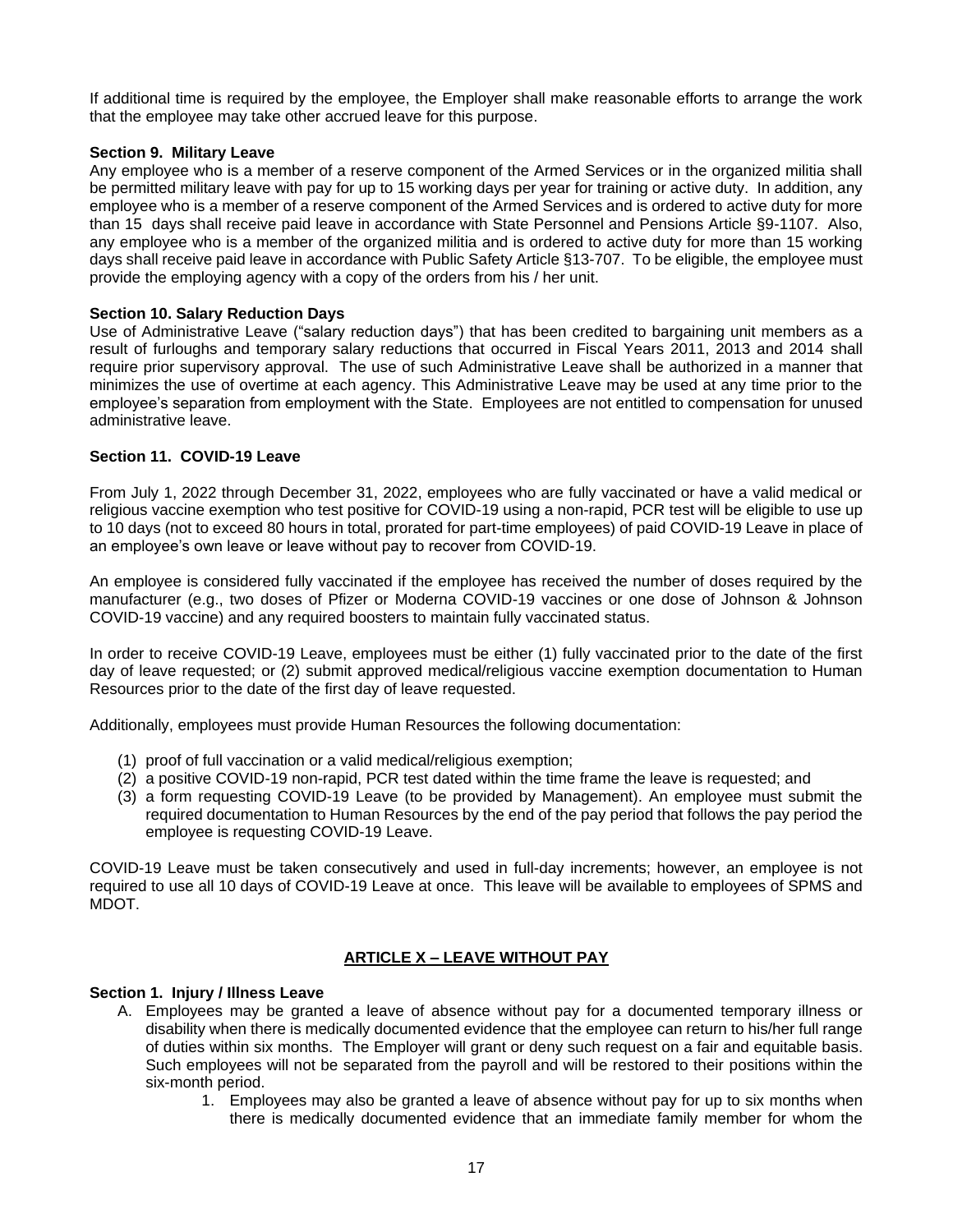employee is needed to provide direct care has a catastrophic illness or injury.

- a. Immediate family member will include the spouse of the employee; children including foster and stepchildren of the employee; parents, stepparents, or foster parents of the employee; brothers and sisters of the employee; and grandparents and grandchildren of the employee.
- b. Catastrophic illness or injury means a condition that is incapacitating or life threatening as certified by a health care provider, as defined in the Family and Medical Leave Act.
- B. If after the initial six months, the employee is still unable to return to his/her full range of duties, because of the employee's illness or disability, an additional six months of leave without pay may be requested. Such employees will be separated from the payroll at this time and will be entitled to reinstatement to any available current vacancy, with their former Appointing Authority, for which they qualify at their current, or lower classification**.**

If a vacancy does not exist at the time the employee is ready to return to work, or within 60 days of notifying the Appointing Authority of their ability to return to work, they shall be placed on the State's reinstatement list for all classes for which the employee qualifies for the remainder of their reinstatement period. The Employer will grant, or deny, such request on a fair and equitable basis.

# **Section 2. Suspension Without Pay**

The State agrees to reimburse any bargaining unit member who is charged with a felony and suspended without pay in the event the felony criminal charges are disposed of by a court with a finding of not guilty or where the prosecutor declines to further pursue all of the felony charges by way of a *nolle proseque*. This section will not apply in cases where: (1) a plea bargain reduces the original felony charge to a misdemeanor; or (2) the employee is terminated via the administrative disciplinary process as a result of the initial felony charge. Reimbursement will not occur prior to the conclusion of the administrative disciplinary process.

# **ARTICLE XI – HOLIDAYS**

This Article governs holidays except as otherwise authorized by law. The following holidays will be observed:

- New Year's Day
- Dr. Martin Luther King, Jr.'s Birthday
- Memorial Day
- June 19, for Juneteenth National Freedom Day
- Independence Day
- Veteran's Day
- President's Day
- Labor Day
- Columbus Day
- Thanksgiving Day
- American Indian Heritage Day (Day After Thanksgiving)
- Each Statewide Election Day
- Christmas
- Any other day proclaimed as a holiday or non-working day by the Governor of the State of Maryland or the President of the United States of America.

Except for employees required to work on a holiday, when a holiday falls on a Sunday, the holiday is observed on the following Monday and when a holiday falls on a Saturday, the holiday is observed on the preceding Friday. A holiday will commence at 12:01 a.m. and end at 12:00 Midnight. Upon request, an employee may observe a religious holiday provided that the time off is charged to vacation, compensatory time, personal leave, or leave without pay, at the employee's choice.

# **ARTICLE XII – SAFETY**

## **Section 1. General Duty**

The Employer will provide, to the extent possible, safe, secure, healthful working conditions for all employees.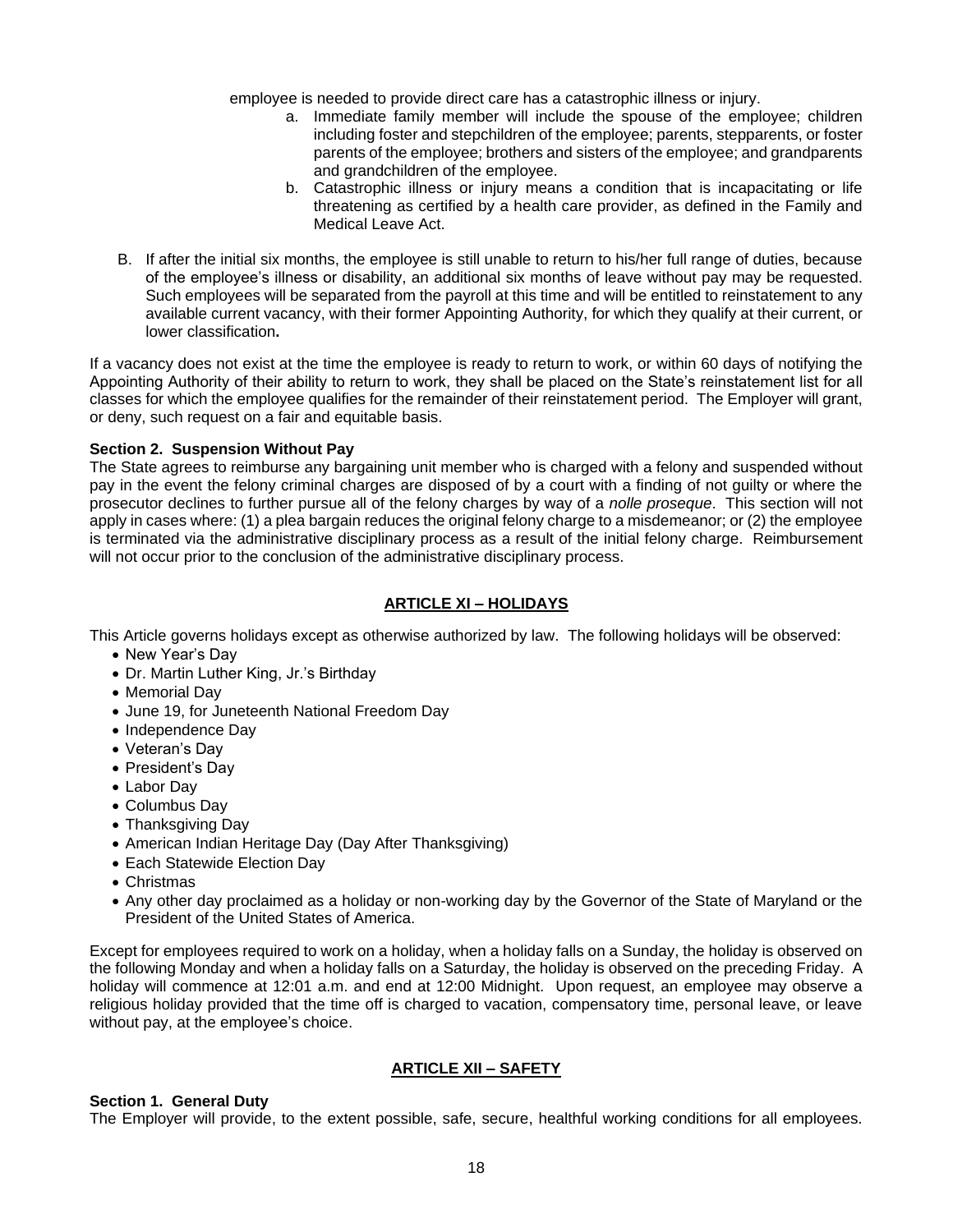The Employer agrees to comply with the Federal Occupational Safety and Health Act (OSHA) and all applicable federal, state, and local laws and regulations, and departmental safety rules and regulations. All employees shall comply with all safety rules and regulations established by the Employer.

# **Section 2. Unsafe Condition**

Where an unsafe condition is alleged to exist, the affected employee shall first notify his / her immediate supervisor who shall take whatever necessary corrective action the supervisor deems appropriate. Where an unsafe condition is alleged to exist by the Union on behalf of affected employees, or the matter referred by the employee to the supervisor is not resolved to the satisfaction of the employee, the matter will be submitted to the next LMC for discussion. Nothing in this Article requires the Employer to take any corrective actions, and matters raised herein are not subject to the Dispute Resolution Procedures.

# **ARTICLE XIII – REDUCTION IN FORCE**

## **Section 1.**

Reduction in force will be conducted pursuant to applicable laws*.* The Employer agrees that prior to deciding a layoff or a separation for lack of appropriations, the Employer will consider all of its reasonable alternatives. Prior to imposing a layoff or a separation for lack of appropriations, the Employer will meet with the Union in an effort to develop appropriate arrangements for affected employees.

## **Section 2.**

Through the term of this Memorandum of Understanding, there shall be no (a) layoff, as described in the State Personnel and Pension Article, Title 11, Subtitle 2, of bargaining unit employees; (b) termination or separation from State service as described in the State Personnel and Pensions Article, Title 11, Subtitle 3, of bargaining unit employees; or (c) furloughs.

# **ARTICLE XIV – MISCELLANEOUS**

## **Section 1. MOU**

To the extent that this MOU addresses matters covered by existing or future administrative rules, regulations, guidelines, policies or practices, that are mandatory subjects of bargaining, management agrees to make any necessary changes in the rules, etc. to be consistent with this memorandum.

## **Section 2. Preservation of Benefits**

The Employer agrees not to make changes to State statutes, administrative rules, regulations, guidelines, or policies that are mandatory subjects of bargaining per the law until negotiated in accordance with the article on Mid-Contract Negotiations, Article XVII.

## **Section 3. Vehicle Location Information**

The information generated by a Global Positioning System (GPS) or Automatic Vehicle Location (AVL) system in any State-owned vehicle will not be used as the sole basis to initiate disciplinary action. This does not preclude the use of GPS / AVL data to verify information from other sources when deemed necessary by the appropriate investigatory authority.

# **ARTICLE XV – WORK STOPPAGES**

It shall be a violation of this MOU for the Union to engage in a strike or work stoppage against the State of Maryland. The Union shall forfeit its status as the exclusive representative of employees in this bargaining unit if the Union engages in a strike or work stoppage against the State of Maryland.

# **ARTICLE XVI – PERSONNEL FILE**

## **Section 1. Official Personnel File**

Only one official personnel file shall be kept for each employee at the appropriate personnel office. The Employer may also maintain employee files in the Internal Affairs Unit, the Motor Vehicle Division and the Professional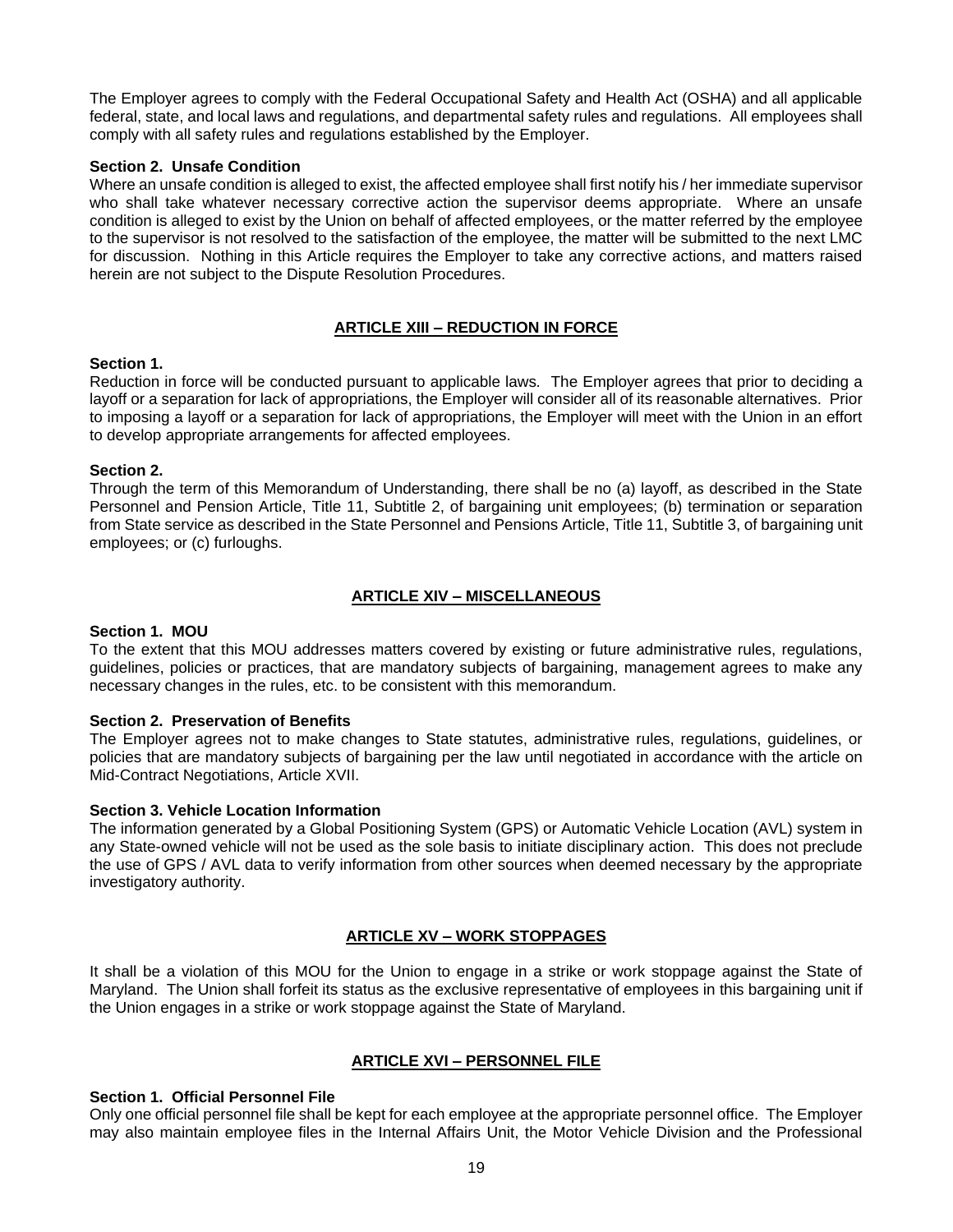Policing Division. Records of previous discipline not found in the Internal Affairs Unit, the Motor Vehicle Division, the Professional Policing Division and the official personnel file cannot be used against an employee in any future disciplinary proceedings. Grievances shall not be kept in the employee's official personnel file. Employees shall be informed as to where their personnel file is maintained.

# **Section 2. Access**

An employee and, with the employee's written authorization, the employee's representative(s) shall have the right to review his / her personnel files upon request, during normal business hours, with no loss of pay. An employee has the right to copy any documents in his / her file. The employee may be required to assume reasonable costs of copying.

# **Section 3. Notification**

From the effective date of this MOU, any derogatory material to be placed in an employee's personnel file will be initialed and dated by the employee and a copy will be provided to the employee. If the employee refuses to sign such material, that material shall be placed in the file with a note of the employee's refusal. The employee's initials indicate simply that he / she has seen the material and is not to be construed as agreement with its content. In addition, any derogatory material which is placed in an employee's personnel file without following this procedure will be removed from the file and returned to the employee.

# **Section 4. Anonymous Materials**

Other than routine personnel forms, no anonymous materials shall be placed in an employee's official personnel file.

# **Section 5. Rebuttal**

Employees shall have the right to respond in writing and / or through the grievance procedure to any materials placed in their official personnel file. Any written response by the employee shall be appended to the appropriate document.

# **Section 6. Work Files**

Supervisors may keep working files, but records of previous discipline not found in the Internal Affairs Unit, the Motor Vehicle Division, the Professional Policing Division or the official personnel file cannot be used against an employee in any future disciplinary proceedings.

# **ARTICLE XVII – MID-CONTRACT NEGOTIATIONS**

## **Section 1.**

The Employer and the Union acknowledge their mutual obligation to negotiate as defined and required by law over Employer proposed changes in wages, hours and other terms and conditions of employment affecting bargaining unit employees not specifically covered by this MOU. The Union's ability to negotiate does not provide the Union with a "veto" power over Employer initiated changes and shall not unduly delay the implementation of Employer initiated changes. The Employer expressly agrees not to propose changes in working conditions that are mandatory subjects of bargaining to the General Assembly that have not been subject to the bargaining process described in this Article.

## **Section 2.**

The obligation to bargain is limited to those changes that will substantially affect the working conditions of bargaining unit employees. The minimum notice to the Union of an intended change in working conditions is 30 days. If required to meet a legislative mandate or an emergency situation, management will notify the Union as soon as possible. The Union may request bargaining within this 30-day period and shall submit proposals in response to the Employer's intent to change working conditions within 10 days of its request to bargain.

## **Section 3.**

The Employer may implement its proposed change even if after the conclusion of good faith negotiations there has not been mutual agreement, or as required to meet a legislative mandate, or in an emergency situation declared by the Governor.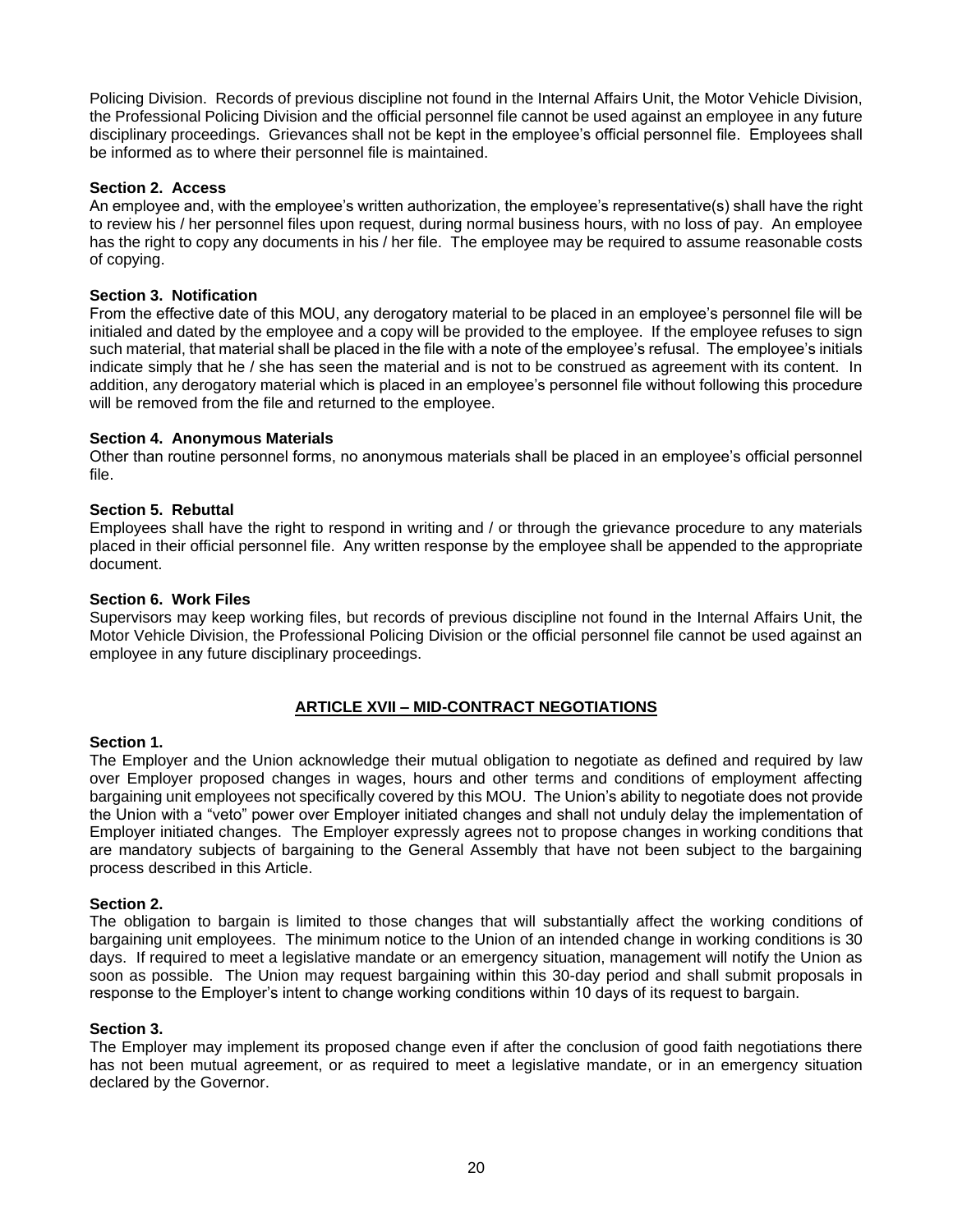# **ARTICLE XVIII – PROVISIONS APPLICABLE TO PARTICULAR AGENCIES**

#### **Section 1. Provisions Applicable to the Maryland State Police**

## **A. Secondary Employment**

The Department will allow the use of safety equipment (specifically side arm, body armor and radio) during authorized secondary employment.

## **B. Study Committees**

The parties will establish an *ad hoc* committee as a work group of the LMC to discuss the manpower staffing per shift at barracks. This committee will also discuss the implementation of a standardized rank structure at all barracks and the civilianization of existing sworn positions. The Committee shall hold its first meeting no later than August 1 of each year. Recommendations from the committee will be submitted to the Superintendent within five months of the *ad hoc* committee's first meeting.

The parties agree that the MSP Uniform Committee will meet to develop recommendations for uniform modernization and improvement. The Committee shall meet on or about August 1 of each year. Recommendations from the committee will be submitted to the Superintendent.

#### **C**. **Labor-Management Committee**

With regard to the LMC, the Department and SLEOLA will establish and maintain an LMC as follows:

The parties will establish within the Department a joint LMC consisting of five members appointed by SLEOLA and five members appointed by the Employer. The committee will meet at least monthly except by majority consent of the committee. It will consider, evaluate, and if in agreement, make recommendations to and / or advise the Superintendent of State Police and / or his designee with respect to matters bearing upon the economy, efficiency or other improvement in departmental operations and / or upon the welfare of its employees whether or not such matters are negotiable. The willingness of the parties to discuss such matters in the LMC is without compromise as to whether any such subject constitutes a mandatory subject of bargaining. SLEOLA representatives will be deemed to be in on-duty status while attending such meetings.

The parties will exchange agenda items at least one week prior to the meeting. The Department LMC may establish permanent or ad hoc subcommittees. In order to provide for a full discussion of issues, in addition to the number of representatives described herein, and upon prior notification, the Union may have up to three Union Representatives who are not on release time attend the LMC meetings. The Employer may also have up to three additional representatives. Exceptions may be made upon agreement of both parties.

#### **D. DROP Labor Management Committee**

The parties will continue discussions regarding the DROP.

## **E. State Committees**

A SLEOLA representative shall be appointed to all labor-management committees at the State level that involve wages, hours and other terms and conditions of employment of State employees.

## **G. Split Shifts**

Members of the bargaining units will not be required to work any split shifts except in emergency situations.

## **H. Scheduling of Discretionary Overtime**

Off-duty overtime assignments (e.g., State Highway Administration construction details, escorts, Motor Vehicle Administration security, etc.) that are assigned by the Employer, shall be assigned as equitably as practical. Good faith attempts will be made to equalize overtime opportunities at each installation.

#### **I. Schedule Changes for Educational Purposes**

The Employer encourages those employees who wish to pursue further education and / or training in addition to programs provided by the Employer. Bargaining unit members shall be permitted to trade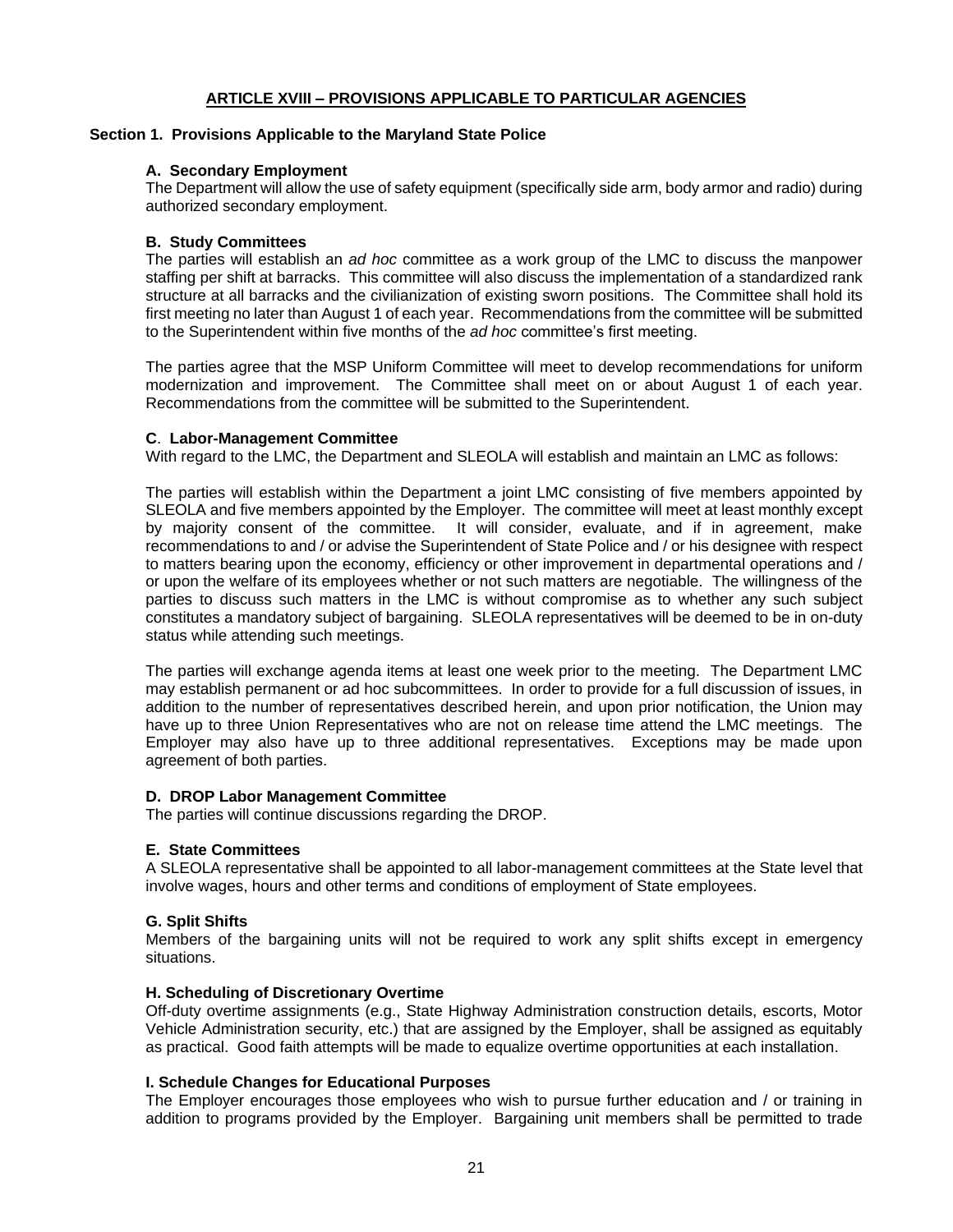shifts and / or days off with the other members in order to attend non-departmental education or training programs. The trading of shifts and / or days off will be by mutual agreement of the involved employees and the supervisor who is responsible for maintaining the installation schedule (the scheduling supervisor) and shall not be unreasonably denied. In the event that an employee seeking to trade a shift is unable to find another employee with whom he can trade, the employee may request the assistance of the scheduling supervisor to accommodate a change of shift if it does not adversely impact manpower at the installation.

# **J. Take Home Vehicles / Off-Duty Use**

The Employer will provide each bargaining unit member a vehicle that is appropriate for the employee's duty assignment, for commuting purposes and off-duty use, based on vehicle availability. The Employer may implement restrictions for off-duty usage but agrees that generally, off-duty use will not be restricted to less than 25 miles from the employee's home or work location. This section will not be construed to limit the Employer's right to restrict or eliminate off-duty or commuting vehicle use for a specific employee for disciplinary or performance reasons.

# **K. Acting Pay**

Any employee (the "acting employee") who is required to assume duties that are normally performed by an employee of higher rank shall receive pay at the rank that is one grade above the grade that the acting employee currently occupies. For employees who are assigned to barracks, acting pay will be paid to: (1) any TFC at any barrack who, in the absence of a Corporal on his / her workgroup, is designated as an "Acting Corporal" by his / her commander; (2) any Corporal who supervises a workgroup at a barrack when no Sergeant is assigned to that workgroup; (3) any Sergeant who supervises the Criminal Investigation Section at any barrack that had a Detective Sergeant in that position on or after January 1, 2010; (4) any Sergeant who assumes the responsibilities of the barrack First Sergeant; (5) any First Sergeant or Detective Sergeant who assumes the responsibilities of a barrack Lieutenant. Employees who are not assigned to barracks may be paid acting pay upon written request and confirmation by his / her commander or director that he / she is in an acting capacity and that request is approved by the bureau chief. The acting employee shall only receive acting pay if required to assume these duties for at least 20 continuous work days. The employee must meet the minimum requirements for the rank in which acting capacity pay is authorized. An employee who does not meet the minimum requirements for the rank in which acting capacity pay is authorized shall not be moved into a position to avoid paying acting capacity pay. Employees may not be rotated into and out of vacant positions to avoid paying acting pay. Commanders may not refuse to designate an employee as an acting employee when that employee has actually assumed additional supervisory responsibilities, normally assigned to an employee in higher rank, to avoid paying acting pay.

## **L. Alternative Work Schedules**

The Employer recognizes the value of an Alternative Work Schedule (AWS) for both the Employer and the employee in certain situations. Any commander who believes that a new AWS would be mutually beneficial to the Department and those employees who would be affected shall submit a proposal to implement that schedule, through the chain of command to their respective Bureau Chief, and to the Labor Relations Director for dissemination to SLEOLA. All requests must outline the benefit to the organization and employees. All employees may be eligible to participate in an AWS when the benefit to the Department can be clearly demonstrated.

## **1. State Police Barracks**

The 10-Hour AWS is the default schedule of all barracks. Management retains the right to establish different work shifts in the event the AWS is determined to have documented negative impact in the future. The proposal to change established shifts will be handled through the midcontract negotiation clause of this contract.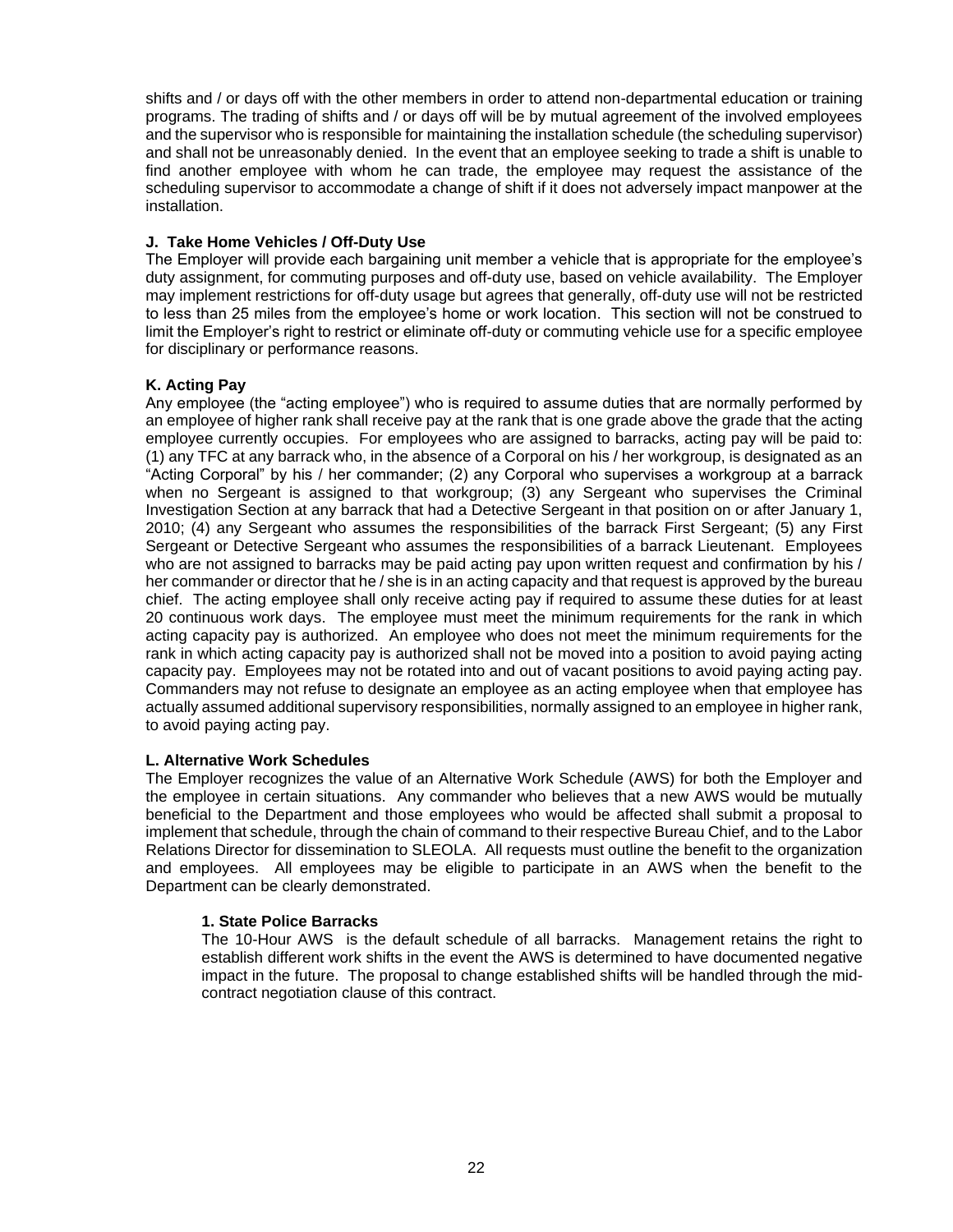# **2. State Police Installations Other Than Barracks**

Installations other than Barracks (e.g., Aviation Command, STATE and Executive Protection) that were working an AWS (other than the AWS described in paragraph 1, above) on or after January 1, 2011 and previously approved by the Superintendent shall be deemed to be permanently working the schedules that were in effect at that time. Changes to those established schedules will only be made with the consent of the majority of the affected employees or as the result of mid-contract negotiations.

# **M. Schedule Changes**

Other than in emergency situations, schedules will not be changed with fewer than 48-hours-notice. In the event that an employee's schedule is changed, the employee shall be entitled to Premium Pay for the duration of the shift that is changed. In the event that an employee's schedule is changed, the scheduling supervisor shall, consistent with manpower requirements, make a reasonable attempt to add an additional day off prior to or following other scheduled days off.

# **N. "Doubling Back"**

For employees working an eight-hour schedule, "doubling back" occurs when the scheduled ending time of one shift and the scheduled starting time of the next shift are less than 16 hours apart. For employees working the Alternative Work Schedule (AWS), "doubling back" occurs when the scheduled ending time of one shift and the scheduled starting time of the next shift are less than 14 hours apart. When doubling back occurs, an employee shall receive Premium Pay at his / her hourly rate for the second shift worked. Customary starting times of shifts may not be modified to avoid paying overtime under this section. This section does not apply: (1) in emergency situations; (2) if the double back occurs as the result of the affected employee requesting a shift change that results in a double back; (3) if there are fewer than the required number of hours between shifts as the result of overtime that occurs after the first shift or prior to the second shift.

# **O. Court Overtime Fund**

The Department will establish a court overtime fund. The purpose of the fund is to provide overtime to minimize last minute schedule changes or to avoid changing pre-established schedules.

# **P. Badges**

- (1) The employer agrees to continue the practice of providing one badge to each employee at no cost to the employee.
- (2) The employer agrees to allow each employee to purchase an additional badge from the Quartermaster Division.
	- a. The employee will reimburse the Employer for the cost of the badge that was paid by the Employer.
	- b. The second badge will be tracked as an item of Agency-issued equipment and will be accounted for on each monthly personnel inspection (if applicable). The employee will be responsible for any loss or damage to the second badge and any loss or damage will be reported per MSP policy. Loss or damage that is the result of the employee's negligence may result in the forfeiture of the purchase price
	- c. An employee who is promoted shall be permitted to exchange his / her existing badge for a badge with his or her new rank at no cost to the employee.
	- d. Upon separation from the MSP, the employee agrees to return the badge to the Employer and the Employer agrees to refund the original cost of the badge to the employee.
- (3) The employer agrees to continue the practice of providing one retirement badge to each employee at no cost to the employee when that employee retires in good standing. The determination of whether an employee has retired in good standing will be made by the Superintendent and that decision will be final.

## **Q. Uniform Footwear**

Troopers in uniform may wear black boots that are appropriate for law enforcement activities, in lieu of black shoes, except that troopers will not wear boots when wearing the Class "A" uniform. Boots must be well-maintained and present a professional appearance. The design and style of the boots to be worn by troopers will be approved by the uniform committee.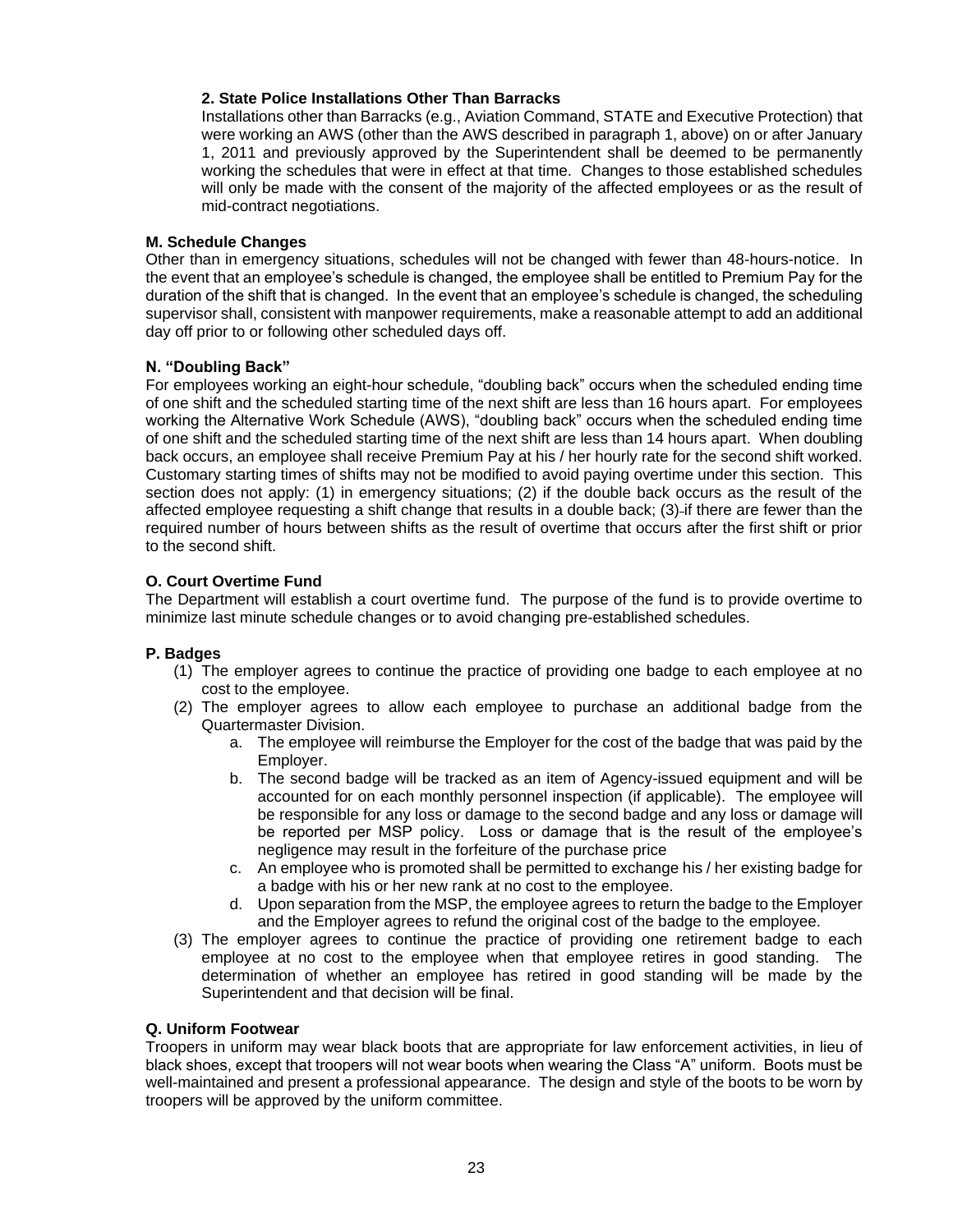# **R. Fitness Bonus**

The provisions of Article VI, Section 19 are applicable to MSP officers except that troopers hired after July 1, 2015, are required to participate in the annual fitness program.

# **Section 2. Provisions Applicable to the Natural Resources Police**

# **A. Labor Management Committee**

- (1) Will schedule meetings at least monthly with any variance to that schedule being mutually agreed upon by the Union and the Employer.
- (2) An equal number of Union and Employer members will be present at each meeting unless mutually agreed upon by the Union and the Employer prior to the start of the LMC meeting.
- (3) SLEOLA will designate Union representatives from its affiliated organization(s).
- (4) SLEOLA will designate Co-Chair of Committee.
- (5) Members will be deemed in duty status while attending LMC (no overtime).

# **B. Overtime**

Cash overtime employees may elect compensatory time in lieu of cash payment subject to the Employer's approval. The Employer agrees to continue the practice of permitting the employee, with the approval of the Employer, the right to earn compensatory time and cash overtime during the same pay period, provided that the employee may not earn compensatory time and cash overtime on the same day.

# **C. Safety and Health**

The Employer shall provide the employees with information of potential health hazards to which they may have routine workplace exposure including communicable diseases and infestations. Information provided to employees shall include the symptoms of the diseases, modes of transmission, methods of self-protection, special precautions and recommendations for immunization where appropriate.

- (1) The Employer will make available through Health Insurance, or other means, the testing for exposure to and vaccination for the following occupational diseases: Lyme's Disease, Rabies, Hepatitis B and HIV.
- (2) The Employer will provide each employee insect repellant and sun block lotion.
- (3) All marked marine outboard vessels will be equipped with adequate sunscreens (e.g., T-tops or canopies).

## **D. Police Work**

The Employer agrees that officers will not be required to do maintenance on vehicles or vessels that is normally performed by specially trained and / or certified personnel. However, officers will perform prepatrol and safety checks on assigned vehicles/vessels. All vehicles and vessels are to be maintained in such a manner as to be ready for emergency responses at any time.

## **E. Uniforms**

- (1) The Employer agrees to provide an initial supply of uniforms at no cost to the employee which shall include:
	- a. Three Long Sleeve Shirts
	- b. Three Short Sleeve Shirts
	- c. Three Winter Pants and three Summer Pants (or six Mid-Weight Pants if approved)
	- d. Four Long Sleeve Utility Shirts
	- e. Four Short Sleeve Utility Shirts
	- f. Four Utility Pants
- (2) The Employer agrees that after the first 18 months of employment and upon request, the Employer will provide up to two complete replacement sets (2 pants and 2 shirts) of each of the uniform sets (classes) approved by the agency to wear. If the agency approves the mid-weight pants in lieu of summer and winter pants, 4 pairs will be issued as replacements. All uniform exchanges per year will be at a one for one exchange at no cost to the employee. The Employer may provide additional uniform replacements upon request if there is a need, beyond the standard two sets (e.g., a size change).
- (3) The Employer agrees to continue the practice of providing each employee with three departmental badges: two shirt badges and one flat wallet badge.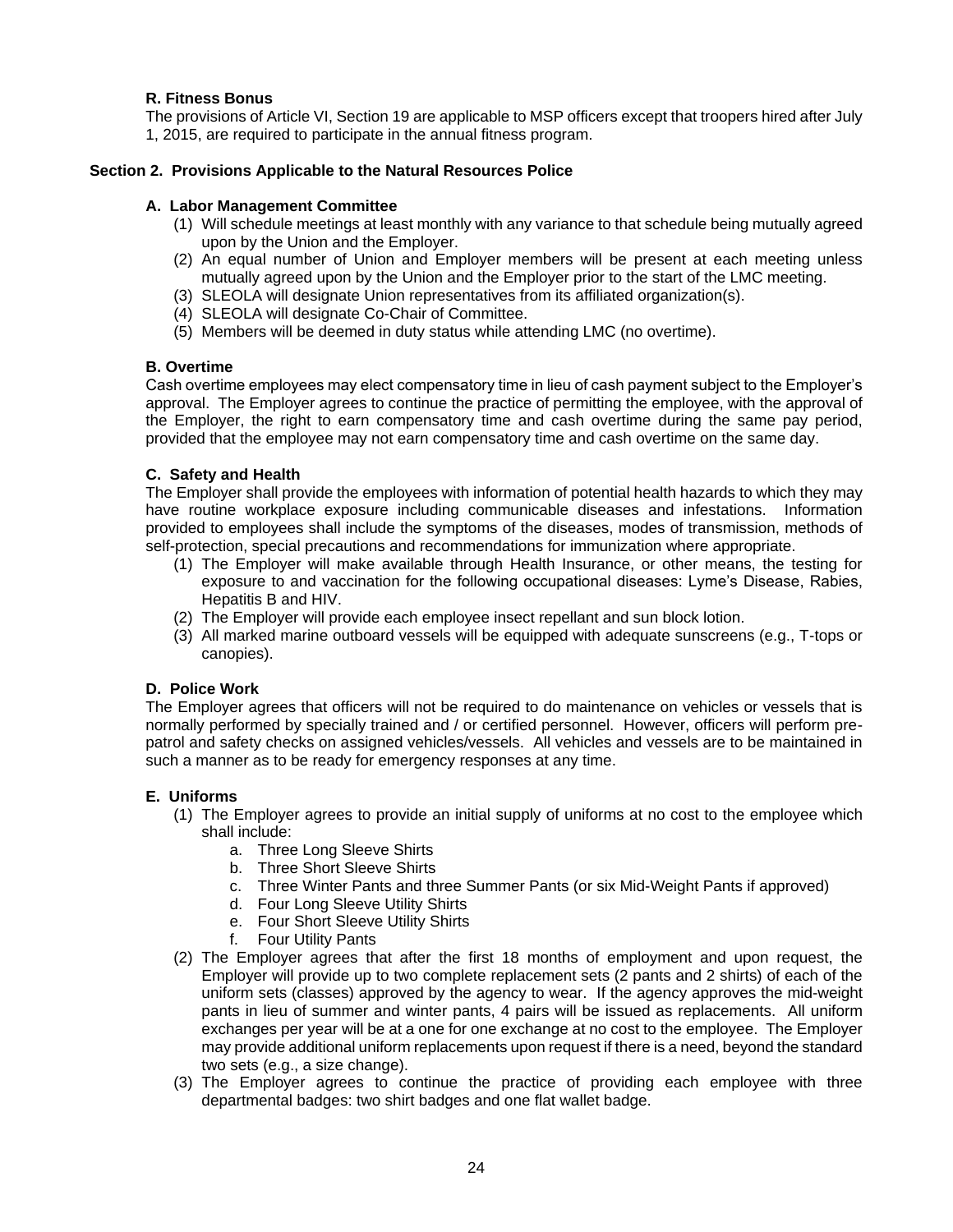- (4) The Employer agrees to have the uniform vendor sew patches, with the exception of the name patch, on the uniforms.
- (5) The Employer shall inspect all body armor annually, and any body armor that is identified to be defective or unserviceable, shall be replaced. Body armor will routinely be replaced in accordance with manufacturer's specifications. The Employer agrees that the body armor vendor will provide fittings of ballistic vests for employees who request fittings.

# **F. Alternative Work Days**

- (1) An employee may elect to split a shift subject to the approval of his/her supervisor. When the shift is split, the employee will not be paid for any time not actually worked between shifts.
- (2) The Employer agrees that it will consult with the Union before implementing any change to its current policy on flexible shifts. All flexible shift arrangements are subject to supervisor approval.
- (3) Schedules will not be changed to avoid paying overtime for an appearance in court on official duty, unless the employee agrees to the change.

# **G. Field Enforcement Functions**

The Agency LMC will review, as needed, and upon the request of either party the current policy of requiring employees to work with non-employees or non-sworn police officers while performing field law enforcement functions. The issues to be reviewed will include, but not limited to, appropriate service needs, operational needs and safety needs.

# **H. Secondary Employment**

- (1) A law enforcement officer may work not more than 40 hours of secondary employment during a workweek that includes two leave days.
- (2) Employees must be off-duty at least eight continuous hours prior to returning to work a regular NRP shift.
- (3) Regardless of duty status the next day, employees will only work a maximum of 16 consecutive hours when combining a regularly scheduled shift which includes all hours worked and all off-duty secondary employment hours. On non-duty days employees may work a maximum of 16 hours of off-duty secondary employment.
- (4) Officers will report for duty fully rested and alert, capable of performing the essential functions of a Natural Resources Police Officer and other duties as assigned.

## **I. Take Home Vehicles / Off-Duty Use**

The Employer will provide each bargaining unit member a vehicle that is appropriate for the employee's duty assignment, for commuting purposes and off-duty use, based on vehicle availability. The Employer may implement restrictions for off-duty usage but agrees that generally, off-duty use will not be restricted to less than 25 miles from the employee's home or work location. This section will not be construed to limit the Employer's right to restrict or eliminate off-duty or commuting vehicle use for a specific employee for disciplinary or performance reasons.

## **J. Union Pin**

The SLEOLA Union pin may be worn on the official uniform with the Employer's approval.

## **K**. **Schedule Changes**

Other than in emergency situations, schedules will not be changed with fewer than 48-hours-notice. In the event that an employee's schedule is changed, the employee shall be entitled to Premium Pay for the duration of the shift that is changed. In the event that an employee's schedule is changed, the scheduling supervisor shall, consistent with manpower requirements, make a reasonable attempt to add an additional day off prior to or following other scheduled days off.

## **Section 3. Provisions Applicable to the Maryland Capitol Police**

# **A. Vacations**

With supervisory approval, employees shall be allowed to trade vacations provided 30-days-notice is given.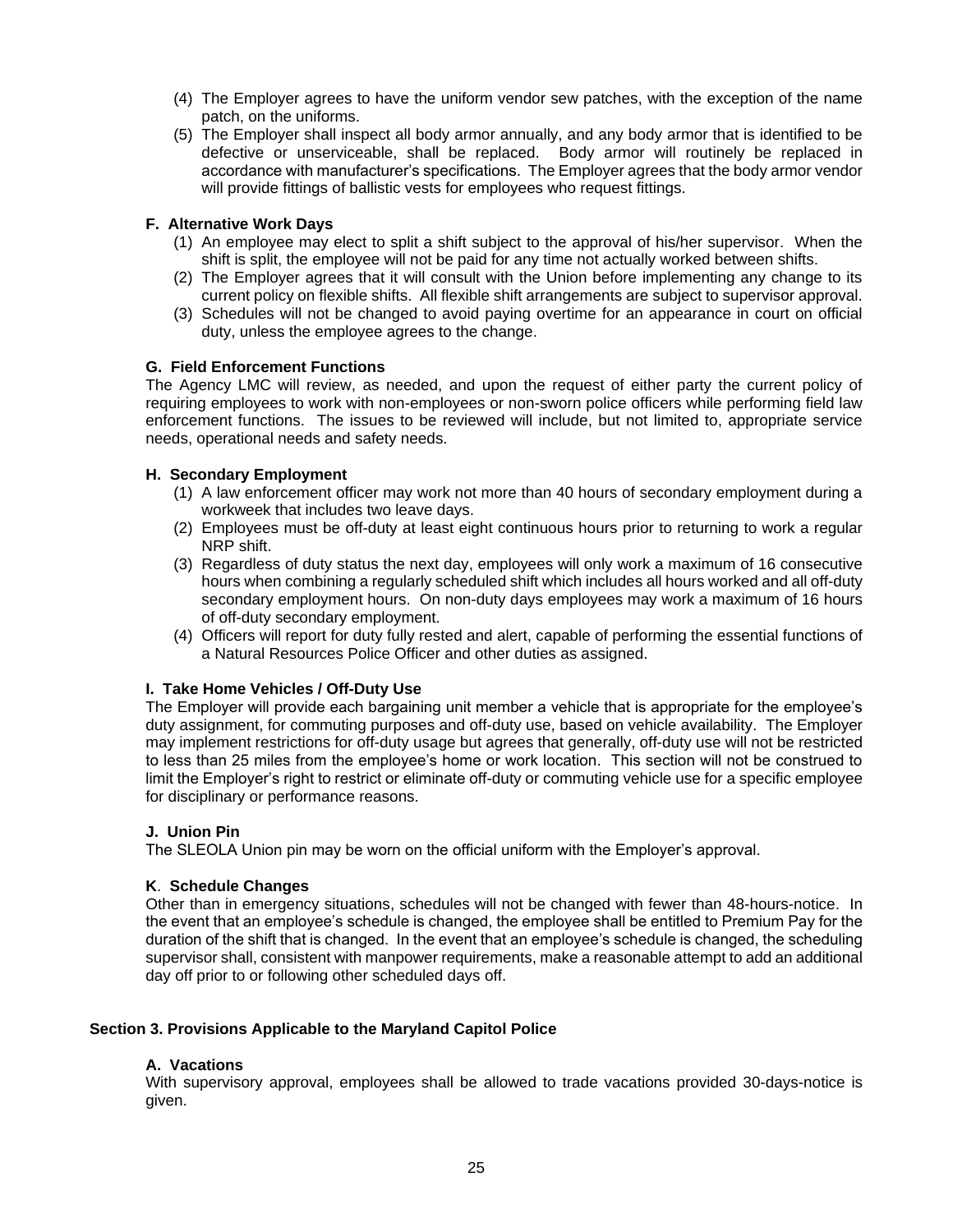# **B. Personal Days**

The Employer shall not request the reasons for the use of personal leave.

# **C. Labor Management Committee**

The parties agree to establish a Departmental level LMC, which will be comprised of up to four Employer representatives and up to four Union representatives and will meet at least quarterly. The parties agree that one topic of discussion for the LMC will be the promotional process.

# **D. Work Related Meetings**

The Employer agrees to make a reasonable effort to schedule work-related meetings so employees will be able to attend while they are otherwise on duty.

# **E. Call Back Pay**

Employees who are called to report to work on their regular day off or who have been recalled to work after having left the Employer's premises, shall be guaranteed a minimum of two hours of pay plus travel time at the regular rate of pay or for actual hours worked at the applicable overtime rate, whichever is greater. Employees who are currently guaranteed a minimum of pay greater than two hours shall continue to be paid at the greater minimum. Should the employee be paid for at least eight hours, travel time shall not be paid.

# **F. Training**

The Employer agrees to provide pepper spray training for all personnel.

# **G. Union Pin**

The SLEOLA Union pin may be worn on the official uniform with the Employer's approval.

## **H. "Doubling Back"**

For employees working an eight-hour schedule, "doubling back" occurs when the scheduled ending time of one shift and the scheduled starting time of the next shift are less than 16 hours apart. For employees working the Alternative Work Schedule (AWS), "doubling back" occurs when the scheduled ending time of one shift and the scheduled starting time of the next shift are less than 14 hours apart. When doubling back occurs, an employee shall receive Premium Pay at his / her hourly rate for the second shift worked. Customary starting times of shifts may not be modified to avoid paying overtime under this section. This section does not apply: (1) in emergency situations; (2) if the double back occurs as the result of the affected employee requesting a shift change that results in a double back; (3)-if there are fewer than the required number of hours between shifts as the result of overtime that occurs after the first shift or prior to the second shift.

## **Section 4. Provisions Applicable to the Office of the State Fire Marshal**

## **A. Labor Management Committee**

An employee who is assigned to the Office of the State Fire Marshal shall be appointed as member of the MSP Labor Management Committee. This employee shall be selected by the President of SLEOLA.

## **B. Study Committees**

(1) The parties agree to create Study Committees within the LMC to evaluate:

- a. The OSFM performance evaluation system;
- b. The minimum number of personnel who should be assigned to each OSFM region; and
- c. The eligibility for DSFM II or DSFM Advanced to fill acting vacancies.
- (2) The parties agree to create a Uniform Committee that will finalize the specifications for the work uniform that will be issued to Deputy State Fire Marshals.

Each of the four Committees shall hold its first meeting no later than August 1, 2012. Recommendations from the committees will be submitted to the Superintendent within five months of the *ad hoc* committee's first meeting.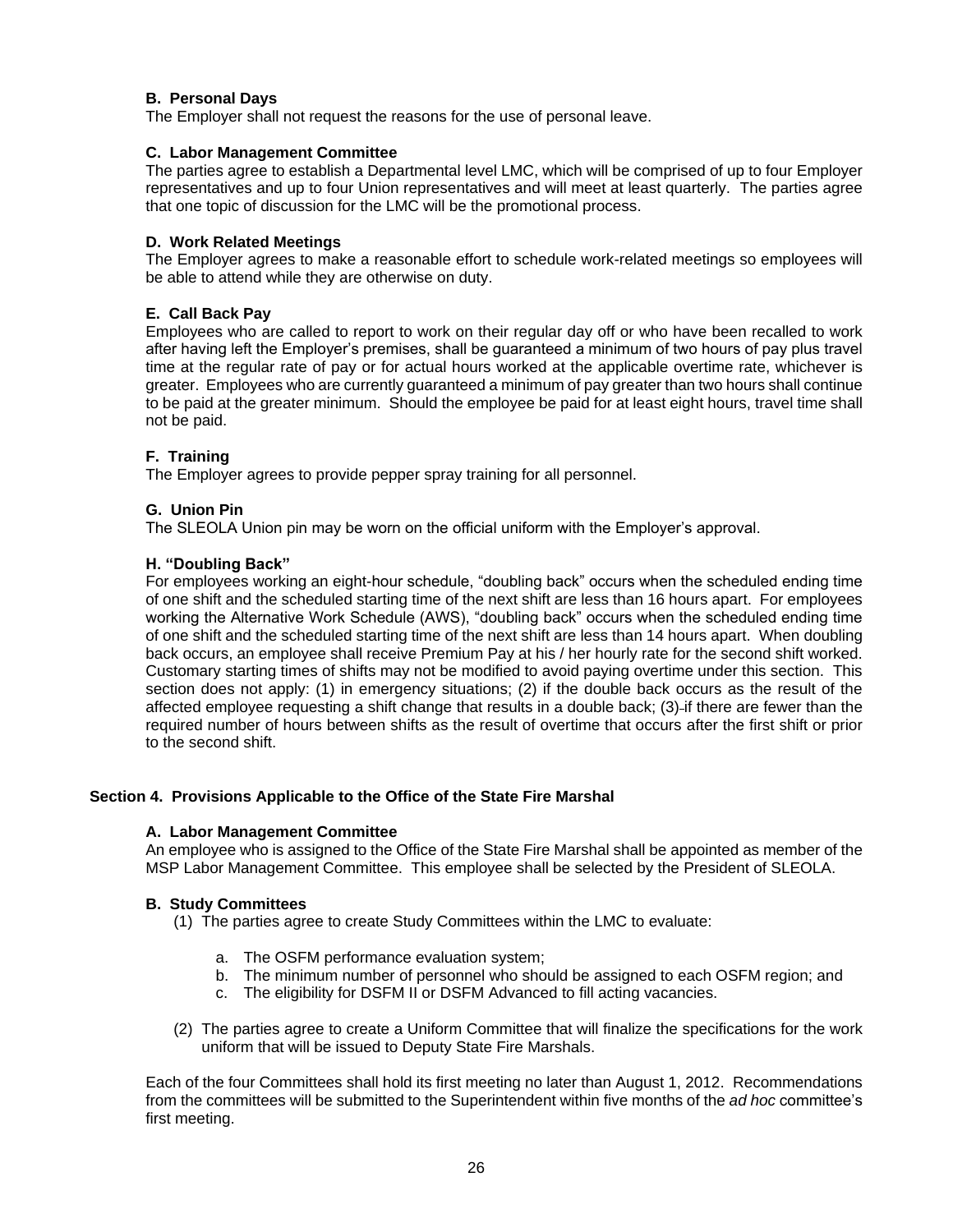# **C. Vehicles**

All OSFM vehicles shall be equipped with MSP radios. Vehicles may have repeater units or interoperable radios, where appropriate, and within the constraints of the OSFM budget.

# **D. Equipment**

- (1) The Employer will make every effort to have laptop computers at each regional office.
- (2) MSP will make time lapse VCRs available to the OSFM on an as needed basis.

# **E. Training**

- (1) The Employer shall provide quarterly in-service training.
- (2) Annual firearms training and qualifications for members of the Office of the State Fire Marshal (OSFM) shall be conducted by instructors who are certified by the Maryland State Police.
- (3) Firearms training shall include the same courses of fire used by MSP sworn personnel and shall include qualification with a shotgun for all members. Whenever possible, OSFM personnel will participate in MSP firearms training classes that are taught by MSP instructors
- (4) The Employer agrees to the creation of an ad-hoc committee to make recommendations to the Fire Marshal regarding police related in-service training for all members.
- (5) The Employer agrees to provide NCIC training. The training will be provided consistent with mission requirements, available training slots and access to METERS terminals.

# **F. Transfer Requests**

Deputy State Fire Marshals will be provided with access to the Transfer area of the Maryland State Police Data Management System. Deputy State Fire Marshals will be permitted to submit no more than two transfer requests in the DMS. Transfers between offices will generally be honored in the order submitted; transfers to positions that require specialized training will be based upon seniority, training, qualifications and suitability for the position.

# **G. Filling of Acting Vacancies**

Filling of short term acting vacancies will be by rotation among those eligible for promotion to such rank.

## **H. Schedule**

If a work schedule is changed with less than five-days-notice, absent an emergency situation, overtime shall be paid for such hours. An emergency is defined as a declared State of Emergency, elevated alert status above yellow, unpredictable events having significant public safety ramifications, tornadoes, floods, hurricanes, major fires, explosions, WMD events, train derailments and other disasters natural, or manmade. Pre-scheduled events when the State Fire Marshal has more five-days-notice will generally not meet the definition of an emergency.

## **I. Staffing**

The Employer agrees to provide sufficient manpower to properly accomplish criminal investigations as determined by the Fire Marshal, or his designee.

## **J. Uniforms**

(1) Once the parties have agreed to the specific uniform that will be provided in Subsection (B)(2), Study Committees, the employer agrees to provide the following uniforms to all members:

a.Three sets of BDU-style uniforms (to include long sleeve, two-pocket shirts and pants)

- b.One winter jacket
- c.One baseball-style cap
- d.Other replacement uniforms that may be requested to replace damaged or worn uniforms provided that the damaged or worn uniforms are returned.
- (2) The employer and employee representatives shall develop a plan in the study committee to begin the process of issuing the uniforms beginning no later than January 1, 2013. The issuance of such uniforms may be phased in over the duration of this MOU.
- (3) Upon completing the requirements outlined in subsection (J)(2), above, the employer agrees to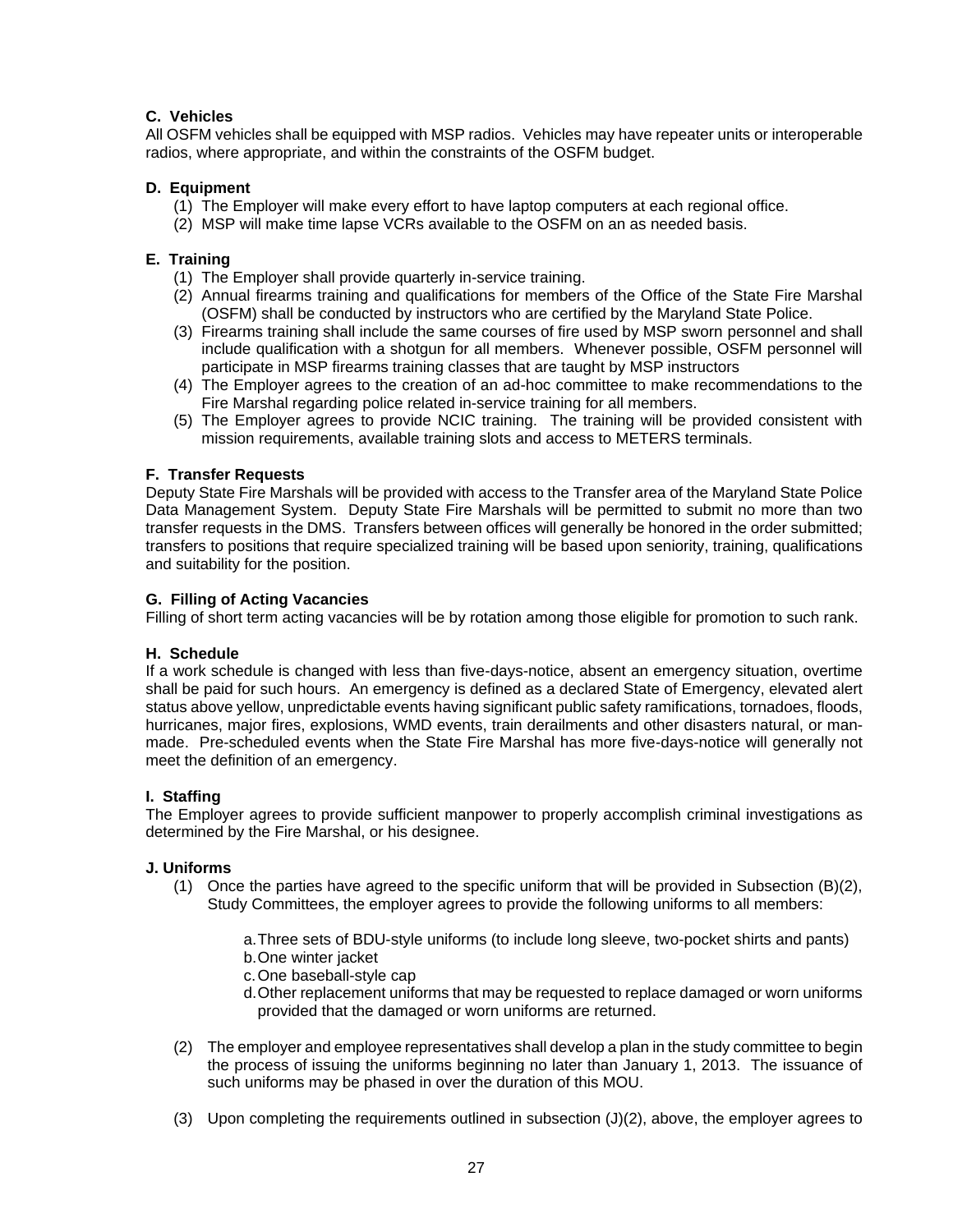provide a Class "A" uniform to no fewer than five employees so they may attend ceremonies and other details and participate in Honor Guard. The study committee shall determine the process to select those members who shall receive Class "A" uniforms.

# **Section 5. Provisions Applicable to the Maryland Department of Health (MDH) Police**

# **A. Internal Review**

MDH will conduct an internal, system-wide clinical operations analysis as to whether the Police classification series is appropriate for the service that MDH is charged to provide, including the use of police officers for patient transport, and will include an evaluation of whether federal and other regulations and requirements permit some option other than the Police classification to perform the services needed. This review may include consideration of prior reviews and reports related to the MDH police department. SLEOLA will have an opportunity to meet with the MDH Secretary or designee to discuss issues of concern regarding the MDH police force. The initial findings will be complete by 9/1/19. SLEOLA will be provided with a copy of the initial findings and will be given a reasonable opportunity to submit written comments on that initial report. A final report will be completed by 11/1/19. In the event MDH determines that a shift to a different approach is the best option, both parties will meet to discuss the effects and phases of that transition.

# **B. Office**

The Employer will provide an office, which is of a size reasonably sufficient to allow employees to perform their duties.

# **C. Vehicle**

The Employer will provide a State vehicle, when available, for training sessions.

# **D. Safety**

- (1) Only Police Officers will perform police functions. Building Guards shall only:
	- a. perform safety check of interior of buildings,
	- b. monitor ingress and egress from the building, and
	- c. perform safety checks in the parking lots.
- (2) Employees will be provided with a radio capable of communicating with other police agencies.

## **E. Union Pin**

The SLEOLA Union pin may be worn on the official uniform with the Employer's approval.

## **F. Portable Radios**

As soon as practicable MDH police officers will be issued portable radios that will permit necessary communication as required by assigned work. MDH will provide SLEOLA with an update on the distribution of the radios no later than 3/1/19.

## **G**. **Law Enforcement Officers Bill of Rights**

All MDH Police officers shall be afforded LEOBR protections and all disciplinary actions taken against MDH police officers shall comply with LEOBR. SLEOLA may represent MDH police officers in accordance with LEOBR

## **H. Police Certifications**

MDH shall maintain all MPCTC and MSSPC certifications for MDH police officers, including the provision of any required in-service training and qualification opportunities.

## **Section 6. Provisions Applicable to the Department of Labor, Licensing & Regulation Police**

## **A. Merger**

Effective July 1, 2019, the police force of the Department of Labor, Licensing & Regulation will be merged with the Maryland Capital Police.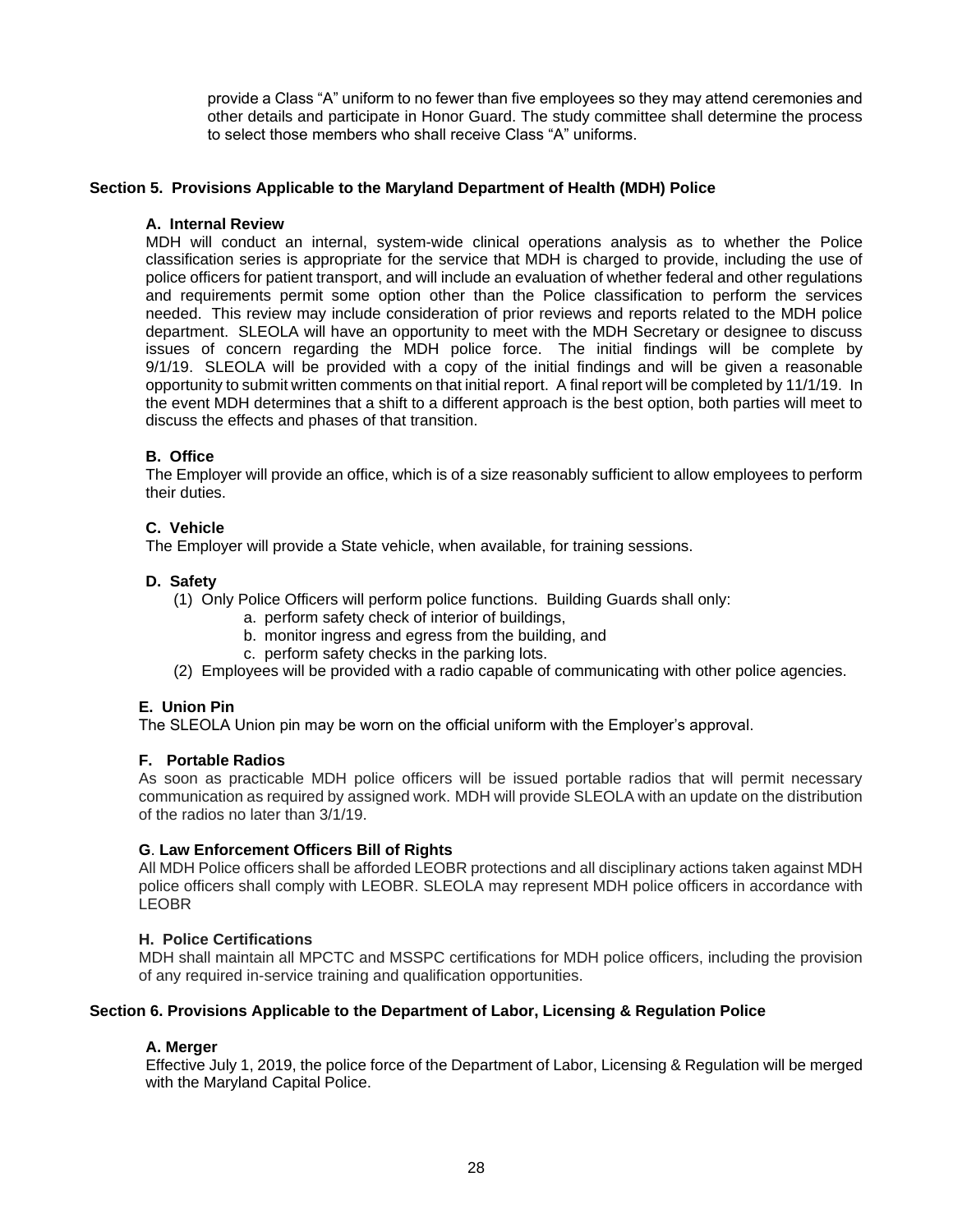# **Section 7. Provisions Applicable to the Motor Vehicle Administration Police**

# **A. Equipment**

Police Officers shall be assigned and shall carry weapons.

# **B. Union Pin**

The SLEOLA Union pin may be worn on the official uniform with the Employer's approval.

# **C. LMC**

The Motor Vehicle Administration Police and SLEOLA will establish and maintain an LMC as follows:

- (1) Will schedule meetings at least quarterly with any variance to that schedule being mutually agreed upon by the Union and the Employer.
- (2) An equal number of Union and Employer members will be present at each meeting unless mutually agreed upon by the Union and the Employer prior to the start of the LMC meeting.
- (3) SLEOLA will designate the Union representatives from its affiliated organization(s).
- (4) Members will be deemed in duty status while attending LMC (no overtime).

# **Section 8. Provisions Applicable to the Department of Public Safety and Corrections IIU and WAU**

The Department and SLEOLA will establish and maintain an LMC as follows:

- (1) Will schedule meetings at least quarterly with any variance to that schedule being mutually agreed upon by the Union and the Employer.
- (2) An equal number of Union and Employer members will be present at each meeting unless mutually agreed upon by the Union and the Employer prior to the start of the LMC meeting.
- (3) SLEOLA will designate the Union representatives from its affiliated organization(s).
- (4) Members will be deemed in duty status while attending LMC (no overtime).

# **Section 9. Provisions Applicable to the Office of the Comptroller/Field Enforcement Agents**

- **A.** The classification of Comptroller Field Enforcement Agent is included in the bargaining unit.
- **B.** The Office and SLEOLA will establish and maintain an LMC as follows:
	- (5) Will schedule meetings at least quarterly with any variance to that schedule being mutually agreed upon by the Union and the Employer.
	- (6) An equal number of Union and Employer members will be present at each meeting unless mutually agreed upon by the Union and the Employer prior to the start of the LMC meeting.
	- (7) SLEOLA will designate the Union representatives from its affiliated organization(s).
	- (8) Members will be deemed in duty status while attending LMC (no overtime).

# **ARTICLE XIX – SAVINGS CLAUSE**

Should any part of this MOU be declared invalid by operation of law or by a tribunal of competent jurisdiction, the remainder of the MOU shall not be affected but shall remain in full force and effect. In the event any provision is thus rendered invalid, upon written request of either party, the Employer and the Union shall meet promptly and negotiate a substitute for the invalid Article, Section or portion thereof.

# **ARTICLE XX – PUBLICATION OF AGREEMENT**

This agreement will be distributed by SLEOLA to SLEOLA members electronically.

# **ARTICLE XXI – DURATION**

Except as otherwise provided herein, this Memorandum of Understanding shall become effective on July 1, 2022 and remain in effect through June 30, 2025. In the event that there is a change in law affecting the legally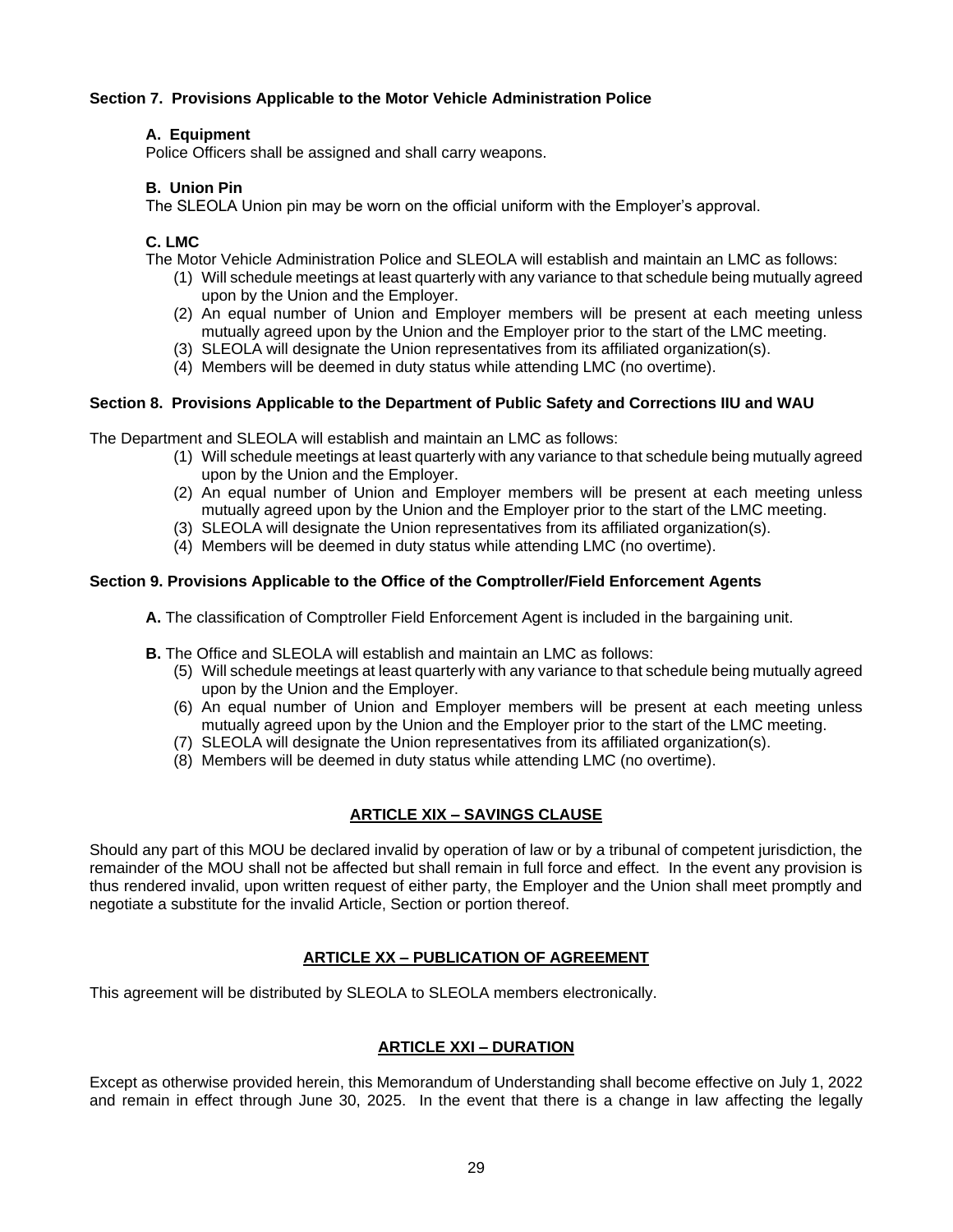permissible scope of bargaining, in which case either party may reopen this MOU to negotiate the newly negotiable matters.

For the State of Maryland: For the State Law Enforcement Officers Labor Alliance:

**Larry Hogan** Brian Gill<br>
Governor President Governor

David Brinkley **Secretary** Department of Budget and Management

Cynthia Kollner Executive Director Office of Personnel Services and Benefits Department of Budget and Management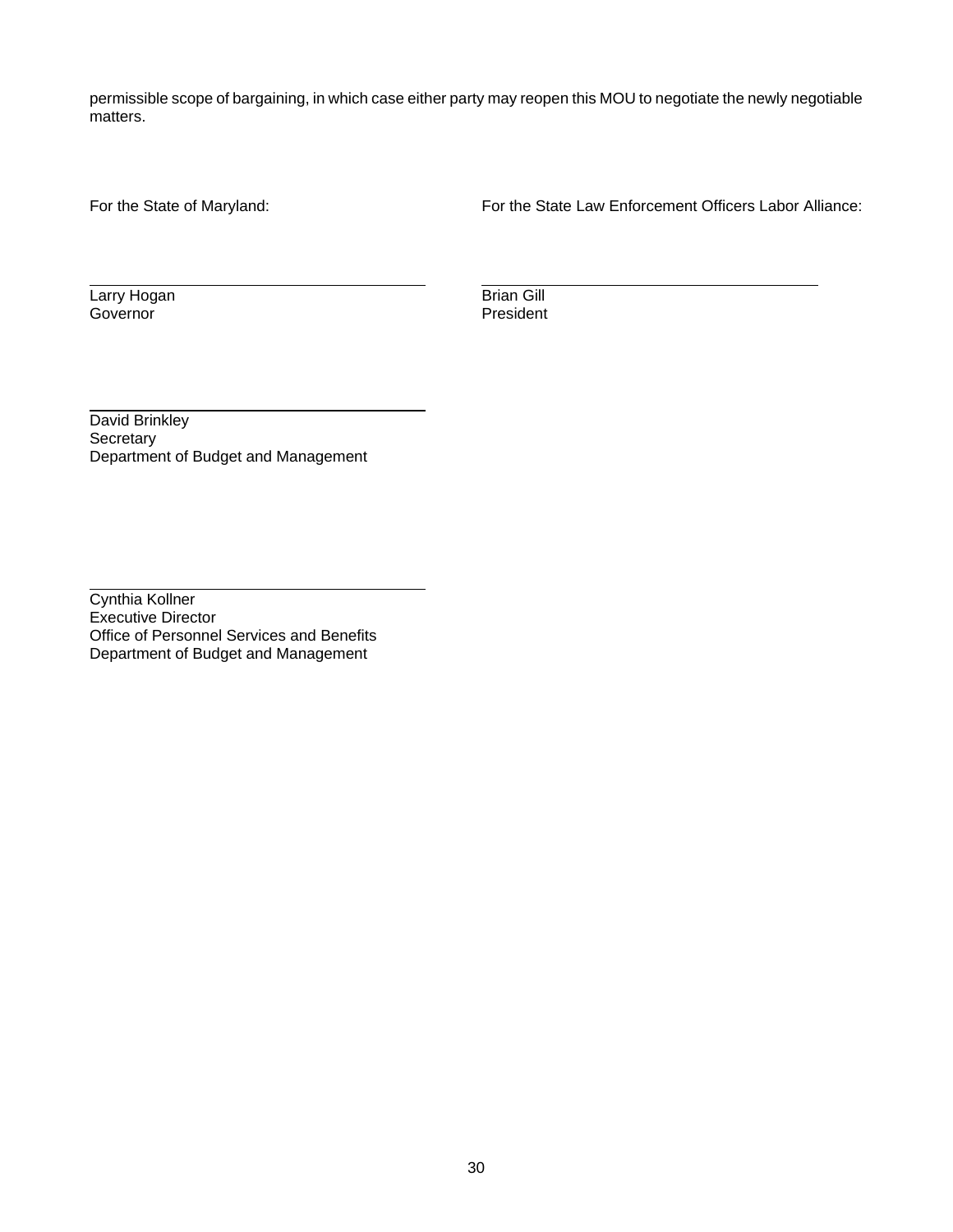## **GRIEVANCE PROCEDURE FOR SWORN MARYLAND STATE POLICE EMPLOYEES**

## **A. Definitions**

- 1. Grievance means a dispute between a sworn employee or the State Law Enforcement Officers' Labor Alliance (SLEOLA) and the Maryland State Police (MSP) about the interpretation of or application to the employee of:
	- a. a personnel policy or regulation adopted by the MSP; or
	- b. any other regulation over which management has control; or
	- c. the Memorandum of Understanding (MOU) between the State of Maryland and SLEOLA covering wages, hours and other terms and conditions of employment.
- 2. Grievant means:
	- a. a sworn employee of the MSP who is authorized by MSP policy to initiate a grievance and who has done so; or
	- b. a sworn employee in the bargaining unit represented by SLEOLA who has filed a grievance hereunder; or
	- c. SLEOLA, if SLEOLA files a grievance on behalf of its members.
- 3. Days means calendar days.

## **B. Right to Bring Grievance**

Police employees with a grievance may present a grievance in accordance with the procedures in this section, free from coercion, discrimination, interference, reprisal or restraint.

## **C. Exceptions**

The grievance procedure may not be used to challenge:

- 1. The content of MSP policy; or
- 2. Promotional examinations or other provisions of the promotional system.

## **D. Burden of Proof**

- 1. All grievance decisions shall be based upon a preponderance of the evidence.
- 2. The grievant bears the burden of proof in grievance proceedings.

#### **E. Representation**

- 1. A grievant may be represented at any time by any person that the grievant chooses.
- 2. The grievant's commander / director is responsible for designating a representative to present the MSP position at all grievance conferences.
- 3. The commander / director should consult with the Commander of the Administrative Hearing Office (AHO) regarding their selection.
- 4. The Commander, AHO may assign other members of the MSP to assist in representing the MSP's position.

## **F. Bypass of Steps & Waiver of Time Limits**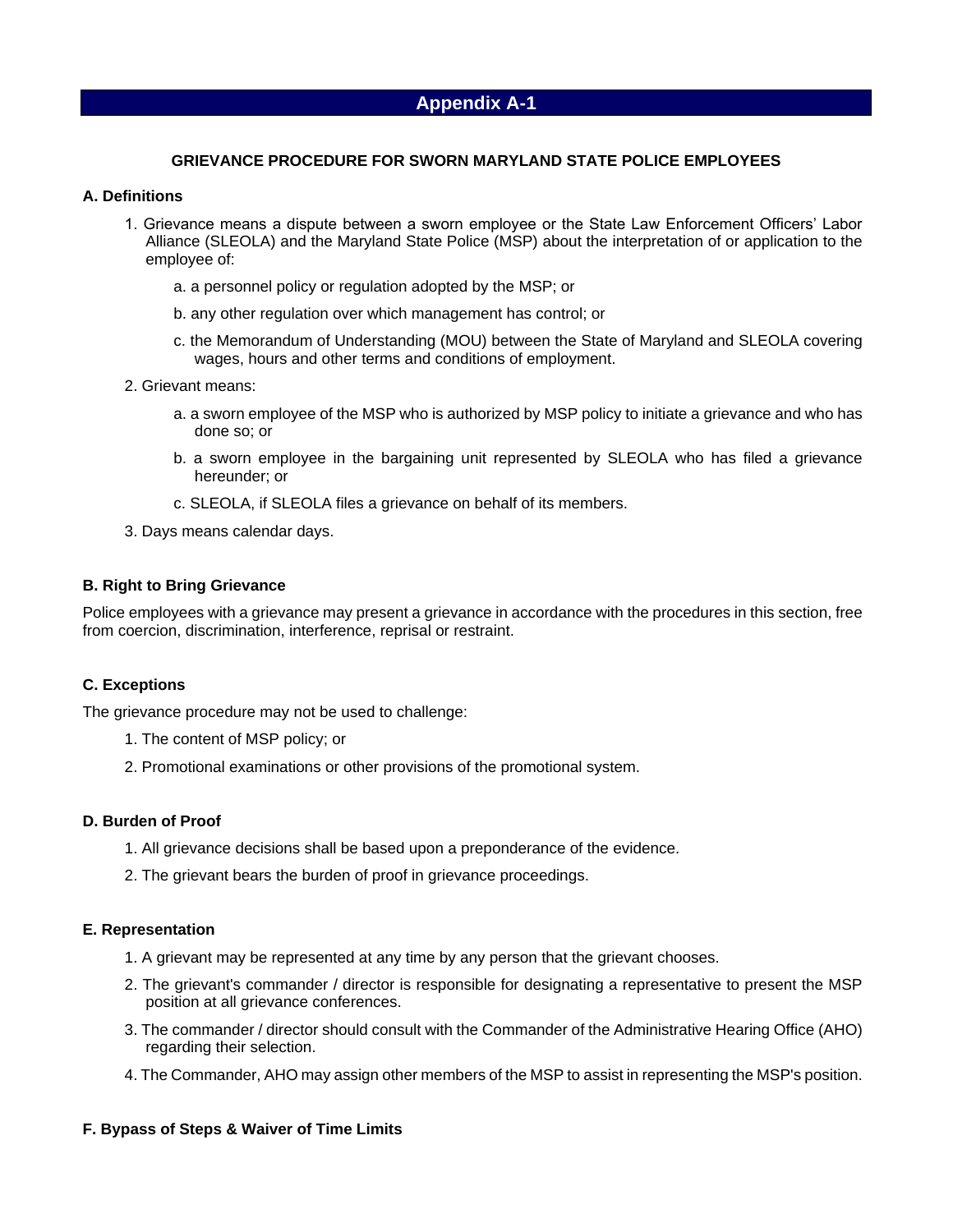The parties may mutually agree to bypass any step of the grievance procedure or waive any time limits. If an arbitrator is unable to meet any of the time limits defined in Step Four, all parties are deemed to have waived such time limit until the arbitrator is able to comply with those requirements.

# **G. Consolidation of Grievances**

Similar grievances may be consolidated and processed in a single proceeding with the agreement of both parties.

# **H. Resolution**

Each party to a grievance will make every effort to resolve the grievance at the lowest level possible by exploring all available options which resolve the issue in a positive manner for both parties.

## **I. Records**

- 1. All grievances must be filed in writing using a Sworn Employee Petition of Grievance Appeal, MSP Form 143.
- 2. Commanders / directors will immediately forward grievance proceedings initiated by a sworn employee to the Commander, AHO.
- 3. Employees who have been designated to conduct Step Two Grievance Conferences or Step Three Mediation Conferences will furnish a record of each written grievance and its disposition to the employee or his designated representative and to the Commander, AHO.
- 4. A record of all grievances and their dispositions will be filed in the AHO.
- 5. When applicable, at each level in this grievance procedure, copies of all grievances and grievance responses will be supplied in a timely manner to the:
	- a. Grievant;
	- b. Grievant's representative, if applicable;
	- c. SLEOLA President if SLEOLA is not the grievant or the grievant's representative; and
	- d. Grievant's commander / director.

## **J. Appeals**

- 1. Failure of management to respond to a grievance appeal within the time limits set forth below constitutes a denial which the employee may appeal to the next step.
- 2. Failure of the employee to appeal a decision within the time limits set forth below, or to appear at a scheduled conference, may be grounds for a decision adverse to the employee.
- 3. The employee will assure that an appeal is presented in writing and shall forward the original written appeal, signed by the employee, to the Commander, AHO.

## **K. Initiation of Grievance Proceeding**

A grievance proceeding must be initiated by the grievant within thirty days:

- 1. After the occurrence of the alleged act that is the basis for the grievance; or
- 2. Of the date the grievant first knew, or reasonably should have known, of the alleged act that is the basis for the grievance.

## **L. Grievance Steps**

1. Step One – Discussion with Supervisor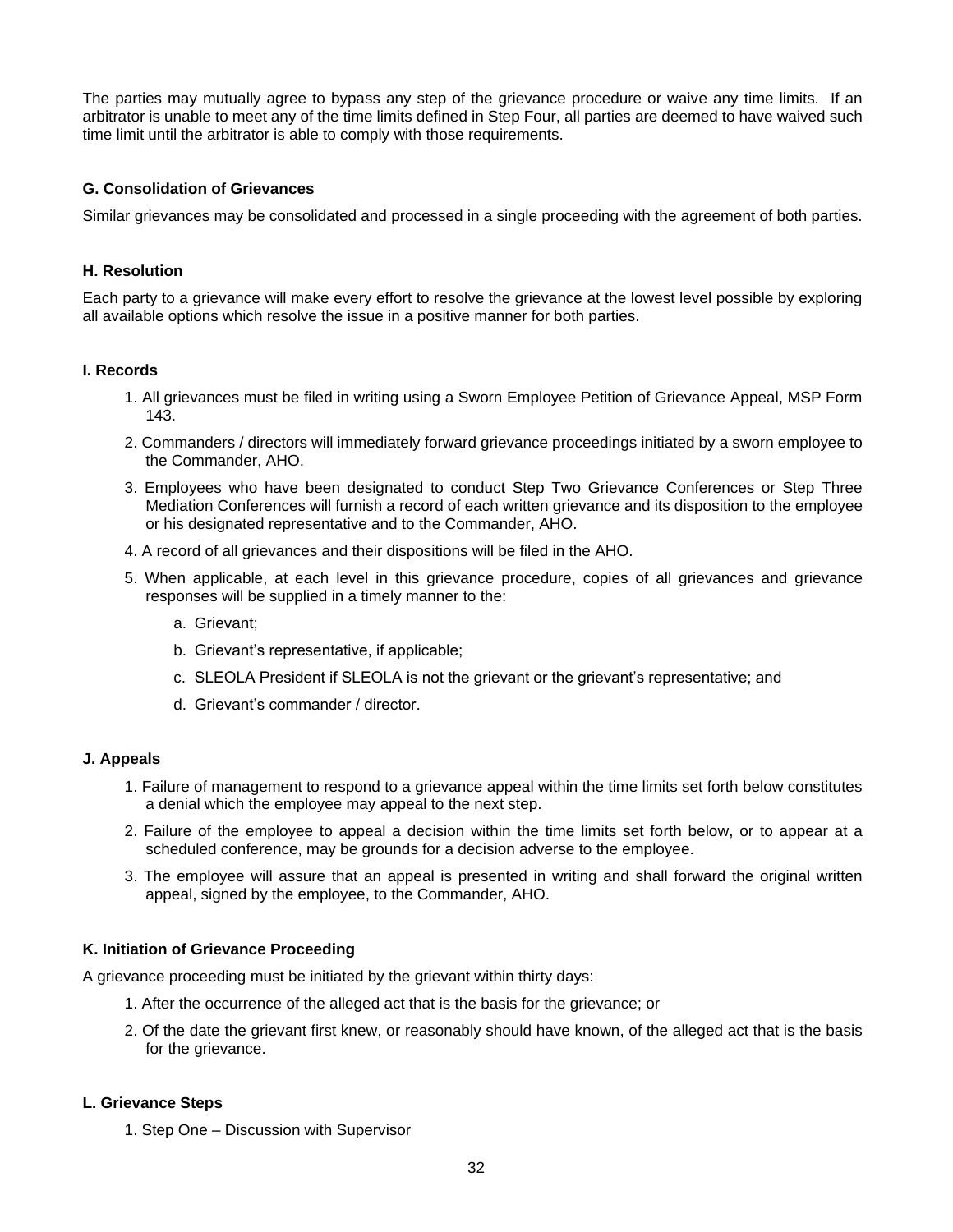- a. Prior to formally initiating a written grievance, an employee shall present the matter orally to the employee's supervisor for discussion and the supervisor will attempt to mediate the issue.
- b. The commander / director shall require the supervisor involved in the discussion to complete the Step One documentation required on the MSP Form 143.
- 2. Step Two Employee's Commander / Director
	- a. Within 10 calendar days from the Step One discussion, the grievant may initiate a grievance proceeding by filing a written grievance with the employee's commander / director.
	- b. The grievant's commander / director will review the written grievance to determine if it has been submitted within the required time limits and if it is consistent with subject matter permitted in the grievance proceedings.
		- (i) If the commander/director determines that the grievance has not been submitted consistent with either the time limits or subject matter, he shall dismiss the action.
		- (ii) The grievant shall be notified in writing of the dismissal.
	- c. The commander / director, or his designee, shall hold a conference with the grievant, and/or his representative, within 10 days after the grievance is received.
	- d. The commander/director may appoint a commissioned officer within his command to conduct the grievance conference.
	- e. The commander/director or his designee shall, within 10 days after the conclusion of the conference, render his decision in writing and distribute it as specified in Subsection I.
- 3. Step Three Appeal to the Office of Fair Practice
	- a. Within 10 days after receiving a decision from a Step Two grievance proceeding, the grievant or the grievant's representative may appeal to the Commander of the Office of Fair Practice.
	- b. A mediation conference will be held within 10 days of the receipt of the appeal.
	- c. Within 10 days after the conclusion of the mediation conference:
		- (i) If the parties are able to reach an agreement, the mediator will forward a report as outlined in Subsection I.
		- (ii) If the parties are unable to reach an agreement, the grievant or grievant's representative may proceed to Step Four or appeal to the Step Five.
- 4. Step Four Advisory Arbitration
	- a. Grievances may be appealed by SLEOLA to advisory arbitration pursuant to the following procedure or may be appealed directly to the Superintendent (Step 5) by SLEOLA.
		- (i) Within 10 days after receiving a decision from Step Three, SLEOLA may either request advisory arbitration through the American Arbitration Association (AAA) or appeal to the Superintendent.
		- (ii) When arbitration is invoked, SLEOLA and the Employer shall jointly request a list of 10 neutral arbitrators from AAA. The parties will meet within 10 days of receipt of the AAA list to seek agreement on one of the listed arbitrators. This meeting may take place on the telephone. If the parties cannot agree on an arbitrator, the Employer and SLEOLA will alternately strike one name from the list until a single name remains. A flip of the coin shall determine who shall strike the first name.
		- (iii) The arbitrator will issue his / her advisory arbitration decision within 20 days after the hearing or after briefs are filed, as applicable. This decision will be: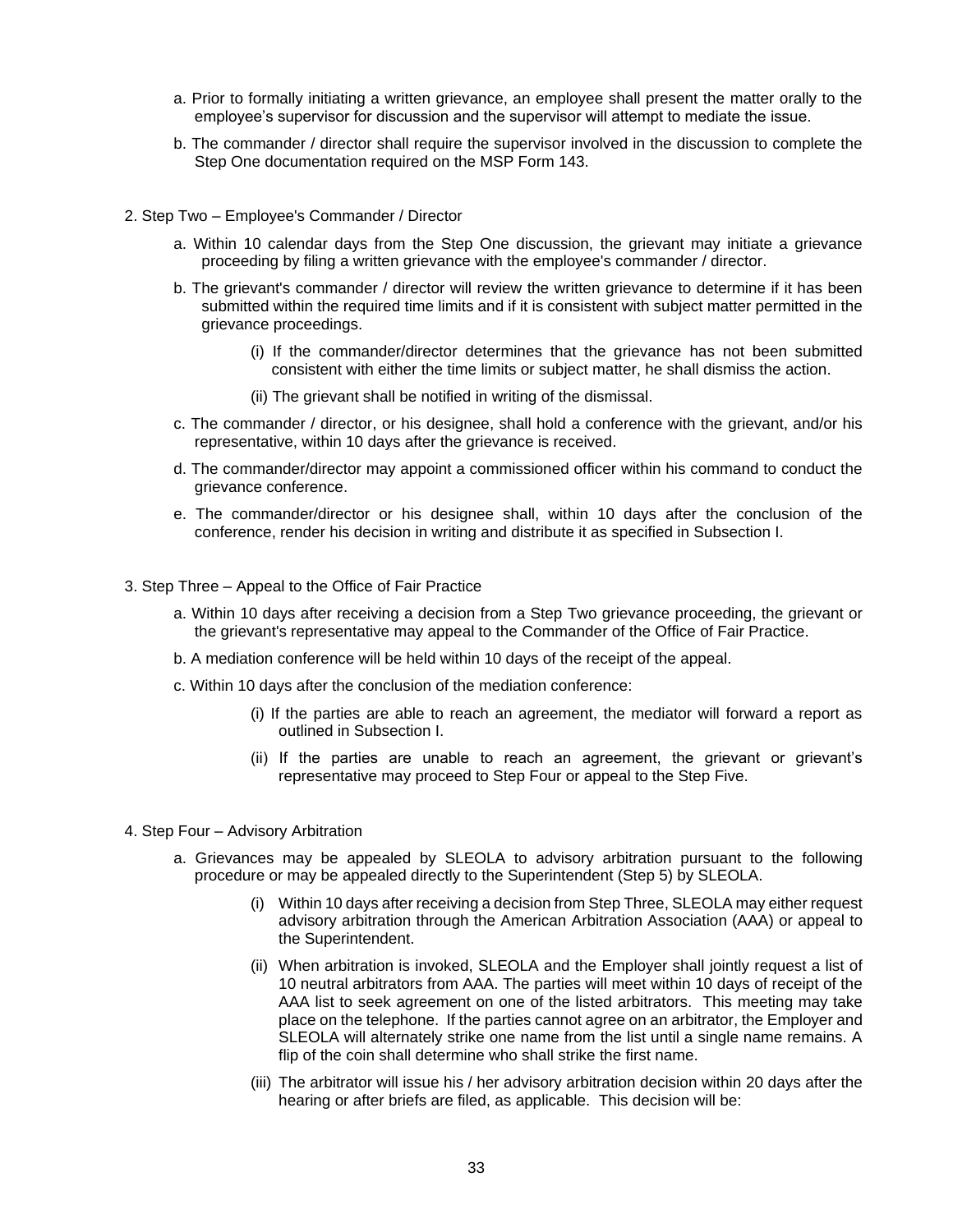- 1. Sent to the Commander, AHO for distribution pursuant to subsection (I)(5); and
- 2. Final and binding unless SLEOLA or the MSP appeals to the Superintendent.
- b. The fees of the arbitrator shall be borne by SLEOLA.
- 5. Step Five Appeal to the Superintendent

All grievances may be appealed to the Superintendent:

- a. A grievance appeal that was not appealed to Step 4 Advisory Arbitration will use the following procedure:
	- (i) Within 10 days of the Step Three decision, appeals for the Superintendent's decision will be forwarded to the Commander, AHO.
	- (ii) Within 10 days of receiving the appeal, the Commander, AHO or a designated commissioned officer (hearing officer) shall schedule a conference with the grievant.
	- (iii) Within 10 days of the conference:
		- 1. The grievant may submit a written report, no more than three pages in length, to the Commander, AHO, to be included with the hearing officer's recommendation that is submitted to the Superintendent.
		- 2. The hearing officer will forward a written recommendation to the Commander, AHO, who will forward a copy to the Superintendent.
- b. A grievance appeal that was appealed to Step Four Advisory Arbitration will use the following procedure:
	- (i) Within 10 days of SLEOLA or the Commander, AHO receiving the arbitrator's decision, appeals for the Superintendent's decision will be forwarded to the Commander, AHO.
	- (ii) Within 10 days of receiving the appeal, the Commander, AHO or a designated commissioned officer (hearing officer) shall schedule a conference with the grievant.
	- (iii) The Superintendent will issue a written decision within 20 days of the hearing and will forward a copy of the written decision pursuant to subsection (I)(5).
		- 1. If the Superintendent does not agree with the arbitrator's advisory decision that was rendered in Step Four, the Superintendent's written decision will cite the specific reason or reasons that he did not agree.
- c. All decisions rendered by the Superintendent are final and binding on all parties; however nothing herein is intended to modify what rights, if any, the parties have to judicial review of the Superintendent's decision.

## **M. Miscellaneous**

Grievances arising from the action of an authority higher than the employee's Step 1 supervisor or commander / director may be initiated at Step Two or Step Three as appropriate. The MSP may, within five days of receiving said grievance, refer it to a lower step if the MSP believes such lower step is a more appropriate level. In such event, the time for the MSP to respond to the grievance will be extended by five days.

#### **N. Annual Review**

Each year the Commander, AHO will prepare a summary report of all grievances presented during the previous calendar year. At a minimum, the report will contain:

1. Nature of the grievance;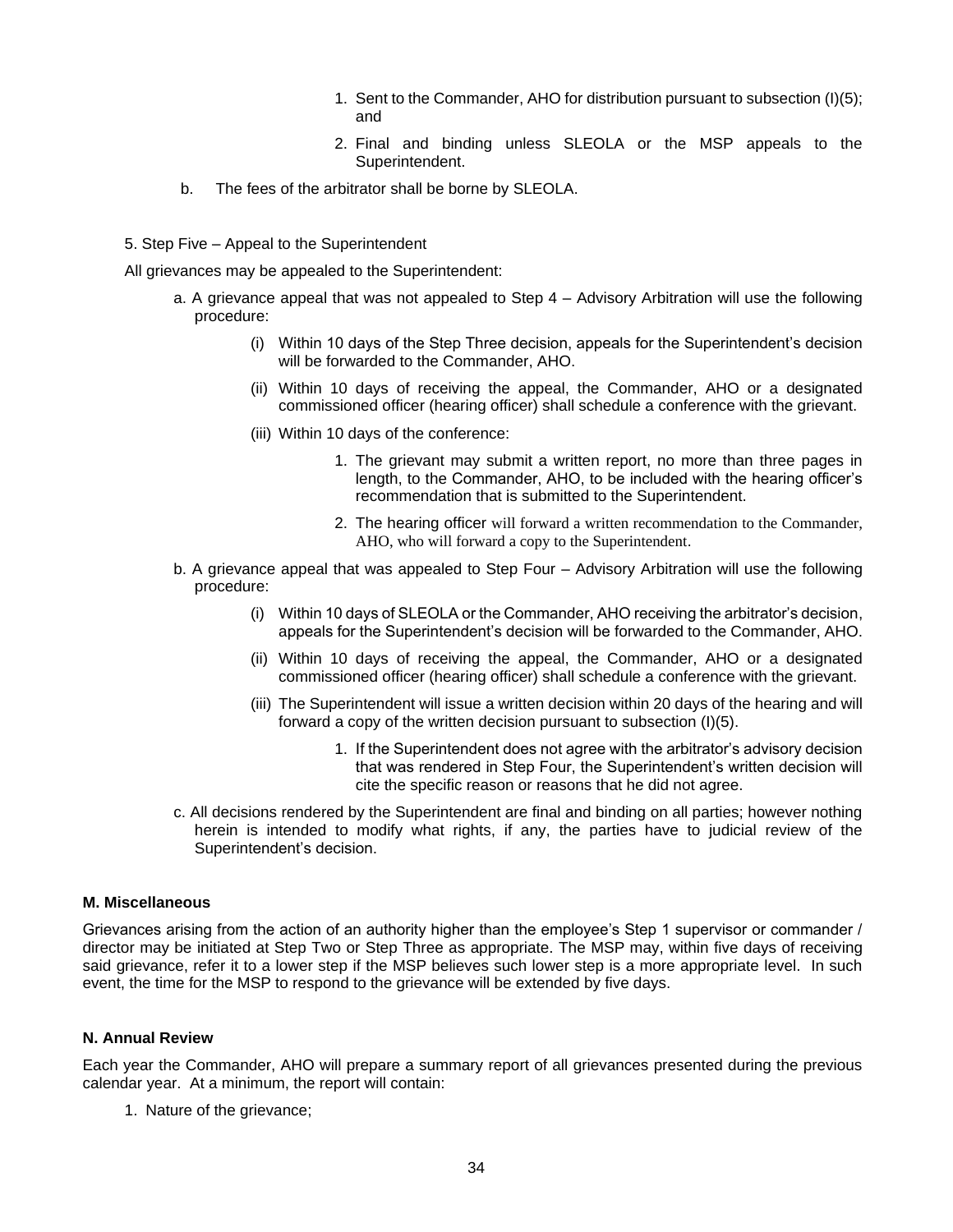- 2. Stated policy or procedure that was in dispute;
- 3. Date the grievance was filed;
- 4. Date of the final disposition of the grievance;
- 5. Step in the grievance process at which the grievance was concluded; and
- 6. Final decision.

The report will be forwarded annually to the Superintendent and the SLEOLA President no later than February 1.

End of Appendix A-1.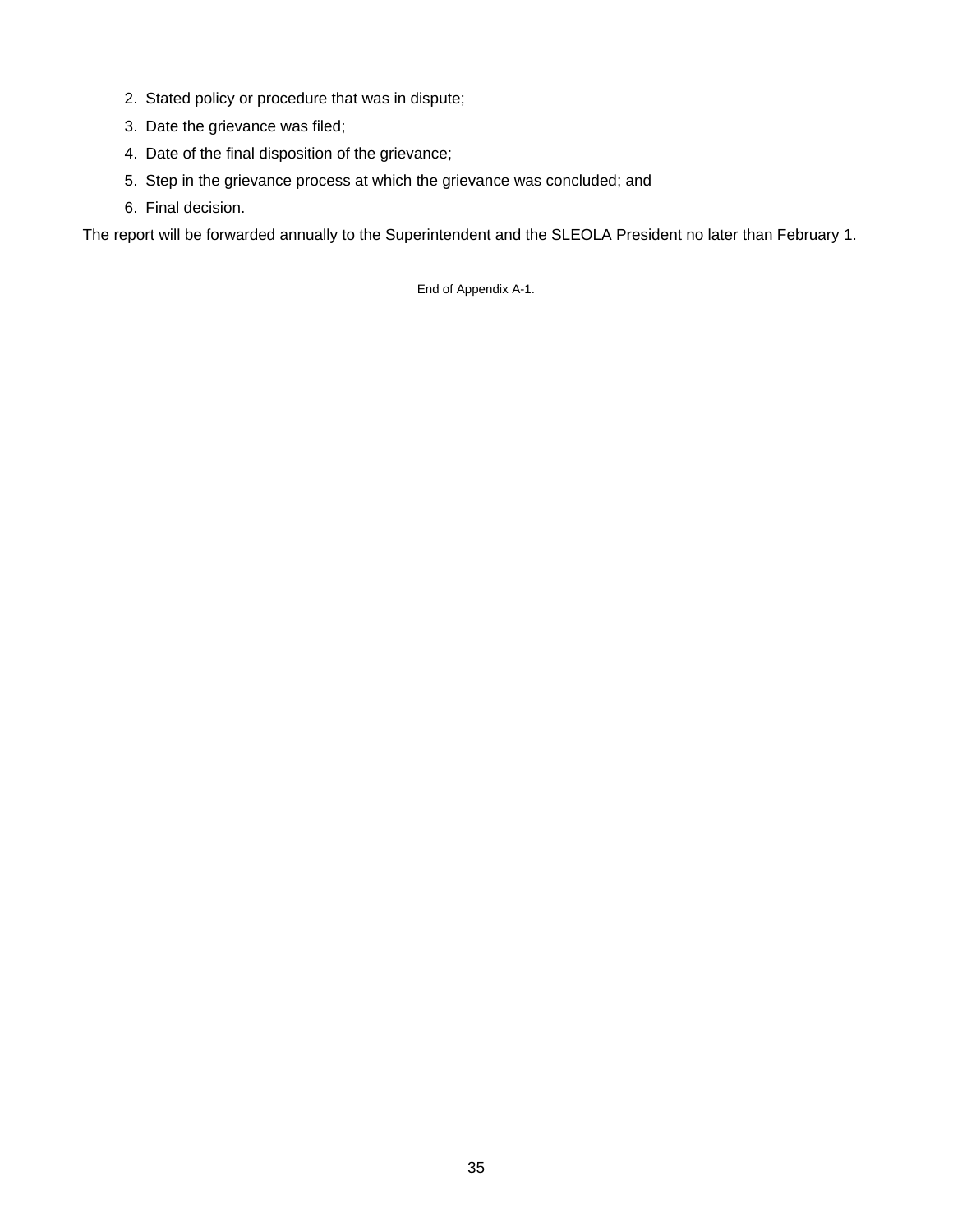# **SLEOLA Interest Arbitration**

Subject to any limitations of existing law, the parties agree to the following procedure for the resolution of an impasse during the negotiation of a Memorandum of Understanding.

- 1) This section only applies to the negotiation of a new memorandum of understanding or a successor to an existing memorandum of understanding (interest arbitration), not a dispute over a provision in an existing memorandum of understanding (grievance arbitration).
- 2) The parties shall begin negotiations by September 1. Within two weeks after negotiations have begun, the parties shall request a list of ten labor arbitrators from the American Arbitration Association.
- 3) If, by October 15, the parties have not reached agreement:
	- a. Either party may request arbitration by a Board of Arbitration.
	- b. The Board of Arbitration shall be composed of three members, one appointed by the Governor and one appointed by the exclusive bargaining representative. These members shall be selected within four days of the request for arbitration. The third member, the Neutral Member, shall have experience with interest arbitration and shall be selected within four additional days by the two arbitrators previously chosen. The Neutral Member shall be selected in accordance with the procedures of, and from the list furnished by, the American Arbitration Association (AAA) as described above*.* If, and only if, the parties mutually agree to consider a Neutral Member from outside the AAA list, they may select a Neutral Member whose name is not on the AAA list. All members of the Board shall be selected no later than November 1.
	- c. Contemporaneous with the selection of the Neutral Member, the Board of Arbitration shall schedule tentative dates for the arbitration consistent with the time frames of this section.
- 4) If, by October 31, the parties have reached an agreement:
	- a. a Memorandum of Understanding shall be executed as described in paragraph 18;
	- b. The Board shall be notified that arbitration will not be needed; and
	- c. Any cancellation fees will be paid to the Neutral Member as described in paragraph 16(b).
- 5) If, by October 25, the parties have not reached agreement either party may declare that an impasse has been reached by providing written notice that arbitration proceedings will commence as scheduled:
	- a. to the other party that an impasse has been reached; and
	- b. to the Board which was selected in paragraph 3(b) .
- 6) By November 3, each party shall provide to each member of the Board and to the other party a detailed itemization of the final proposal made by the respective party prior to the declaration of impasse.
- 7) The Board shall:
	- a. commence the arbitration proceedings within fourteen days of the notice provided in paragraph 5(b); and
	- b. issue a decision before November 30.
- 8) The parties, by mutual agreement, may extend the time requirements set forth herein to the extent permitted by law.
- 9) The Board:
	- a. may only consider items the subject matter of which were raised and still unresolved as of the most recent collective bargaining negotiations prior to impasse;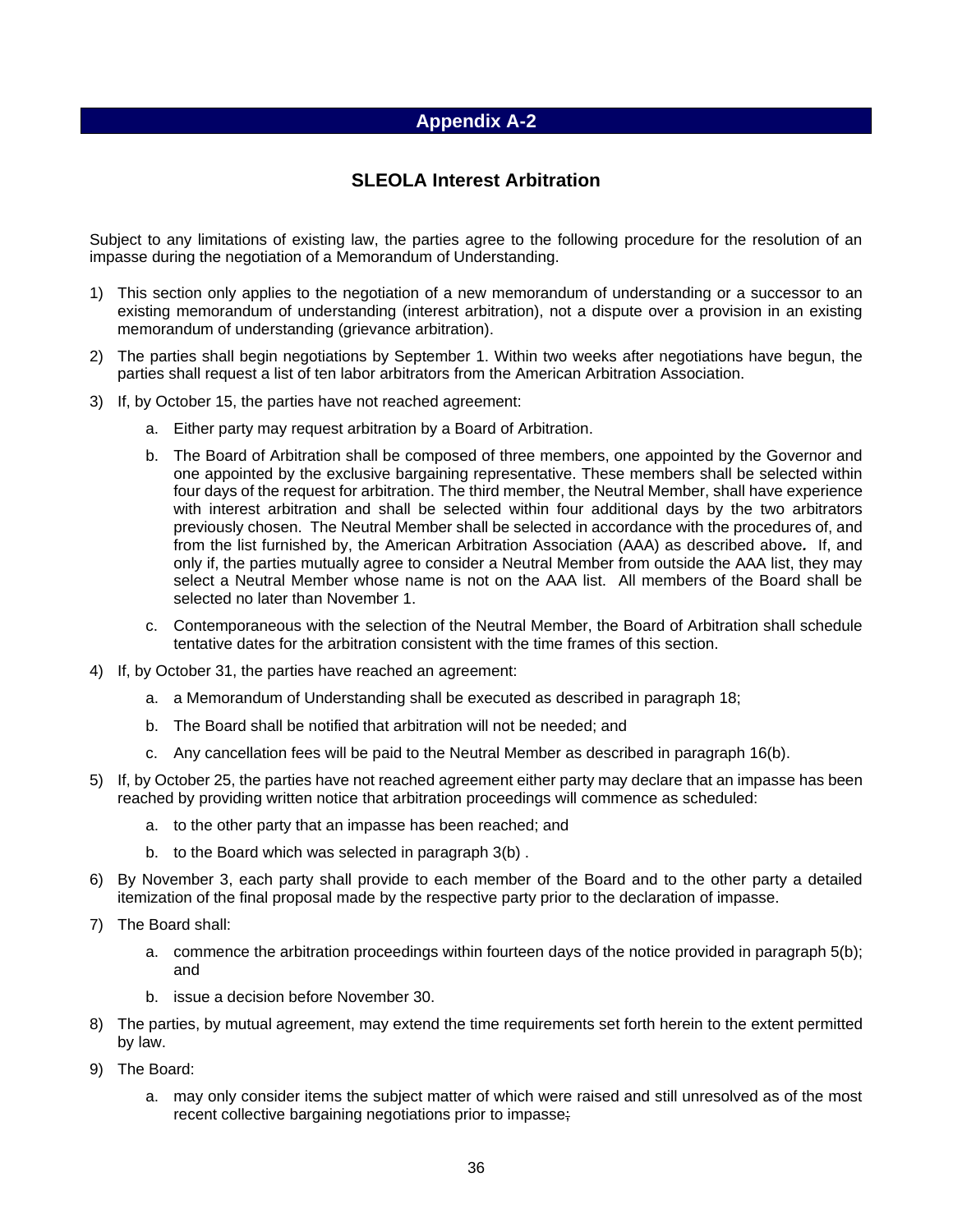- b. may give notice and hold hearings in accordance with the American Arbitration Association's Labor Arbitration Rules;
- c. shall select the last best offer of either party in its entirety; and
- d. before November 30, shall issue a written decision explaining the basis for its decision as to wages, hours, and working conditions, and any other terms or conditions of employment that were in dispute.
- 10) The Board may consider the following to arrive at a decision:
	- a. the history of current and prior negotiations between the parties;
	- b. the wages, hours, and working conditions, and any other terms or conditions of employment of law enforcement officers from the primary police or sheriff's departments in all counties within the State of Maryland;
	- c. the wages, hours, and working conditions, and any other terms or conditions of employment of other state troopers in the following states: Delaware, New Jersey, New York, Pennsylvania, Virginia and West Virginia;
	- d. recruitment and retention data;
	- e. the financial condition and fiscal constraints of the State;
	- f. the costs of the respective proposals of the parties;
	- g. legal limitations on the ability of the State to use State or federal funds;
	- h. the following economic measures: the average prices for consumer goods and services, commonly known as the cost of living (CPI-U); median household income; average per capita income; and any recent changes to any of the forgoing economic measures;
	- i. the unique characteristics of the job, including the hazards of employment, training requirements and shift schedules of employees;
	- j. the interests and welfare of the citizens of Maryland;
	- k. the interests and welfare of the employees;
	- l. such other factors, not confined to the foregoing, which are normally or traditionally taken into consideration in the determination of wages, hours, and working conditions, and any other terms or conditions of employment through voluntary collective bargaining, mediation, arbitration, or otherwise between the parties, in the public service or in private employment; and
	- m. stipulations of the parties regarding any of the items in this section.
- 11) The Board shall, by written decision, recommend the implementation, in its entirety, of the last best offer previously submitted by one of the parties. The written decision of the Board shall be delivered to the Governor, the exclusive representative, the President of the Senate, and the Speaker of the House of Delegates by the Board on or before November 30.
- 12) The parties shall have 14 days after issuance of the decision of the Board to consider the recommendations and to further negotiate the disputed issues. Within this 14-day period, each party shall notify the other party whether it accepts or rejects the recommendation of the Board. If either party declines to accept the recommendations and refuses to agree to enter into an MOU in compliance with the decision of the Board, the notice of rejection shall be submitted to the other party in writing and shall include the reasons for such rejection. A copy of the notice shall be promptly provided to the Governor, the President of the Senate, and the Speaker of the House of Delegates.
- 13) Any time frame provided herein may be modified by mutual agreement of the parties to the extent permitted by law.
	- a. Any failure, or refusal by either party to participate in the arbitration procedure shall not be permitted to halt or otherwise delay the process, unless mutually agreed to by the parties, or unless the Board so orders due to an unforeseeable emergency.
	- b. In the absence of such an order by the Board, the process shall commence or continue as though all parties were participating.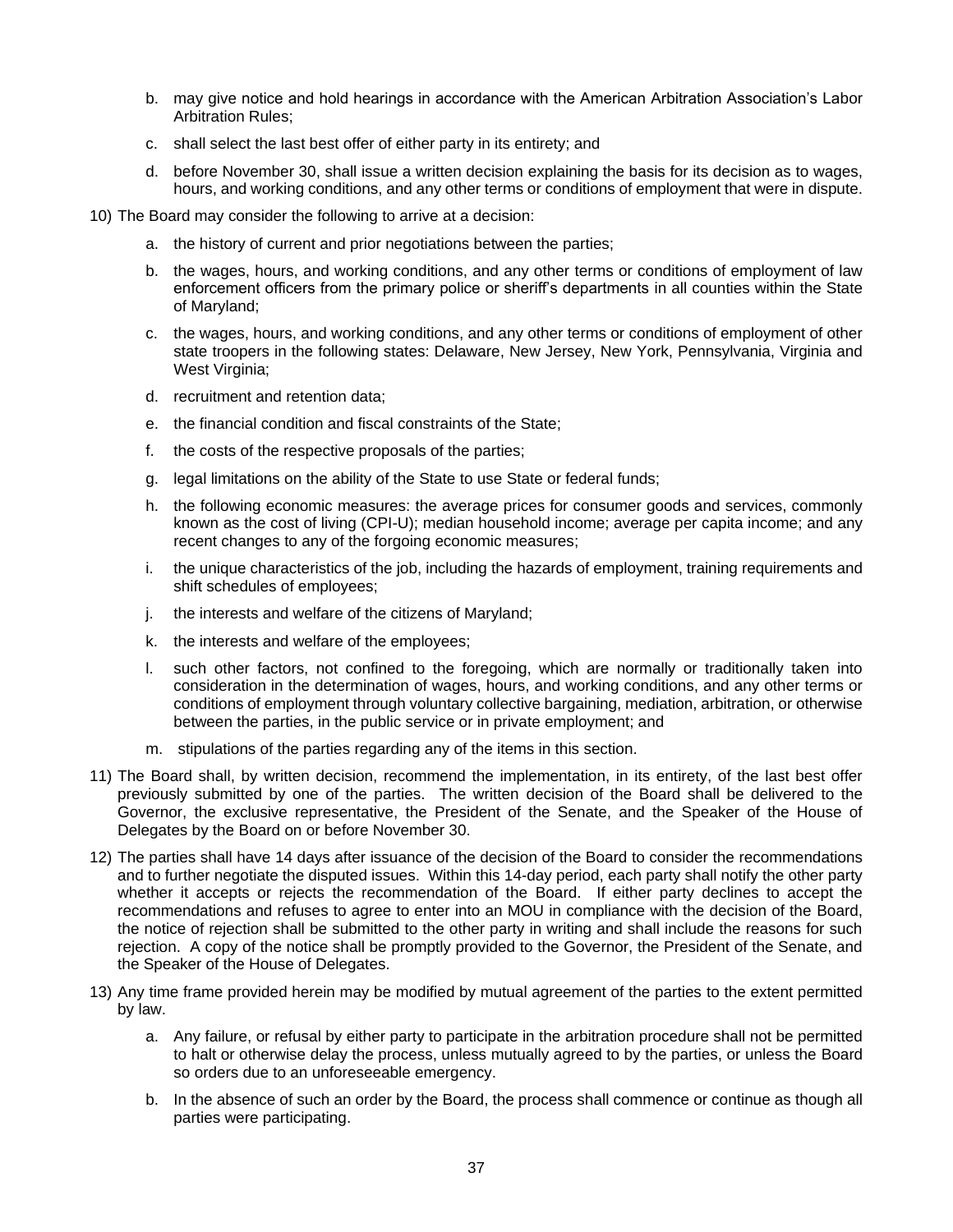- 14) Nothing in this section shall be construed to prohibit the parties from reaching a voluntary settlement on the unresolved issues at any time prior to or after the issuance of the Board's decision.
- 15) Once notice of impasse is provided as described in Section 5 above, the employer may not make unilateral material changes in existing wages, hours, and other conditions of employment without the consent of the union until expiration of the collective bargaining agreement.
- 16) The following expenses shall be divided equally between the State and the exclusive representative:
	- a. The Neutral Member's fees and itemized expenses;
	- b. Cancellation fees of the Neutral Member, if any, in the event the Neutral Member was not needed after arbitration was scheduled pursuant to paragraph 3(c);
	- c. The rental, if any, of the facilities used for the hearing;
	- d. The cost of the transcript, if any, of the proceedings.
- 17) All costs other than those in paragraph 16 shall be assumed by the party incurring them.
- 18) Memorandum of Understanding.
	- a. A Memorandum of Understanding that incorporates all matters of agreement reached by the parties shall be executed by the exclusive representative and the Governor or the Governor's designee.
	- b. To the extent these matters require the enactment of legislation or the appropriation of funds, the matters shall be recommended to the General Assembly for approval or for the appropriation of funds by the Governor or the Governor's designee.
	- c. To the extent these matters do not require the enactment of legislation or the appropriation of funds, the matters shall be binding upon the parties.

End of Appendix A-2